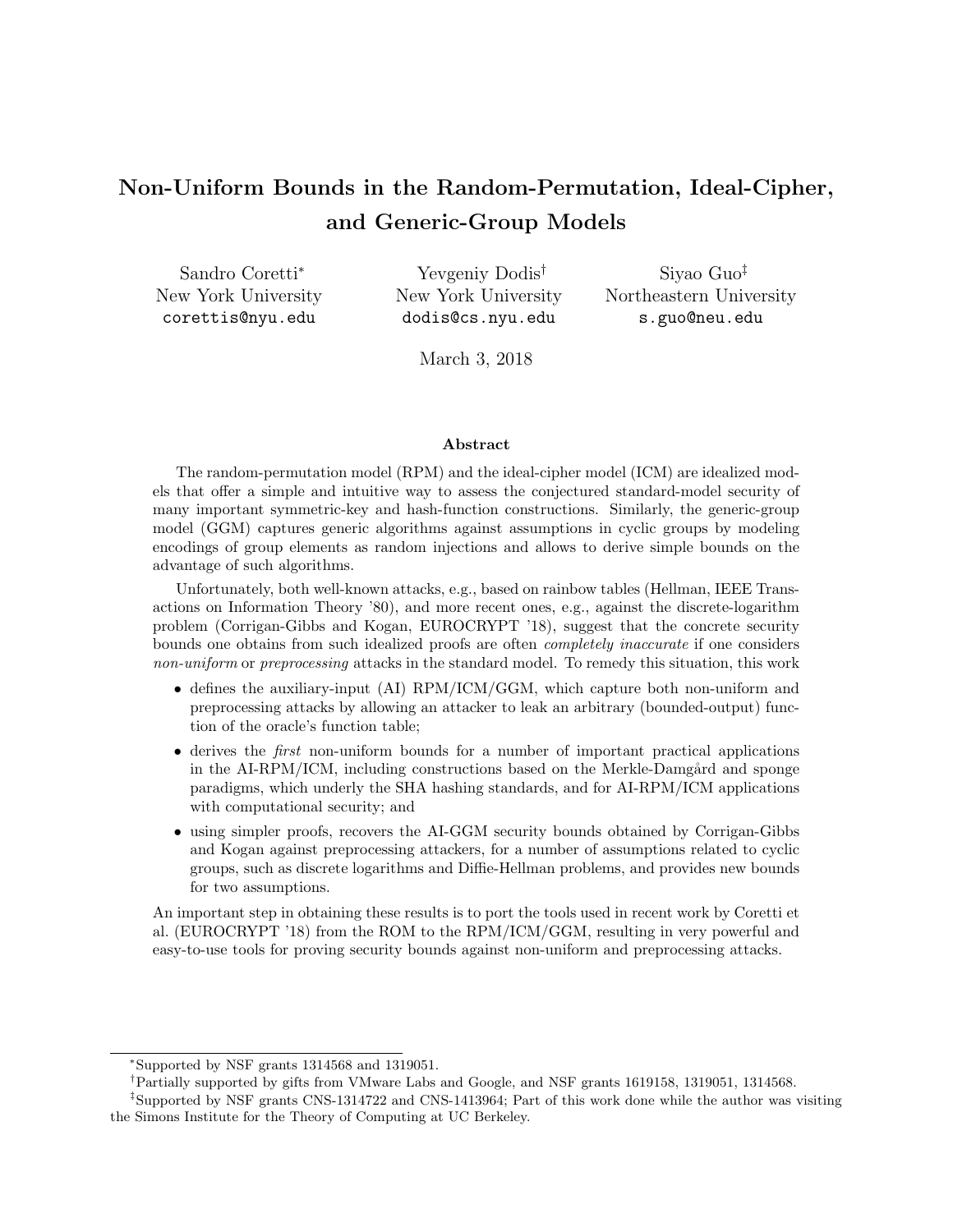# 1 Introduction

The random-permutation and ideal-cipher models. The random-permutation model (RPM) and the ideal-cipher model (ICM) are idealized models that offer a simple and intuitive way to prove the (conjectured) security of many important applications. This holds especially true in the realms of symmetric cryptography and hash-function design since most constructions of block ciphers and hash functions currently do not have solid theoretical foundations from the perspective of provable security. In fact, the *exact security bounds* obtained in such idealized models are often viewed as guidance for both designers and cryptanalysts in terms of the best possible security level that can be achieved by the corresponding construct in the standard model. By and large, this method has been quite successful in practice, as most separations between the standard model and various idealized models [\[12,](#page-24-0) [11,](#page-24-1) [39,](#page-26-0) [30,](#page-25-0) [3,](#page-23-0) [8\]](#page-23-1) are somewhat contrived and artificial and are not believed to affect the security of widely used applications. In fact, the following *RPM/ICM methodology* appears to be a good way for practitioners to assess the best possible security level of a given (natural) application.

RPM/ICM methodology. For "natural" applications of hash functions and block ciphers, the concrete security proven in the RPM/ICM is the right bound even in the standard model, assuming the "best possible" instantiation for the idealized component (permutation or block cipher) is chosen.

Both the RPM and the ICM have numerous very important practical applications. In fact, most practical constructions in symmetric-key cryptography and hash-function design are naturally defined in the RPM/ICM. The following are a few representative examples:

- The famous AES cipher is an example of key-alternating cipher, which can be abstractly described and analyzed in the RPM [\[2,](#page-23-2) [13\]](#page-24-2), generalizing the Even-Mansour [\[24,](#page-25-1) [23\]](#page-24-3) cipher  $EM_{\pi,s}(x) = \pi(x \oplus s) \oplus s$ , where  $\pi$  is a public permutation, s is the secret key, and x is the message.
- The compression function of the SHA-1/2 [\[47,](#page-26-1) [42\]](#page-26-2) and MD5 [\[44\]](#page-26-3) hash functions, as well as the popular HMAC scheme [\[4\]](#page-23-3), is implemented via the Davies-Meyer (DM) hash function  $DM_E(x, y) = E_x(y) \oplus y$ , for a block cipher E. But its collision-resistance can only be analyzed in the ICM [\[52\]](#page-27-0).
- The round permutation of SHA-3 [\[41\]](#page-26-4)—as part of the *sponge mode of operation* [\[6\]](#page-23-4)—can be defined in the RPM: given old *n*-bit state s and new r-bit block message x (where  $r < n$ ). the new state  $s' = \pi(s \oplus (x||0^{n-r}))$ , where  $\pi$  is a public permutation. The sponge mode is useful for building CRHFs, message authentication codes (MACs), pseudorandom functions (PRFs) [\[7\]](#page-23-5), and key derivation functions [\[26\]](#page-25-2), among others.
- The round function of MD6 [\[45\]](#page-26-5) can be written as  $f_Q(x) = \text{trunc}_r(\pi(x||Q))$ , where Q is a constant, trunc<sub>r</sub> is the truncation to r bits, and  $\pi$  is a public permutation. This construction was shown indifferentiable from a random oracle in the RPM [\[21\]](#page-24-4).
- Many other candidate collision-resistant hash functions can be described using either ideal ciphers (e.g., the large PGV family  $[9]$ ) or random permutations (e.g.,  $[49, 6, 46, 21]$  $[49, 6, 46, 21]$  $[49, 6, 46, 21]$  $[49, 6, 46, 21]$ ).

The generic group model. Another well-known idealized model is the so-called generic-group model (GGM), which serves the purpose of proving lower bounds on the complexity of generic attacks against common computational problems in cyclic groups used in public-key cryptography,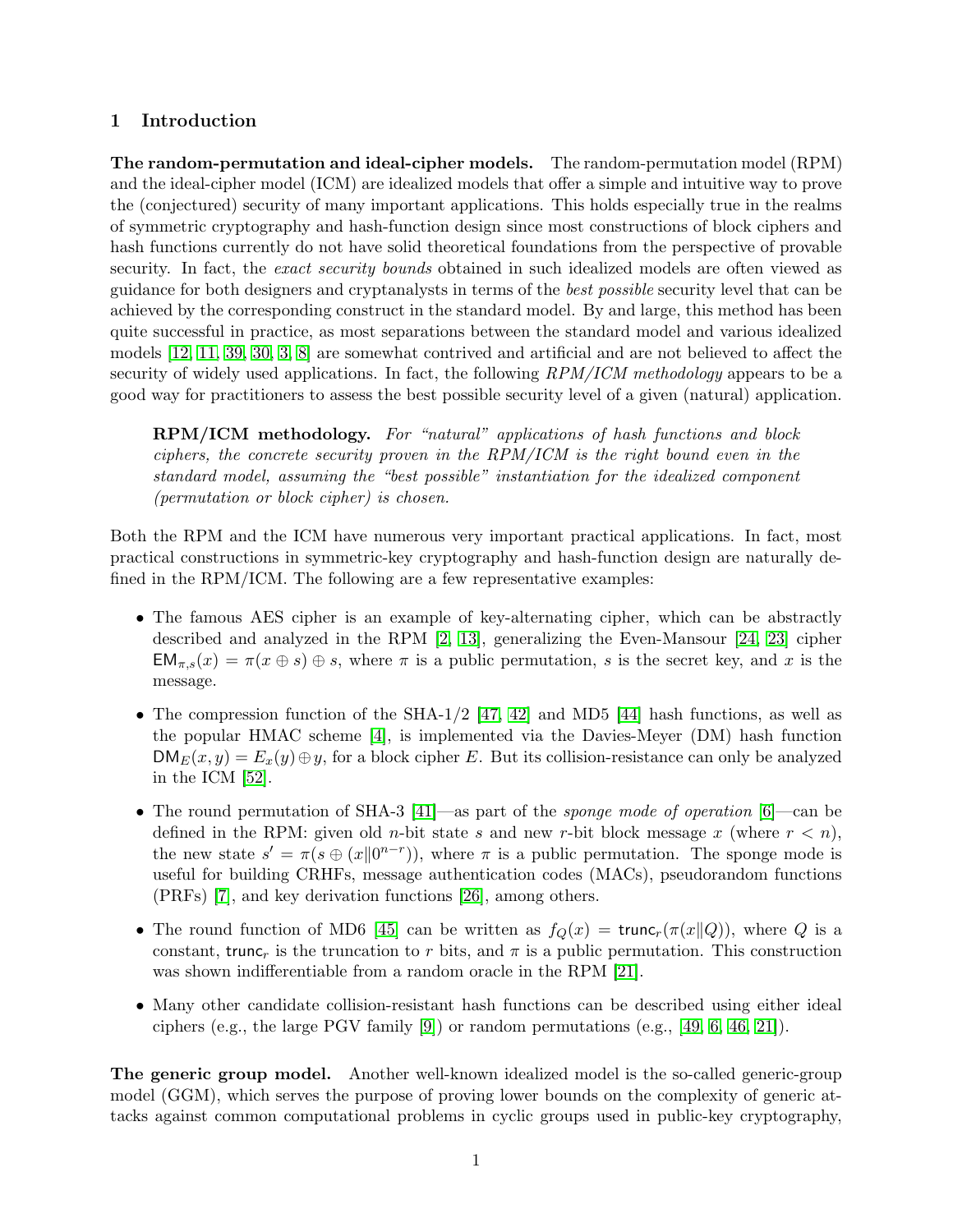such as the discrete-logarithm problem (DL), the computational and decisional Diffie-Hellman problems (CDH and DDH), and many more. Generic attacks are algorithms that do not exploit the specific representation of the elements of a group. This property is modeled by considering generic encoding captured by a random injection  $\sigma : \mathbb{Z}_N \to [M]$  and allowing the algorithm access to a group-operation oracle, which, given a pair of encodings  $(\sigma(x), \sigma(y))$ , returns  $\sigma(x + y)$ .

The justification for the GGM is rooted in the fact that there are no unconditional hardness proofs for important group-related problems, and that there are some groups based on elliptic curves for which no better algorithms than the generic ones are known. Hence, results in the GGM provide at least some indication as to how sensible particular assumptions are. There are a plethora of security bounds proven in the GGM, e.g., lower bounds on the complexity of generic algorithms against DL or CDH/DDH by Shoup [\[48\]](#page-26-8) or the knowledge-of-exponent assumption by Abe and Fehr [\[1\]](#page-23-7) and Dent [\[18\]](#page-24-5).

Non-uniformity and preprocessing. Unfortunately, a closer look reveals that the rosy picture above can only be true if one considers uniform attacks (as explained below). In contrast, most works (at least in theoretical cryptography) consider attackers in the *non-uniform* setting, where the attacker is allowed to obtain some arbitrary (but bounded) advice before attacking the system. The main rationale for this modeling comes from the realization that a determined attacker will know the parameters of a target system in advance and might be able to invest a significant amount of preprocessing to do something to speed up the actual attack, or to break many instances at once (therefore amortizing the one-time preprocessing cost). Perhaps the best known example of such attacks are rainbow tables [\[33,](#page-25-3) [40\]](#page-26-9) (see also [\[35,](#page-25-4) Section 5.4.3]) for inverting arbitrary functions; the idea is to use one-time preprocessing to initialize a clever data structure in order to dramatically speed up brute-force inversion attacks. Thus, restricting to uniform attackers might not accurately model realistic preprocessing attacks one would like to protect against.

There are also other, more technical, reasons why the choice to consider non-uniform attackers is convenient (see [\[15\]](#page-24-6) for details), the most important of which is security under composition. A wellknown example are zero-knowledge proofs [\[29,](#page-25-5) [28\]](#page-25-6), which are not closed under (even sequential) composition unless one allows non-uniform attackers and simulators. Of course, being a special case of general protocol composition, this means that any work that uses zero-knowledge proofs as a subroutine must consider security against non-uniform attackers in order for the composition to work. Hence, it is widely believed by the theoretical community that non-uniformity is the right cryptographic modeling of attackers, despite being overly conservative and including potentially unrealistic attackers—due to the potentially unbounded pre-computation allowed to generate the advice.

Idealized models vs. non-uniformity and preprocessing. When considering non-uniform attackers, it turns out that the RPM/ICM methodology above is blatantly false: once non-uniformity or preprocessing is allowed, the separations between the idealized models and the standard model are no longer contrived and artificial, but rather lead to *impossibly good* exact security of most widely deployed applications. To see this, consider the following examples:

• One-way permutations: Hellman [\[33\]](#page-25-3) showed that there is a preprocessing attack that takes S bits of advice and makes T queries to a permutation  $\pi : [N] \to N$  and inverts a random element of  $[N]$  with probability roughly  $ST/N$ . Hence, a permutation cannot be one-way against attackers of size beyond  $T = S = N^{1/2}$ . However, in the RPM, a random permutation is easily shown to be invertible with probability at most  $T/N$ , therefore suggesting security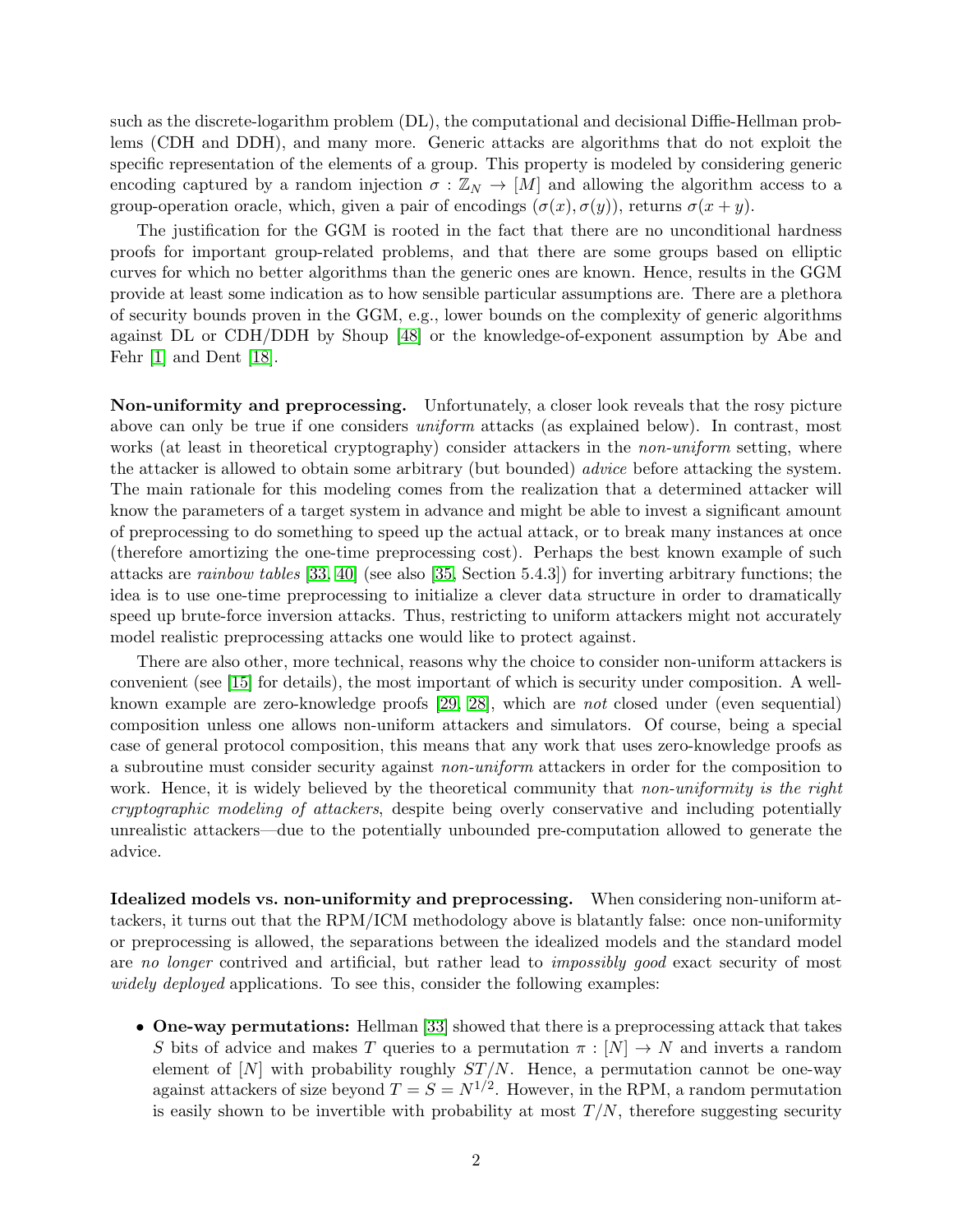against attackers of size up to N.

• Even-Mansour cipher: In a more recent publication, Fouque *et al.* [\[25\]](#page-25-7) showed a nonuniform  $N^{1/3}$  attack against the Even-Mansour cipher that succeeds with constant probability. As with OWPs, the analysis in the RPM model suggests an incorrect security leve, namely, up to the birthday bound since one easily derives an upper bound of  $T^2/N$  on the distinguishing advantage of any attacker in RPM.

Similar examples also exist in the GGM:

- Discrete logarithms: A generic preprocessing attack by Mihalcik [\[38\]](#page-26-10) and Bernstein and Lange [\[5\]](#page-23-8) (and a recent variant by Corrigan-Gibbs and Kogan [\[16\]](#page-24-7)) solves the DL problem with advantage  $ST^2/N$  in a group of order N, whereas the security of DL in the GGM is known to be  $T^2/N$  [\[48\]](#page-26-8).
- Square DDH: A generic preprocessing attack by Corrigan-Gibbs and Kogan [\[16\]](#page-24-7) breaks the so-called *square DDH (sqDDH)* problem—distinguishing  $(g^x, g^{x^2})$  from  $(g^x, g^y)$  in a cyclic group  $G = \langle g \rangle$  of order N—with advantage  $\sqrt{ST^2/N}$ , whereas the security of sqDDH in the GGM can be shown to be  $T^2/N$ .

# 1.1 Contributions: Non-Uniform Bounds in the RPM/ICM/GGM

Given the above failure of the idealized-models methodology, this paper revisits security bounds derived in the RPM, ICM, and GGM and re-analyzes a number of applications highly relevant in practice w.r.t. their security against non-uniform attackers or preprocessing. To that end, following the seminal work of Unruh [\[51\]](#page-27-1) as well as follow-up papers by Dodis *et al.* [\[19\]](#page-24-8) and Coretti *et al.* [\[15\]](#page-24-6), the idealized models are replaced by weaker counterparts that adequately capture non-uniformity and preprocessing by allowing the attacker to obtain *oracle-dependent* advice. The resulting models, called the *auxiliary-input* RPM, ICM, and GGM, are parameterized by  $S$  ("space") and  $T$  ("time") and work as follows: The attacker A in the AI model consists of two entities  $A_1$  and  $A_2$ . The first-stage attacker  $A_1$  is computationally unbounded, gets full access to the idealized primitive  $O$ , and computes some advice  $z$  of size at most  $S$ . This advice is then passed to the second-stage attacker  $A_2$ , who may make up to T queries to oracle O (and, unlike  $A_1$ , may have additional application-specific restrictions, such as bounded running time, etc.). The oracle-dependent advice naturally maps to non-uniform advice when the random oracle is instantiated, and, indeed, none of the concerns expressed in the above examples remain valid in the AI-RPM/ICM/GGM.

Symmetric primitives. In the AI-RPM and AI-ICM, this work analyzes and derives non-uniform security bounds for (cf. Table [1](#page-4-0) and Section [4\)](#page-10-0):

- basic applications such as inverting a random permutation, the Even-Mansour cipher, using the ideal cipher as a block cipher directly, the PRF security of Davies-Meyer, a salted version of the Davies-Meyer compression function;
- the collision-resistance, the PRF security, and the MAC security of the *sponge construction*, which underlies the SHA-3 hashing standard;
- the collision-resistance of the *Merkle-Damgård construction with Davies-Meyer (MD-DM)*, which underlies the SHA-1/2 hashing standards, and PRF/MAC security of NMAC and HMAC.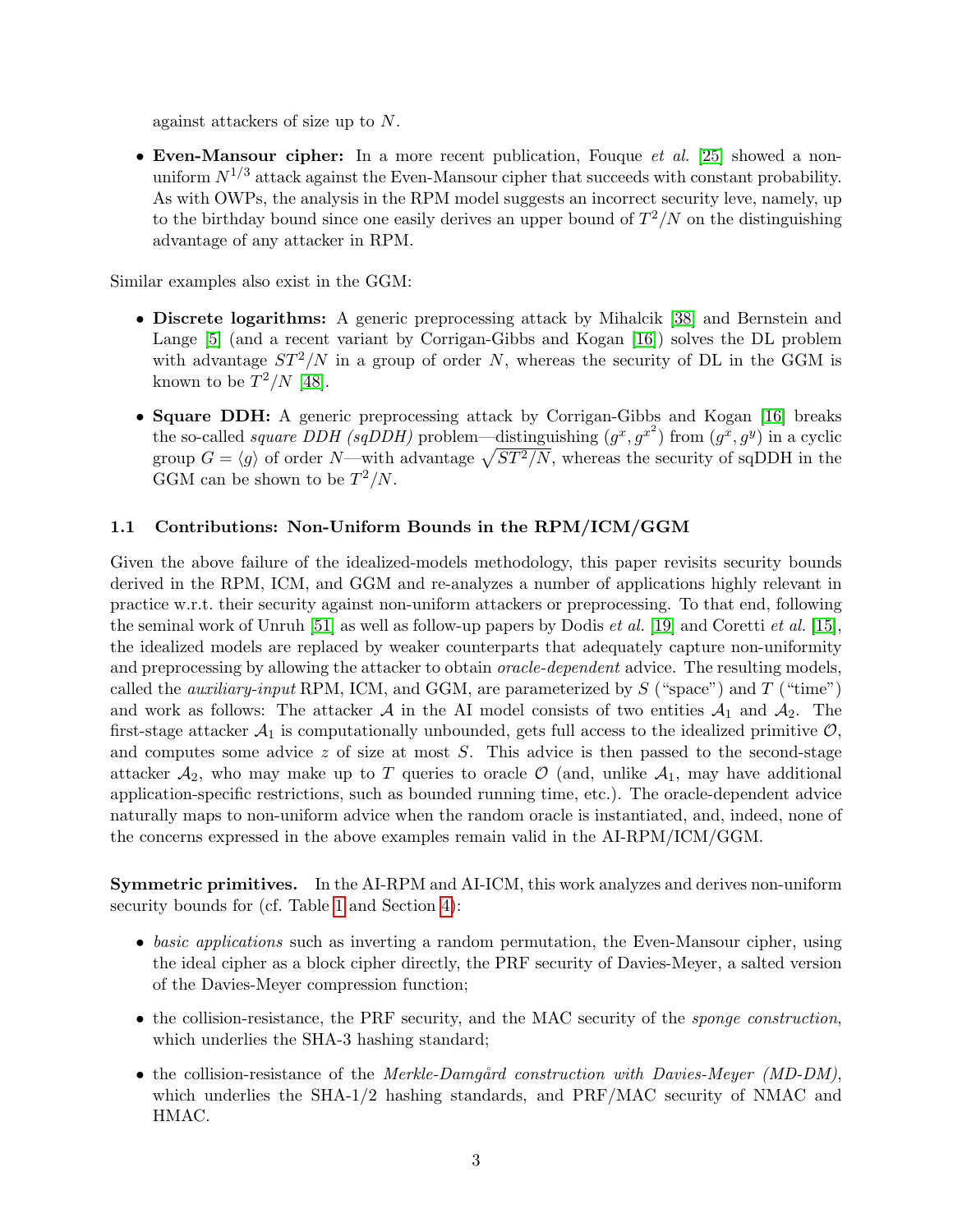<span id="page-4-0"></span>

|            | AI Security                                         | <b>SM</b> Security                  | Best Attack                                                                               |
|------------|-----------------------------------------------------|-------------------------------------|-------------------------------------------------------------------------------------------|
| <b>OWP</b> | $\frac{ST}{N}$                                      | $\frac{T}{N}$                       | $\frac{ST}{N}$ [33]                                                                       |
| EM         | $\left(\frac{ST^2}{N}\right)^{1/2} + \frac{T^2}{N}$ | $\frac{T^2}{N}$                     | $\left(\frac{S}{N}\right)^{1/2}$ [17]                                                     |
| BC-IC      | $\left(\frac{ST}{K}\right)^{1/2}+\frac{T}{K}$       | $\frac{T}{K}$                       | $\left(\frac{S}{K}\right)^{1/2}$ [17]                                                     |
| PRF-DM     | $\left(\frac{ST}{N}\right)^{1/2}+\frac{T}{N}$       | $\frac{T}{N}$                       | $\left(\frac{S}{N}\right)^{1/2}$ [17]                                                     |
| CRHF-DM    | $\frac{(ST)^2}{N}$                                  | $\frac{T^2}{N}$                     | not known                                                                                 |
| CRHF-S     | $\frac{ST^2}{2c}+\frac{T^2}{2r}$                    | $\frac{T^2}{2^c} + \frac{T^2}{2^r}$ | $\frac{ST^2}{N}$ [15]                                                                     |
| PRF-S      | $\left(\frac{ST^2}{2^c}\right)^{1/2}$               | $\frac{T^2}{2^c}$                   | $\left(\frac{S}{N}\right)^{1/2}$ [17]                                                     |
| MAC-S      | $\frac{ST^2}{2c}+\frac{T}{2r}$                      | $\frac{T^2}{2^c}+\frac{T}{2^r}$     | $\min\left\{\frac{ST}{N}, \left(\frac{S^2T}{N^2}\right)^{1/3}\right\} + \frac{T}{N}$ [33] |
| CRHF-MD    | $\frac{ST^2}{N}$                                    | $\frac{T^2}{N}$                     | $\frac{ST^2}{N}$ [15]                                                                     |
| PRF-MD-N   | $\left(\frac{ST^3}{N}\right)^{1/2} + \frac{T^3}{N}$ | $\frac{T^3}{N}$                     | $\left(\frac{S}{N}\right)^{1/2}$ [17]                                                     |
| NMAC/HMAC  | $\frac{ST^3}{N}$                                    | $\frac{T^3}{N}$                     | $\min\left\{\frac{ST}{N}, \left(\frac{S^2T}{N^2}\right)^{1/3}\right\} + \frac{T}{N}$ [33] |

Table 1: Asymptotic upper and lower bounds on the security of applications in the AI-ICM/AI-RPM and in the standard model (SM) against  $(S, T)$ -attackers.

Surprisingly, except for OWPs [\[17\]](#page-24-9), no non-uniform bounds were known for any of the above applications; not even for applications as fundamental as BC-IC, Even-Mansour, or HMAC.

The bounds derived for OWP and the collision-resistance (CR) of Sponges and MD-DM are tight, i.e., there exist matching attacks by Hellman [\[33\]](#page-25-3) (for OWPs) and by Coretti et al. [\[15\]](#page-24-6) (for CR). For the remaining primitives significant gaps remain between the derived security bounds and the best known attacks. Closing these gaps is left as an interesting (and important) open problem.

Generic groups. In the AI-GGM, the following applications are analyzed w.r.t. their security against preprocessing (cf. Table [2](#page-5-0) and Section [5\)](#page-19-0): the discrete-logarithm problem (DL), the multiplediscrete-logarithms problem (MDL), the computational Diffie-Hellman problem (CDH), the decisional Diffie-Hellman problem (DDH), the square decisional Diffie-Hellman problem (sqDDH), the one-more discrete-logarithm problem (OM-DL), and the knowledge-of-exponent assumption (KEA).

- For DL, MDL, CDH, DDH, and sqDDH, the derived bounds match those obtained in recent work by Corrigan-Gibbs and Kogan [\[16\]](#page-24-7). As highlighted below, however, the techniques used in this paper allow for much simpler proofs than the one based on incompressibility arguments in [\[16\]](#page-24-7). All of these bounds are tight, except those for DDH, for which closing the gap remains an open problem.
- The bounds for OM-DL and KEA are new and may be non-trivial to derive using compression techniques.

Computational security. Idealized models such as the ROM, RPM, and ICM are also often used in conjunction with computational hardness assumptions such as one-way functions, hardness of factoring, etc. Therefore, this paper also analyzes the security of public-key encryption based on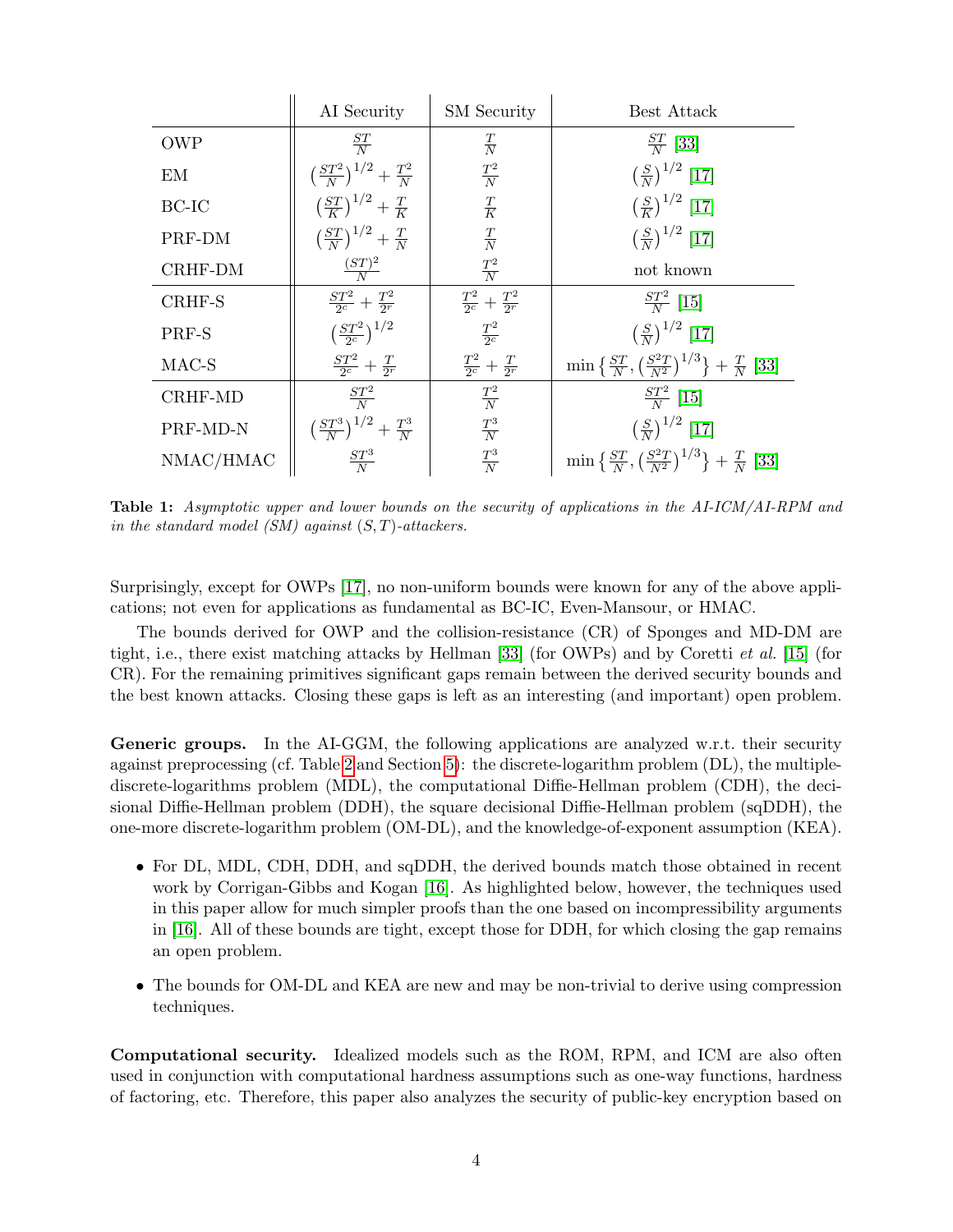<span id="page-5-0"></span>

|                              | AI-GGM Security                                           | <b>GGM</b> Security                 | Best Attack                              |
|------------------------------|-----------------------------------------------------------|-------------------------------------|------------------------------------------|
| DL/CDH                       | $\frac{ST^2}{N}+\frac{T^2}{N}$                            | $\frac{T^2}{N}$                     | $\frac{ST^2}{N}$ [16, 38, 5]             |
| $t\mathsf{\text{-}fold}$ MDL | $\left(\frac{S(T+t)^2}{4N} + \frac{(T+t)^2}{tN}\right)^t$ | $\left(\frac{(T+t)^2}{tN}\right)^t$ | see caption $[16]$                       |
| <b>DDH</b>                   | $\left(\frac{ST^2}{N}\right)^{1/2} + \frac{T^2}{N}$       | $\frac{T^2}{N}$                     | $\frac{ST^2}{N}$ [16, 38, 5]             |
| sqDDH                        | $\left(\frac{ST^2}{N}\right)^{1/2} + \frac{T^2}{N}$       | $\frac{T^2}{N}$                     | $\left(\frac{ST^2}{N}\right)^{1/2}$ [16] |
| <b>OM-DL</b>                 | $\left(\frac{S(T+t)^2}{N}\right) + \frac{(T+t)^2}{N}$     | $\frac{T^2}{N}$                     | $\frac{ST^2}{N}$ [16, 38, 5]             |
| <b>KEA</b>                   | $\frac{ST^2}{N}$                                          | $T^2$                               | not known                                |

Table 2: Asymptotic upper and lower bounds on the security of applications in the generic-group model against  $(S, T)$ -attackers in the AI-ROM; new bounds are in a bold-face font. The value t for the one-more DL problem stands for the number of challenges requested by the attacker. The attack against MDL succeeds with constant probability and requires that  $ST^2/t + T^2 = \Theta(tN)$ .

trapdoor functions (cf. Section [6\)](#page-22-0) in the AI-RPM, specifically, of a scheme put forth by Phan and Pointcheval [\[43\]](#page-26-11). Other schemes in the AI-RPM/ICM, e.g., [\[32,](#page-25-8) [34\]](#page-25-9), can be analyzed similarly.

#### 1.2 Methodology: Pre-Sampling

Bit-fixing oracles and pre-sampling. Unfortunately, while solving the issue of not capturing non-uniformity and preprocessing, the AI models are considerably more difficult to analyze than the traditional idealized models. From a technical point, the key difficulty is the following: conditioned on the leaked value z, which can depend on the entire function table of  $\mathcal{O}$ , many of the individual values  $\mathcal{O}(x)$  are no longer random to the attacker, which ruins many of the key techniques utilized in the traditional idealized models, such as lazy sampling programmability, etc.

One way of solving the above issues is to use incompressibility arguments, as introduced by Gennaro and Trevisan [\[27\]](#page-25-10) and successfully applied to OWPs by De et al. [\[17\]](#page-24-9), to the random-oracle model by Dodis *et al.* [\[15\]](#page-24-6), and to the GGM by Corrigan-Gibbs and Kogan [\[16\]](#page-24-7). Compressionbased proofs generally lead to tight bounds, but are usually quite involved and, moreover, seem inapplicable to computationally secure applications. Hence, this paper, adopts the much simpler and more powerful pre-sampling approach taken recently by Coretti *et al.* [\[15\]](#page-24-6) and dating back to Unruh [\[51\]](#page-27-1). The pre-sampling technique can be viewed as a general reduction from the auxiliaryinput model to the so-called *bit-fixing* (BF) model, where the oracle can be arbitrarily fixed on some  $P$  coordinates, for some parameter  $P$ , but the remaining coordinates are chosen at random and independently of the fixed coordinates. Moreover, the non-uniform S-bit advice of the attacker in this model can only depend on the  $P$  fixed points, but not on the remaining truly random points. This makes dealing with the BF model much easier than with the AI model, as many of the traditional proof techniques can again be used, provided that one avoids the fixed coordinates.

Bit-fixing vs. auxiliary input. In order for the BF model to be useful, this work shows that any  $(S, T)$ -attack in the AI-RPM/ICM/GGM model will have similar advantage in the P-BF-RPM/ICM/GGM model for an appropriately chosen P, up to an *additive* loss of  $\delta(S, T, P) \approx ST/P$ . Moreover, for the special case of unpredictability applications (e.g., CRHFs, OWFs, etc.), one can set P to be (roughly)  $ST$ , and achieve a *multiplicative* loss of 2 in the exact security. This gives a general recipe for dealing with the AI models as follows: (a) prove security  $\varepsilon(S,T,P)$  of the given application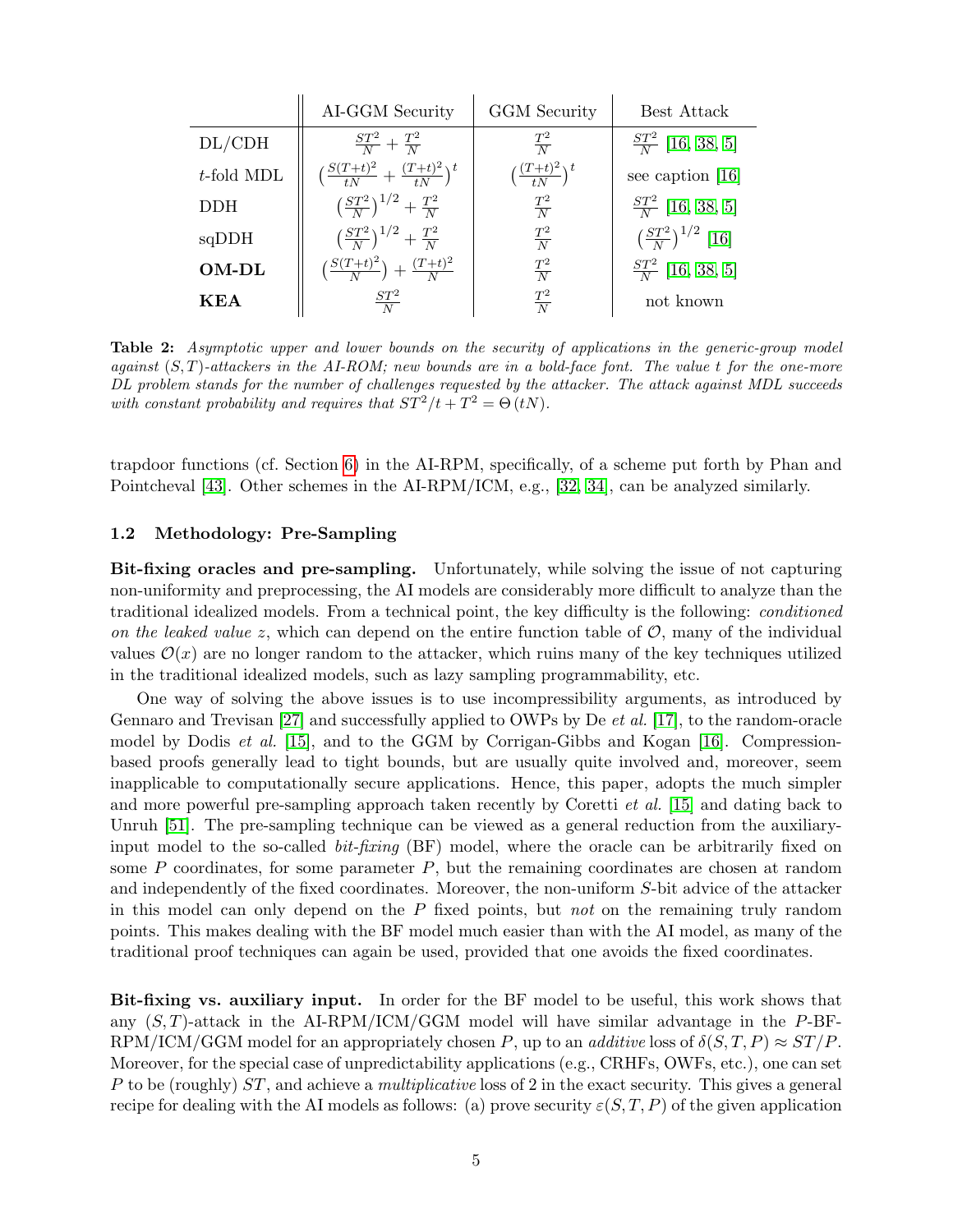in the P-BF model; (b) for unpredictability applications, set  $P \approx ST$ , and obtain final AI security roughly  $2 \cdot \varepsilon(S,T,ST)$ ; (c) for general applications, choose P to minimize  $\varepsilon(S,T,P) + \delta(S,T,P)$ .

The proof of the above connection is based on a similar connection between the AI-ROM and BF-ROM shown by [\[15\]](#page-24-6) (improving a weaker original bound of Unruh [\[51\]](#page-27-1)). While borrowing a lot of tools from  $[15]$ , the key difficulty is ensuring that the P-bit-fixing cipher, which "approximates" the ideal cipher conditioned on the auxiliary input  $z$ , is actually a valid cipher: the values at fixed points cannot repeat, and the remaining values are chosen at random from the "unused" values (similar issues arise for generic groups). Indeed, the proof in this paper is more involved and the resulting bounds are slightly worse than those in [\[15\]](#page-24-6).

Using the power of pre-sampling to analyze the applications presented above, the technical bulk consists of showing the security of these applications in the easy-to-handle BF-RPM/ICM/GGM, and then using Theorem [1](#page-9-0) to translate the resulting bound to the AI-RPM/ICM/GGM. Most of BF proofs are remarkably straightforward extensions of the traditional proofs (without auxiliary input), which is a great advantage of the pre-sampling methodology over other approaches, such as compression-based proofs.

Computational security. Note that, unlike compression-based techniques [\[19,](#page-24-8) [16\]](#page-24-7), pre-sampling can be applied to computational reductions, by "hardwiring" the pre-sampling set of size  $P$  into the attacker breaking the computational assumption. However, this means that  $P$  cannot be made larger than the maximum allowed running time  $t$  of such an attacker. Since standard pre-sampling incurs additive cost  $\Omega(ST/P)$ , one cannot achieve final security better that  $ST/t$ , irrespective of the value of  $\varepsilon$  in the  $(t, \varepsilon)$ -security of the corresponding computational assumption.

Fortunately, the multiplicative variant of pre-sampling for unpredictability applications sets the list size to be roughly  $P \approx ST$ , which is polynomial for polynomial S and T and can be made smaller than the complexity t of the standard-model attacker for the computational assumption used. Furthermore, even though the security of public-key encryption is not an unpredictability application, the analysis in Section [6](#page-22-0) shows a way to use multiplicative pre-sampling for the part that involves the reduction to a computational assumption.

#### 1.3 Related Work

Tessaro [\[50\]](#page-26-12) also adapted the presampling technique by Unruh to the random-permutation model; the corresponding bound is suboptimal, however. De  $et al.$  [\[17\]](#page-24-9) study the effect of salting for inverting a *permutation* as well as for a specific pseudorandom generator based on one-way permutations.

Corrigan-Gibbs and Kogan [\[16\]](#page-24-7), investigate the power of preprocessing in the GGM. Besides deriving security bounds for a number of important GGM applications, they also provide new attacks for DL (based on [\[38,](#page-26-10) [5\]](#page-23-8)), MDL, and sqDDH.

The most relevant papers in the AI-ROM are those by Unruh [\[51\]](#page-27-1), Dodis et al. [\[19\]](#page-24-8), and Coretti et al.  $[15]$ . Chung et al.  $[14]$  study the effects of salting in the design of collision-resistant hash functions, and used Unruh's pre-sampling technique to argue that salting defeats pro-processing in this important case. However, they did not focus on the exact security and obtained suboptimal bounds (compared to the expected "birthday" bound obtained by [\[19\]](#page-24-8)). Using salting to obtain nonuniform security was also advocated by Mahmoody and Mohammed [\[37\]](#page-25-11), who used this technique for obtaining non-uniform black-box separation results.

The realization that multiplicative error is enough for unpredictability applications and can lead to non-trivial savings, is related to the work of Dodis et al. [\[20\]](#page-24-11) in the context of improved entropy loss of key derivation schemes.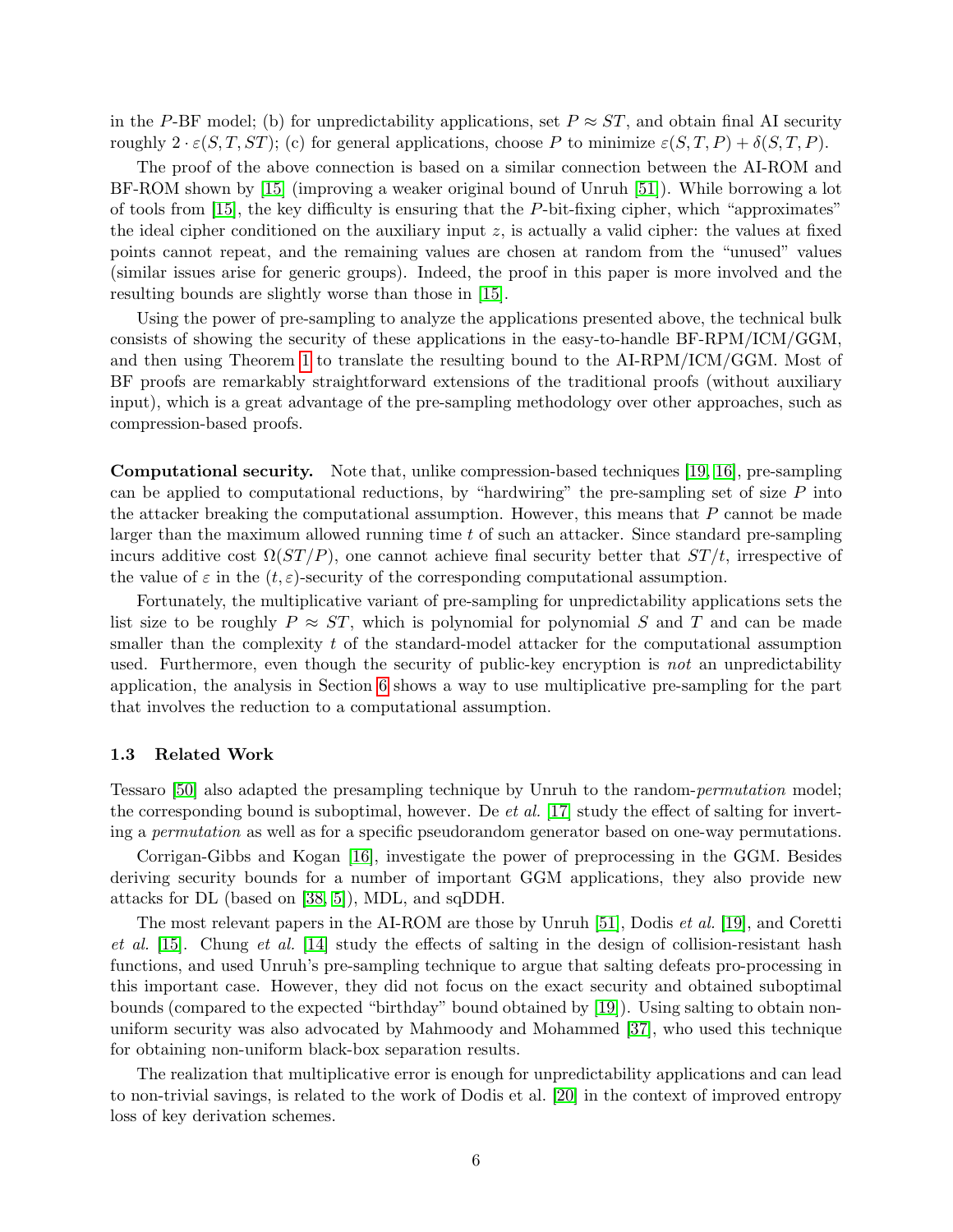# <span id="page-7-0"></span>2 Capturing the Models

This section explains how the various idealized models considered in this paper—the ideal-ciphermodel (ICM), the random-permutation model (RPM), and the generic-group model (GGM)—are captured. Attackers in these models are modeled as two-stage attackers  $\mathcal{A} = (\mathcal{A}_1, \mathcal{A}_2)$ , and applications as (single-stage) challengers C. Both  $A$  and C are given access to an oracle  $O$ . Oracles  $\mathcal O$  have two interfaces pre and main, where pre is accessible only to  $\mathcal A_1$ , which may pass auxiliary information to  $A_2$ , and both  $A_2$  and C may access main. In certain scenarios it is also useful to consider an additional interface main-c that is only available to the challenger C.

**Notation.** Throughout this paper, P, K, N, and M are natural numbers and  $[x] = \{0, \ldots, x-1\}$ for  $x \in \mathbb{N}$ . For applications in the generic-group model,  $[N]$  is identified with the cyclic group  $\mathbb{Z}_N$ . Furthermore, denote by  $\mathcal{P}_N$  the set of permutations  $\pi : [N] \to [N]$  and by  $\mathcal{I}_{N,M}$  the set of injections  $f : [N] \rightarrow [M].$ 

**Oracles.** An oracle  $\mathcal{O}$  has two interfaces  $\mathcal{O}$ .pre and  $\mathcal{O}$ .main, where  $\mathcal{O}$ .pre is accessible only once before any calls to  $\mathcal O$ . main are made. Some oracles may also have an additional interface  $\mathcal O$ . main-c. Oracles used in this work are:

- Auxiliary-input ideal cipher Al-IC(K, N): Samples a random permutation  $\pi_k \leftarrow \mathcal{P}_N$  for each  $k \in [K]$ ; outputs all  $\pi_k$  at  $\mathcal{O}$ .pre; answers both forward and backward queries  $(k, x) \in [N]$ at O.main by the corresponding value  $\pi_k(x) \in [N]$  or  $\pi_k^{-1}$  $\overline{k}^{-1}(x) \in [N]$ , respectively.
- Bit-fixing ideal cipher BF-IC( $P, K, N$ ): Takes a list at O.pre of at most P query/answer pairs (without collisions for each k); samples a random permutation  $\pi_k \leftarrow \mathcal{P}_N$  consistent with said list for each k; the other interfaces behave as with AI-IC.
- Auxiliary-input random permutation  $\mathsf{Al}\text{-}\mathsf{RP}(N)$ : Special case of an auxiliary-input ideal cipher with  $K = 1$ .
- Bit-fixing random permutation  $BF-RP(P, N)$ : Special case of a bit-fixing ideal cipher with  $K = 1$ .
- Auxiliary-input generic group Al-GG(N, M): Samples a random injection  $\sigma \leftarrow \mathcal{I}_{N,M}$ ; outputs all of  $\sigma$  at O.pre; answers forward queries  $x \in [N]$  at O.main by the corresponding value  $\sigma(x) \in [N]$ ; answers group-operation queries  $(s, s')$  at  $\mathcal{O}$  main as follows: if  $s = \sigma(x)$  and  $s' = \sigma(y)$  for some x, y, the oracle replies by  $\sigma(x + y)$  and by  $\perp$  otherwise; answers *inverse* queries s at interface  $\mathcal{O}$  main-c by returning  $\sigma^{-1}(s)$  if s is in the range of F and by  $\perp$  otherwise.
- Bit-fixing generic group BF-GG(P, N, M): Samples a random size-N subset  $\mathcal Y$  of  $[M]$  and outputs Y at O.pre; takes a list at O.pre of at most P query/answer pairs without collisions and all answers in Y; samples a random injection  $\sigma \leftarrow \mathcal{I}_{N,M}$  with range Y and consistent with said list; the other interfaces behave as with AI-GG.
- Standard model: None of the interfaces offer any functionality.

The parameters  $P, K, N$ , and M are occasionally omitted in contexts where they are of no relevance. Similarly, whenever evident from the context, explicitly specifying which interface is queried is omitted. Note that the non-auxiliary-input versions of the above oracles can be defined by not offering any functionality at  $\mathcal{O}$ . pre. However, they are not used in this paper.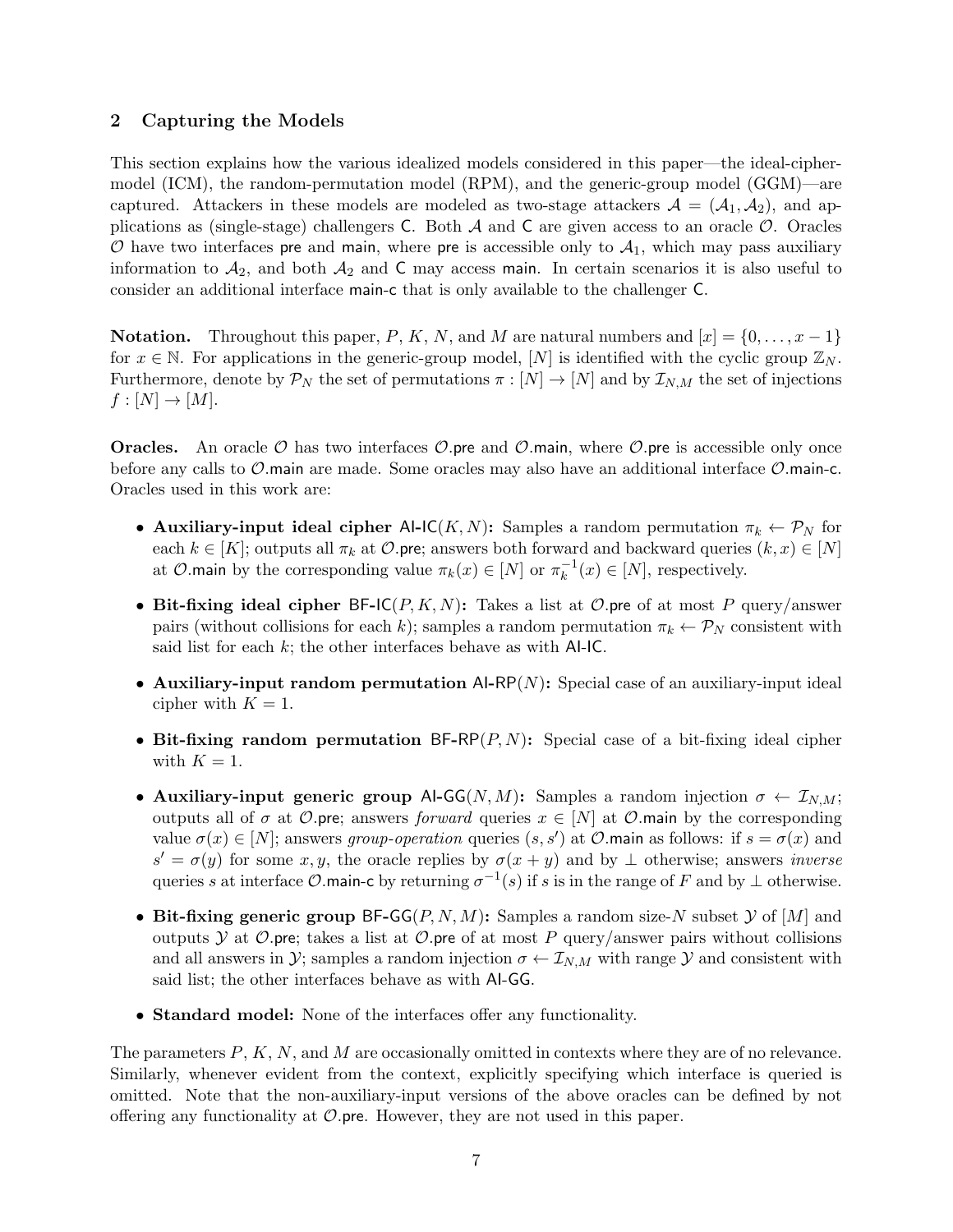Attackers with oracle-dependent advice. Attackers  $A = (A_1, A_2)$  consist of a preprocessing procedure  $A_1$  and a main algorithm  $A_2$ , which carries out the actual attack using the output of the preprocessing. Correspondingly, in the presence of an oracle  $\mathcal{O}$ ,  $\mathcal{A}_1$  interacts with  $\mathcal{O}$ .pre and  $\mathcal{A}_2$ with  $\mathcal{O}$ .main.

**Definition 1.** An  $(S, T)$ -attacker  $\mathcal{A} = (\mathcal{A}_1, \mathcal{A}_2)$  in the O-model consists of two procedures

- $A_1$ , which is computationally unbounded, interacts with  $O$  pre, and outputs an S-bit string, and
- $A_2$ , which takes an S-bit auxiliary input and makes at most T queries to O.main.

In certain contexts, if additional restrictions, captured by some parameters p, are imposed on  $\mathcal{A}_2$ (e.g., time and space requirements of  $A_2$  or a limit on the number of queries of a particular type that  $\mathcal{A}_2$  makes to a challenger it interacts with),  $\mathcal A$  is referred to as  $(S, T, p)$ -attacker.

**Applications.** Let  $\mathcal O$  be an arbitrary oracle. An application G in the  $\mathcal O$ -model is defined by specifying a challenger  $C$ , which is an oracle algorithm that has access to  $\mathcal{O}$  main as well as possibly to O.main-c, interacts with an attacker  $A = (A_1, A_2)$ , and outputs a bit at the end of the interaction. The success of  $A$  on  $G$  in the  $\mathcal{O}\text{-model}$  is defined as

$$
\mathrm{Succ}_{G,\mathcal{O}}(\mathcal{A}) \ := \ \mathsf{P}\big[\mathcal{A}^{\mathcal{O}.\mathsf{main}}_2(\mathcal{A}^{\mathcal{O}.\mathsf{pre}}_1) \leftrightarrow \mathsf{C}^{\mathcal{O}.\mathsf{main},\mathcal{O}.\mathsf{main}\text{-}\mathsf{c}}=1\big],
$$

where  $\mathcal{A}_2^{\mathcal{O}.\mathsf{main}}(\mathcal{A}_1^{\mathcal{O}.\mathsf{pre}})$  $1^{\mathcal{O}.pre}) \leftrightarrow C^{\mathcal{O}.main,\mathcal{O}.main-c}$  denotes the bit output by C after its interaction with the attacker. This work considers two types of applications, captured by the next definition.

**Definition 2.** For an indistinguishability application G in the O-model, the advantage of an attacker  $A$  is defined as

$$
\mathrm{Adv}_{G,\mathcal{O}}(\mathcal{A}) \ := \ 2 \left| \mathrm{Succ}_{G,\mathcal{O}}(\mathcal{A}) - \frac{1}{2} \right|.
$$

For an unpredictability application G, the advantage is defined as

$$
\mathrm{Adv}_{G,\mathcal{O}}(\mathcal{A}) \; := \; \mathrm{Succ}_{G,\mathcal{O}}(\mathcal{A}) \, .
$$

An application G is said to be  $((S,T,p),\varepsilon)$ -secure in the O-model if for every  $(S,T,p)$ -attacker A,

$$
\mathrm{Adv}_{G,\mathcal{O}}(\mathcal{A}) \leq \varepsilon.
$$

Combined query complexity. In order to state and prove Theorems [1](#page-9-0) and [1](#page-9-0) in Section [3,](#page-9-1) the interaction of some attacker  $\mathcal{A} = (\mathcal{A}_1, \mathcal{A}_2)$  with a challenger C in the O-model must be "merged" into a single entity  $\mathcal{D} = (\mathcal{D}_1, \mathcal{D}_2)$  that interacts with oracle  $\mathcal{O}$ . That is,  $\mathcal{D}_1^{(\cdot)}$  $\mathcal{A}_1^{(\cdot)}:=\mathcal{A}_1^{(\cdot)}$  $\mathcal{D}_1^{(\cdot)}$  and  $\mathcal{D}_2^{(\cdot)}$  $2^{\binom{1}{2}}(z) :=$  $\mathcal{A}^{(\cdot)}_{2}$  $2^{(1)}(z) \leftrightarrow C^{(1)}$  for  $z \in \{0,1\}^S$ . D is called the *combination of* A and C, and the number of queries it makes to its oracle is referred to as the combined query complexity of  $A$  and  $C$ . For all applications in this work, there exists an upper bound  $T_G^{\text{comb}} = T_G^{\text{comb}}(S, T, p)$  on the combined query complexity of any attacker and the challenger.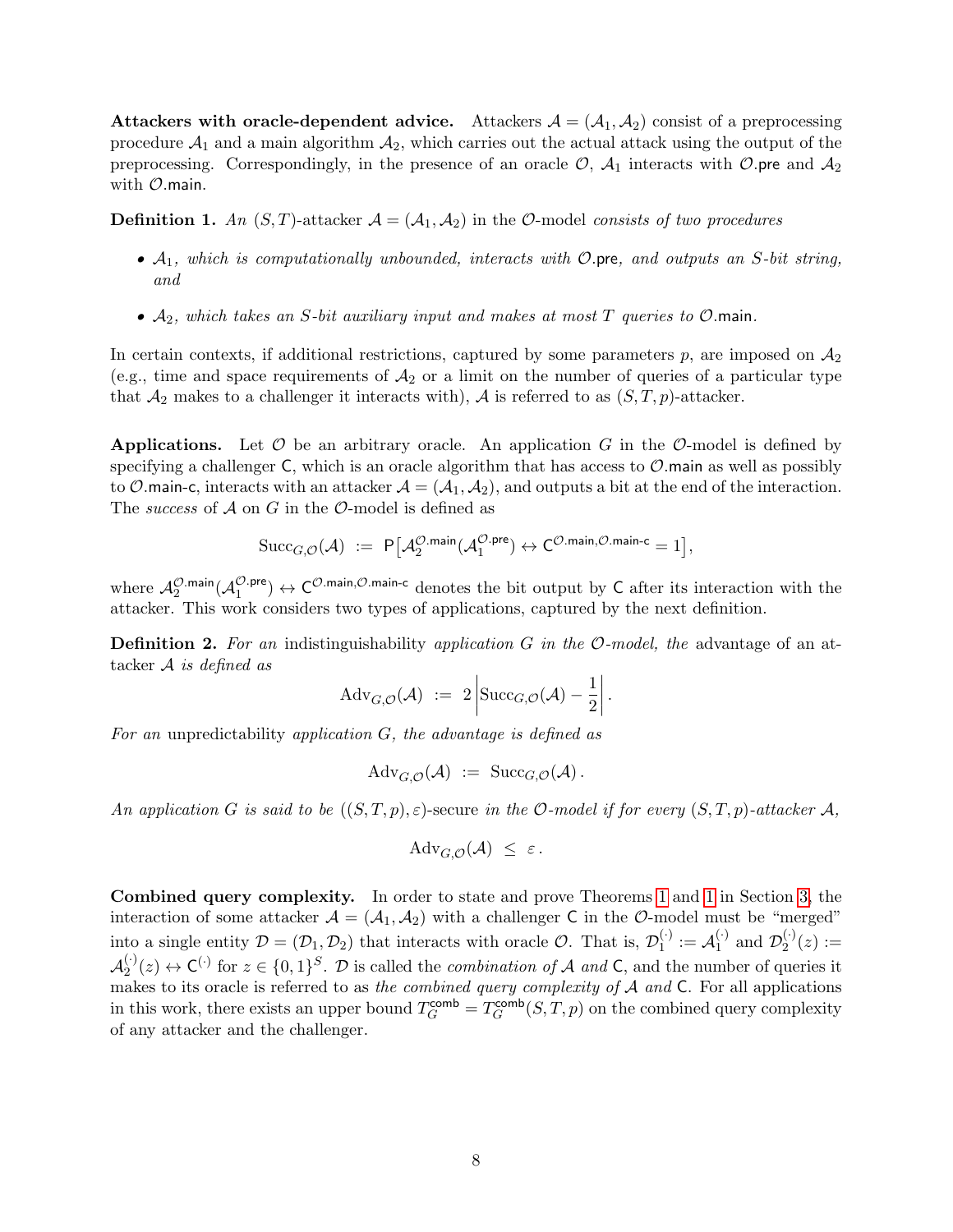# <span id="page-9-1"></span>3 Auxiliary Input vs. Bit Fixing

Since dealing with idealized models with *auxiliary input*  $(AI)$  directly is difficult, this section establishes useful connections between AI models and their *bit-fixing*  $(BF)$  counterparts, which are much less cumbersome to analyze. Specifically, for ideal ciphers, random permutations (as special cases of ideal ciphers), and generic groups, Theorem [1](#page-9-0) below relates the advantage of attackers in a BF model to that in the corresponding AI model, allowing to translate the security of  $(1)$  any application at an *additive* security loss and of  $(2)$  *unpredictability* applications at a *multiplicative* security loss from the BF setting to the AI setting.

<span id="page-9-0"></span>**Theorem 1.** Let  $P, K, N, M \in \mathbb{N}, N \ge 16$ , and  $\gamma > 0$ . Moreover, let

$$
(AI, BF) \in \{ (AI-IC(K, N), BF-IC(P, K, N)), (AI-GG(N, M), BF-GG(P, N, M)) \}.
$$

Then,

1. if an application G is  $((S,T,p), \varepsilon')$ -secure in the BF-model, it is  $((S,T,p), \varepsilon)$ -secure in the AI-model, where

$$
\varepsilon \ \leq \ \varepsilon' + \frac{6(S + \log \gamma^{-1}) \cdot T_G^{\text{comb}}}{P} + \gamma \, ;
$$

2. if an unpredictability application G is  $((S,T,p), \varepsilon')$ -secure in the BF-model for

$$
P \geq 6(S + \log \gamma^{-1}) \cdot T_G^{\sf comb},
$$

it is  $((S, T, p), \varepsilon)$ -secure in the AI-model for

$$
\varepsilon \leq 2\varepsilon' + \gamma \,,
$$

where  $T_G^{\text{comb}}$  is the combined query complexity corresponding to G.

# Proof Outline

This section contains a brief outline of the proof of Theorem [1.](#page-9-0) The full proof of Theorem [1](#page-9-0) is provided in Appendix [A;](#page-28-0) it follows the high-level structure of the proof in [\[15\]](#page-24-6), where a similar theorem is shown for the random-oracle model.

1. Leaky sources vs. dense sources: A  $(K, N)$ -cipher source X is the random variable corresponding to the function table of a cipher  $F : [K] \times [N] \rightarrow [M]$ . It turns out that if X has min-entropy  $H_{\infty}(X) = K \log N! - S$  for some S, it can be replaced by a convex combination of so-called dense sources, which are fixed on a subset of the coordinates and have almost full min-entropy everywhere else:

<span id="page-9-2"></span>**Definition 3.** A  $(K, N)$ -cipher source X is called  $(\bar{P}, 1 - \delta)$ -dense for  $\bar{P} = (P_1, \ldots, P_K)$  $[N]^K$  if it is fixed on at most  $P_k$  coordinates  $(k, \cdot)$  for each  $k \in [K]$  and if for all families  $I = \{I_k\}_{k \in [K]}$  of subsets  $I_k$  of non-fixed coordinates  $(k, \cdot),$ 

$$
H_{\infty}(X_I) \ \geq \ (1-\delta) \sum_{k=1}^K \log(N - P_k)^{|I_k|},
$$

where  $a^{\underline{b}} := a!/(a - b)!$ . X is called  $(1 - \delta)$ -dense if it is  $(0, 1 - \delta)$ -dense, and  $\overline{P}$ -fixed if it is  $(P, 1)$ -dense.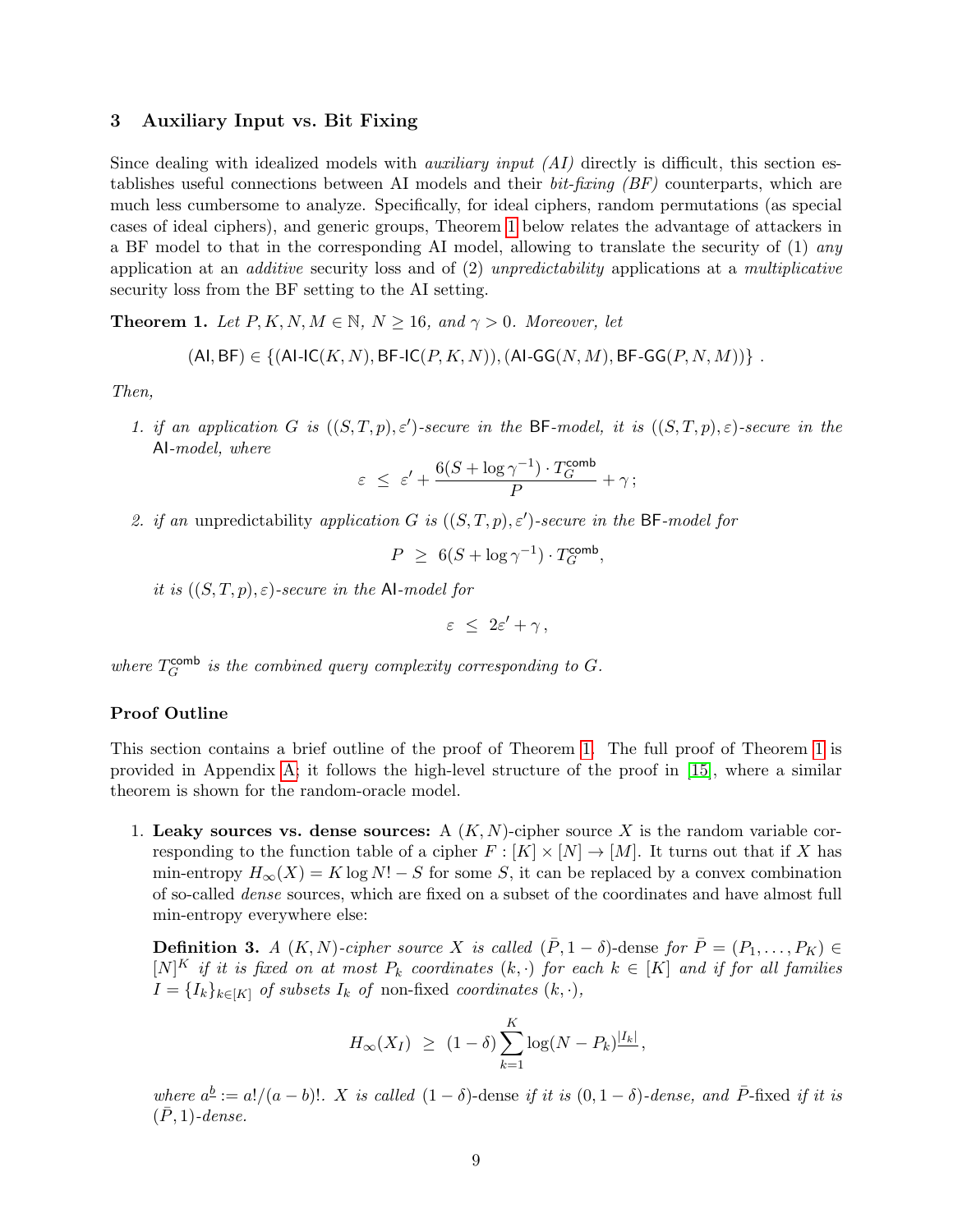More concretely, one can prove that a cipher source  $X$  as above is close to a convex combination of finitely many  $(\bar{P}', 1 - \delta)$ -dense sources for some  $\bar{P} = (P_1, \ldots, P_K)$  satisfying

$$
\sum_{k=1}^K P_k \;\approx\; \frac{S}{\delta}\,.
$$

The proof is an adaptation of the proof of the corresponding lemma for random functions in [\[15\]](#page-24-6), the difference being that the version here handles cipher sources.

- 2. Dense sources vs. bit-fixing sources: Any dense source has a corresponding bit-fixing source, which is simply a function table chosen uniformly at random from all those that agree with the  $P$  fixed positions. It turns out that a  $T$ -query distinguisher's
	- advantage at telling a dense source and its corresponding bit-fixing source apart can be upper bounded by approximately  $T\delta$ , and that its
	- probability of outputting 1 is at most a factor of approximately  $2^{T\delta}$  larger when interacting with the bit-fixing as compared to the dense source.

Compared to the case of random functions [\[15\]](#page-24-6), some additional care is needed to properly handle inverse queries. Given the above, by setting

$$
\delta \ \approx \ \frac{S}{P}\,,
$$

one obtains additive and multiplicative errors of roughly  $ST/P$  and  $2^{ST/P}$ , respectively.

3. From bit fixing to auxiliary input: The above almost immediately implies that an application that is  $((S, T), \varepsilon)$ -secure in the BF-ICM is  $((S, T), \varepsilon')$ -secure in the AI-ICM for

$$
\varepsilon' \; \approx \; \varepsilon + \frac{ST}{P}
$$

and even

$$
\varepsilon'~\approx~2\varepsilon
$$

if it is an unpredictability application, by setting  $P \approx ST$ . Observe that for the additive case, the final security bound in the AI-ICM is obtained by choosing  $P$  in a way that minimizes  $\varepsilon(P) + ST/P.$ 

For the generic-group model, the proof proceeds similarly, with two important observations:

- (a) once the range is fixed, a random injection behaves like a random permutation, which is covered by ideal ciphers as a special case;
- (b) the group-operation oracle can be implemented by three (two inverse and one forward) calls to the injection.

# <span id="page-10-0"></span>4 Non-Uniform Bounds for Hash Functions and Symmetric Primitives

This section derives non-uniform security bounds for a number of primitives commonly analyzed in either the random-permutation model (RPM) or the ideal-cipher model (ICM). The primitives in question can be grouped into *basic, sponge-based*, and *Merkle-Damgård-based* applications.

In the following, for primitives in the RPM,  $\pi, \pi^{-1} : [N] \to [N]$  denote the permutation and its inverse to which  $\mathsf{AI}\text{-}\mathsf{RP}(N)$  and  $\mathsf{BF}\text{-}\mathsf{RP}(P, N)$  offer access at interface main. Similarly, for primitives in the ICM  $E, E^{-1}: [K] \times [N] \to [N]$  denote the ideal cipher and its inverse to which AI-IC(K, N) and  $BF-IC(P, K, N)$  offer access at interface main (cf. Section [2\)](#page-7-0).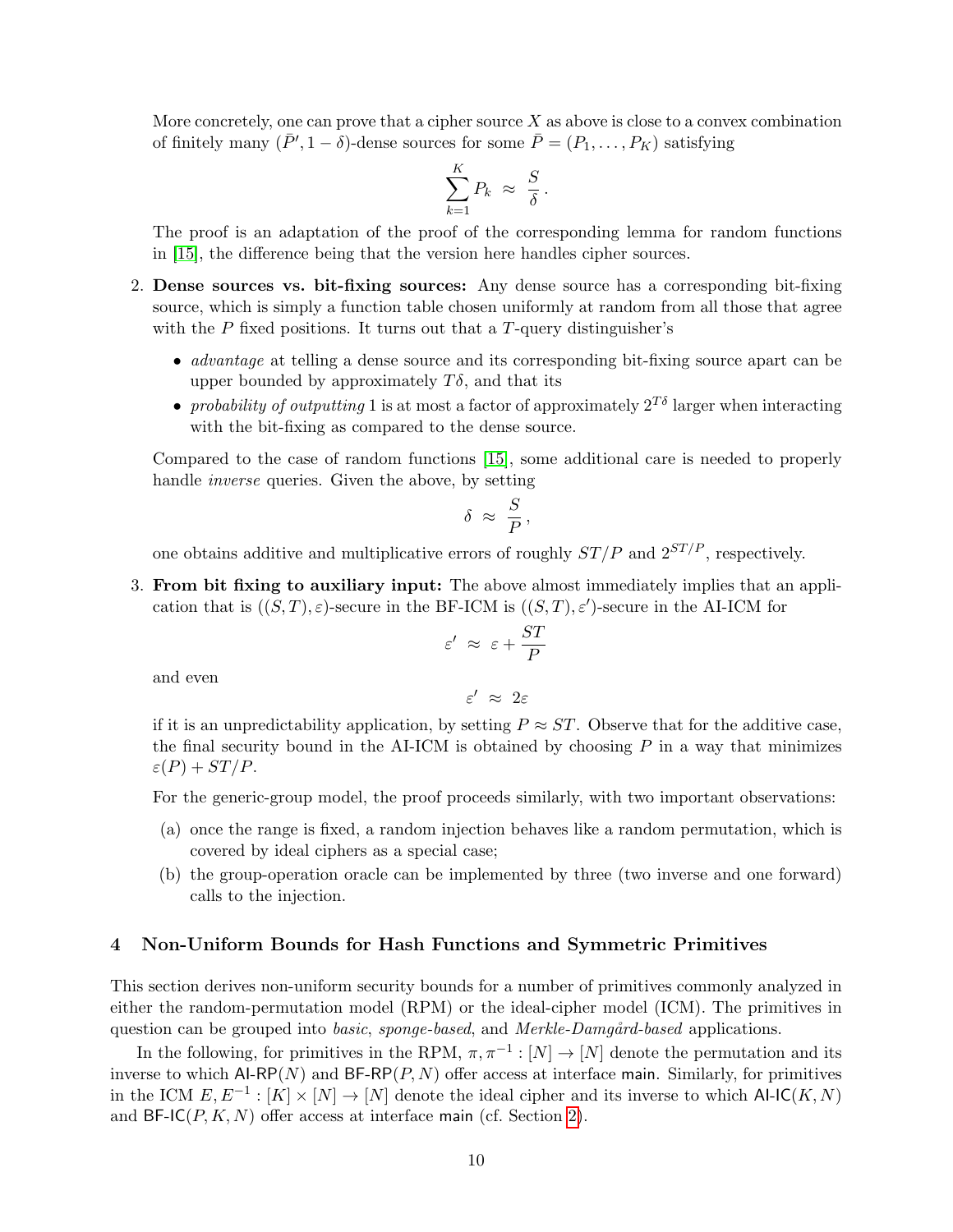Basic applications. The security of the following basic applications in the RPM resp. ICM is considered:

- One-way permutation inversion (OWP): Given  $\pi(x)$  for an  $x \in [N]$  chosen uniformly at random, an attacker has to find x.
- Even-Mansour cipher (EM): The PRF security of the Even-Mansour cipher

$$
EM_{\pi,s}(m) := \pi(m \oplus s_2) \oplus s_1
$$

with key  $s = (s_1, s_2)$ .

- Ideal cipher as block cipher (ICM): The PRF security of the ideal cipher used as a block cipher directly.
- PRF security of Davies-Meyer (PRF-DM): The PRF security of the Davies-Meyer (DM) compression function  $\mathsf{DM}_E$

$$
\mathsf{DM}_E(h,m) := E(m,h) \oplus h
$$

when  $h$  is used as the key.

• A collision-resistant variant of Davies-Meyer (CRHF-DM): The collision-resistance of a salted variant

$$
DM_{E,a,b}(h,m) := E(m,h) + am + bh
$$

of the DM compression function, where the first-stage attacker  $A_1$  is unaware of the public random salt value  $(a, b)$ .

Sponge-based constructions. The sponge construction is a popular hash-function design paradigm and underlies the SHA-3 hash-function standard. For  $N = 2<sup>n</sup>$ ,  $r \le n$ ,  $c = n-r$ , it hashes a message  $m = m_1 \cdots m_\ell$  consisting of r-bit blocks  $m_i$  to  $y := \textsf{Sponge}_{\pi,\text{IV}}(m)$  as follows, where  $\text{IV} \in \{0,1\}^c$  is a c-bit initialization vector  $(IV):$ <sup>[1](#page-11-0)</sup>

- 1. Set  $s_0 \leftarrow 0^r ||$ IV.
- 2. For  $i = 1, ..., \ell$ : set  $s_i \leftarrow \pi(m_i \oplus s_{i-1}^{(1)})$  $\sum_{i=1}^{(1)} \|s_{i-1}^{(2)}\|$  $_{i-1}^{(2)}$ ), where  $s_{i-1}^{(1)}$  $\sum_{i=1}^{(1)}$  denotes the first r bits of  $s_{i-1}$  and  $s_{i-}^{(2)}$  $\binom{z}{i-1}$  the remaining c bits.
- 3. Output  $y := s^{(1)}_{\ell}$  $\overset{(1)}{\ell}$ .

This work considers the following applications based on the sponge paradigm:

- Collision-resistance: The collision resistance of the sponge construction for a randomly chosen public IV unknown to the first-stage attacker  $A_1$ .
- **PRF** security: The PRF security of the sponge construction with the IV serving as the key.
- **MAC** security: The MAC security of the sponge construction with the IV serving as the key.

<span id="page-11-0"></span> $1$ To keep things simple, no padding is considered here.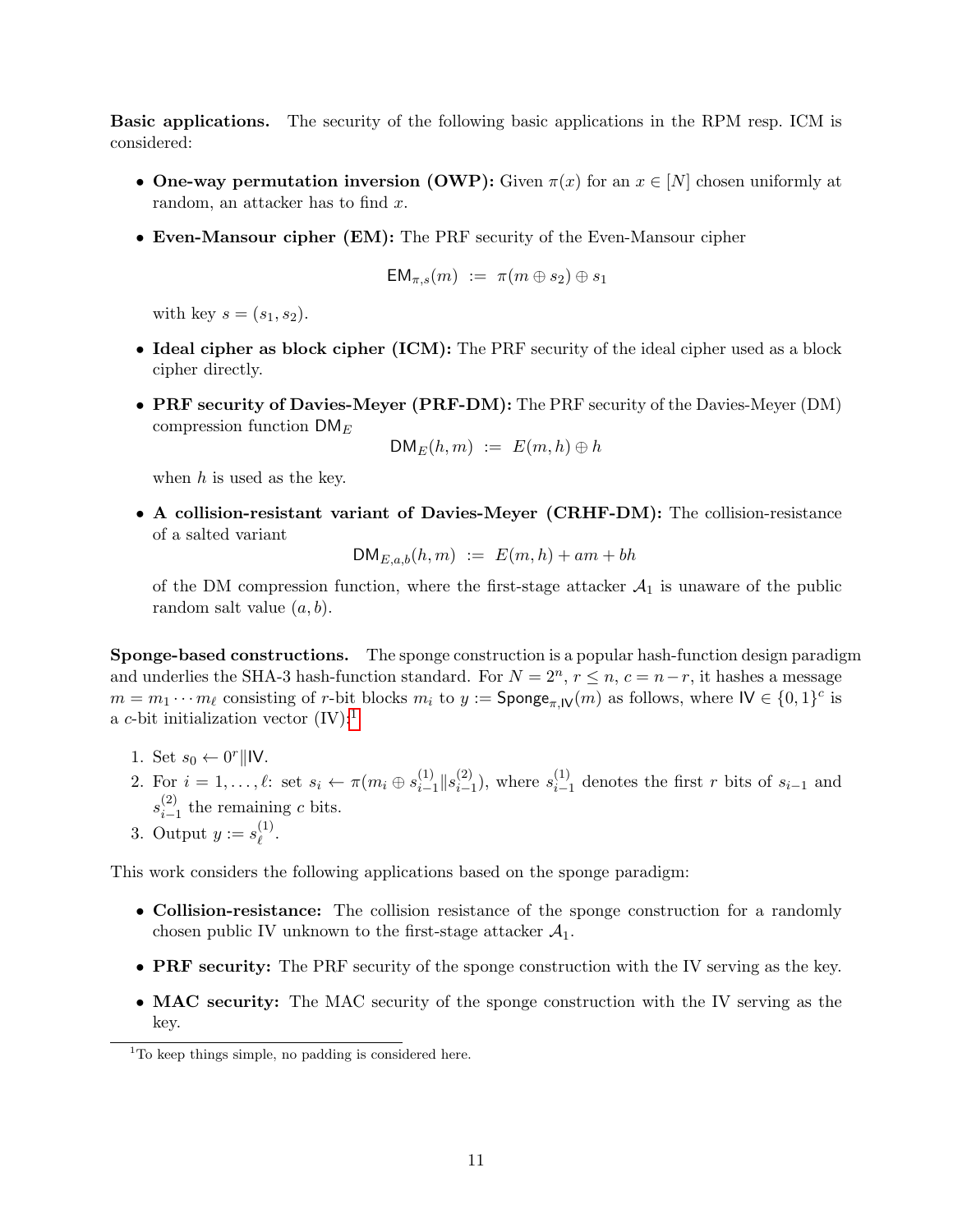Merkle-Damgård constructions with Davies-Meyer: Another widely used approach to the design of hash functions is the well-known Merkle-Damgård paradigm. For a compression function  $f: [N] \times [K] \to [N]$  and an IV  $\mathsf{IV} \in [N]$ , a message  $\overline{m} = m_1 \cdots m_\ell$  consisting of  $\ell$  blocks  $m_i \in [K]$ , is hashed to  $y := \text{MD}_{f,\text{IV}}(\overline{m})$  as follows:<sup>[2](#page-12-0)</sup>

- 1. Set  $h_0 \leftarrow \text{IV}$ .
- 2. For  $i = 1, \ldots, \ell:$  set  $h_i \leftarrow f(h_{i-1}, m_i)$ .
- 3. Output  $y := h_{\ell}$ .

This work considers the Merkle-Damgård construction with  $f$  instantiated by the Davies-Meyer compression function

$$
\mathsf{DM}_E(h,m) := E(m,h) \oplus h,
$$

resulting in the *Merkle-Damgård-with-Davies-Meyer* function (MD-DM)

$$
\mathsf{MD}\text{-}\mathsf{DM}_{E,\mathsf{IV}}(\overline{m}) \; := \; \mathsf{MD}_{\mathsf{DM}_E,\mathsf{IV}}(\overline{m}) \, ,
$$

which underlies the SHA-2 hashing standard. This work considers the following applications based on the MD-DM hash function:

- Collision-resistance: The collision resistance of the MD-DM construction for a randomly chosen public IV unknown to the first-stage attacker  $A_1$ .
- **PRF** security: The PRF security of the NMAC/HMAC variants

$$
\mathsf{NMAC}_{E,k}(\overline{m}) \ := \ \mathsf{DM}_E(k_1, \mathsf{MD}\text{-}\mathsf{DM}_{E,k_2}(\overline{m}))
$$

of the MD-DM construction with key  $k = (k_1, k_2)$ .

• **MAC security:** The MAC security of the NMAC/HMAC variant of the MD-DM construction.

Discussion. The asymptotic security bounds derived for the applications listed above are summarized in Table [1.](#page-4-0) No non-uniform bounds were previously known for any of these primitives, except for OWPs, for which the same bound was derived by De  $et \ al.$  [\[17\]](#page-24-9) using an involved, compression-based proof.

As can be seen from Table [1,](#page-4-0) a matching attack, derived by Hellman et al. [\[33\]](#page-25-3), is known for OWPs. Moreover, for CRHFs based on sponges and Merkle-Damgård with Davies-Meyer, a variant of a recent attack by Coretti et al.  $[15]$  closely matches the derived bounds.<sup>[3](#page-12-1)</sup> For the remaining applications, significant gaps remain: For indistinguishability applications such as BI-IC and PRFs, adapting an attack on PRGs by De *et al.* [\[17\]](#page-24-9) results in an advantage of roughly  $\sqrt{S/N}$ . For the MAC applications, the best attacks are based on rainbow tables for inverting functions [\[33\]](#page-25-3).

All security bounds are derived by following the bit-fixing approach: the security of a particular application is assessed in the *bit-fixing (BF)* RPM/ICM, and then Theorem [1](#page-9-0) is invoked to obtain a corresponding bound in the *auxiliary-input*  $(AI)$  RPM/ICM and similarly for the randompermutation model. Deriving security bounds in the BF-ICM/RPM turns out to be quite straightforward, and all of the proofs closely follow the corresponding proofs in the ICM/RPM without

<span id="page-12-0"></span><sup>&</sup>lt;sup>2</sup>As with the sponge construction, for simplicity no padding is considered here.

<span id="page-12-1"></span> $3$ The original attack by [\[15\]](#page-24-6) was devised for Merkle-Damgård with a random compression function.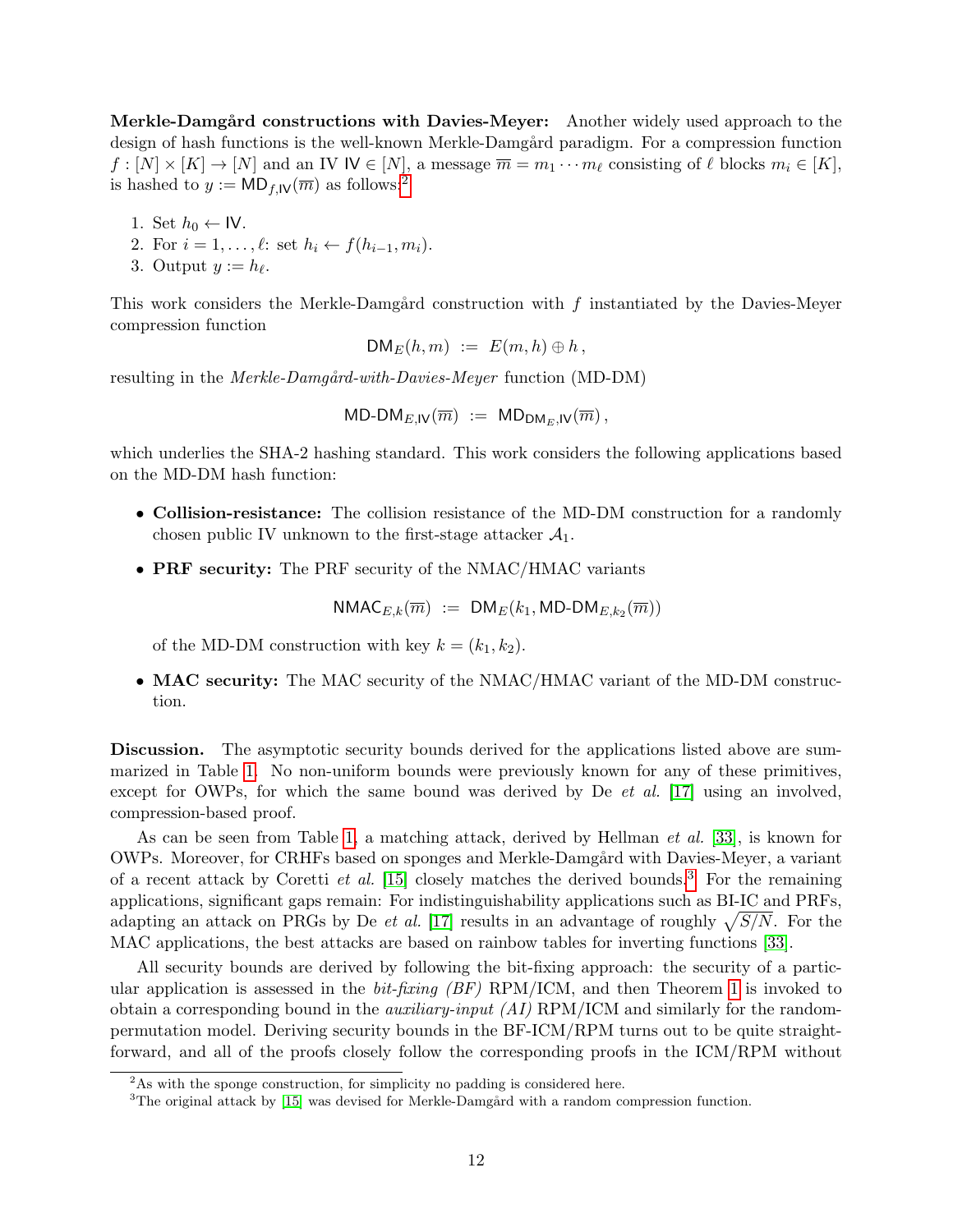auxiliary input; intuitively, the only difference is that one needs to take the list  $\mathcal L$  of the at most P input/output pairs where  $A_1$  fixes the random permutation or the ideal cipher.

The security proofs for one-way permutations, the ideal cipher as block cipher, the collisionresistant variant of Davies-Meyer, collision-resistance of the sponge construction, and the PRF and MAC security of NMAC/HMAC with Davies-Meyer are provided after the brief overview below. The precise definitions of the remaining applications as well as the corresponding theorems and proofs can be found in Sections [B,](#page-35-0) [C,](#page-38-0) and [D](#page-40-0) of the appendix.

# 4.1 One-Way Permutations

The one-way-permutation inversion application  $G^{\text{OWP}}$  is defined via the challenger  $C^{\text{OWP}}$  that randomly and uniformly picks an  $x \in N$ , passes  $y := \pi(x)$  to the attacker, and outputs 1 if and only if the attacker returns x.

Theorem [2](#page-13-0) below provides an upper bound on the success probability of any attacker in inverting  $\pi$  in the AI-RP'-model, which is defined as the AI-RP-model, except that no queries to  $\pi^{-1}$  are allowed. The bound matches known attacks (up to logarithmic factors) and are also shown by De et al. [\[17\]](#page-24-9) via a more involved compression argument.

<span id="page-13-0"></span>**Theorem 2.** The application G<sup>OWP</sup> is  $\left((S,T), \tilde{O}\left(\frac{ST}{N}\right)\right)$  $\left(\frac{ST}{N}\right)\Big)$ -secure in the <code>AI-RP'(N)-model for N  $\geq 16.$  </code>

*Proof.* It suffices to show that  $G^{\text{OWP}}$  is  $((S, T), O\left(\frac{P+T}{N}\right))$  $\frac{N+T}{N}$ ) -secure in the BF-RP'(*P*, *N*)-model. Then, by observing that  $T_{G^{OWP}}^{comb} = T + 1$ , setting  $\gamma := 1/N$  and  $P = 2(S + \log N)(T + 1) = \tilde{O}(ST)$ , and applying Theorem [1,](#page-9-0) the desired conclusion follows.

Assume  $P + T < N/2$  since, otherwise, the bound of  $O((P + T)/N)$  holds trivially. Let  $\mathcal{A} =$  $(\mathcal{A}_1, \mathcal{A}_2)$  be an  $(S, T)$ -attacker. Without loss of generality, assume A is deterministic and  $\mathcal{A}_2$ makes distinct queries and always queries its output. Let  $\mathcal{L} = \{(x'_1, y'_1), \ldots, (x'_P, y'_P)\}\$ be the list submitted by  $A_1$ . Recall that the challenger uniformly and randomly picks an x from [N] and outputs  $y := \pi(x)$ . Let  $x_1, \ldots, x_T$  denote the queries made by  $\mathcal{A}_2$  and let  $y_i := \pi(x_i)$  for  $i \in [T]$  be the corresponding answers. Let  $\mathcal E$  be the event that y appears in  $\mathcal L$  namely  $x = x'_i$  for some  $i \in [P]$ . Note that

$$
\begin{aligned} \text{Succ}_{G,\text{BF-RP}}(\mathcal{A}) &\leq \mathsf{P}[\mathcal{E}] + \mathsf{P}[\exists i \in [T], x_i = x | \neg \mathcal{E}] \\ &\leq \mathsf{P}[\mathcal{E}] + \sum_{i=1}^T \mathsf{P}[x_i = x | \neg \mathcal{E}, x_1 \neq x, \dots, x_{i-1} \neq x] \ . \end{aligned}
$$

Observe that  $P[\mathcal{E}] \leq P/N$ . Moreover, conditioned on  $y \notin \mathcal{L}$  and any fixed choice of  $(x_1, y_1), \ldots, (x_{i-1}, y_{i-1}),$  $x_i$  is a deterministic value while x is uniformly distributed over  $[N] \setminus \{x_1, \ldots, x_{i-1}, x'_1, \ldots, x'_P\}$ . Thus,

$$
P[x_i = x | \neg \mathcal{E}, x_1 \neq x, \dots, x_{i-1} \neq x] \leq 1/(N - P - T) \leq 2/N,
$$

where the second inequality uses  $P+T < N/2$ . Therefore,  $\text{Succ}_{G,\text{BF-RP}}(\mathcal{A}) \leq \frac{P}{N} + \frac{2T}{N} = O(\frac{P+T}{N})$  $\frac{H}{N}$ ).

# 4.2 The Ideal Cipher as a Block Cipher

The ideal cipher can be directly used as a block cipher even in the presence of leakage. The corresponding application  $G^{\text{BC-IC}}$  is defined via the following challenger  $C^{\text{BC-IC}}$ : it initially chooses random bit  $b \leftarrow \{0, 1\}$ ; if  $b = 0$ , it picks a key  $k^* \leftarrow [K]$  uniformly at random, and answers forward queries  $m \in [N]$  made by  $\mathcal{A}_2$  by the value  $E(k^*, m)$  and inverse queries  $c \in [N]$  by  $E^{-1}(k^*, c)$ ; if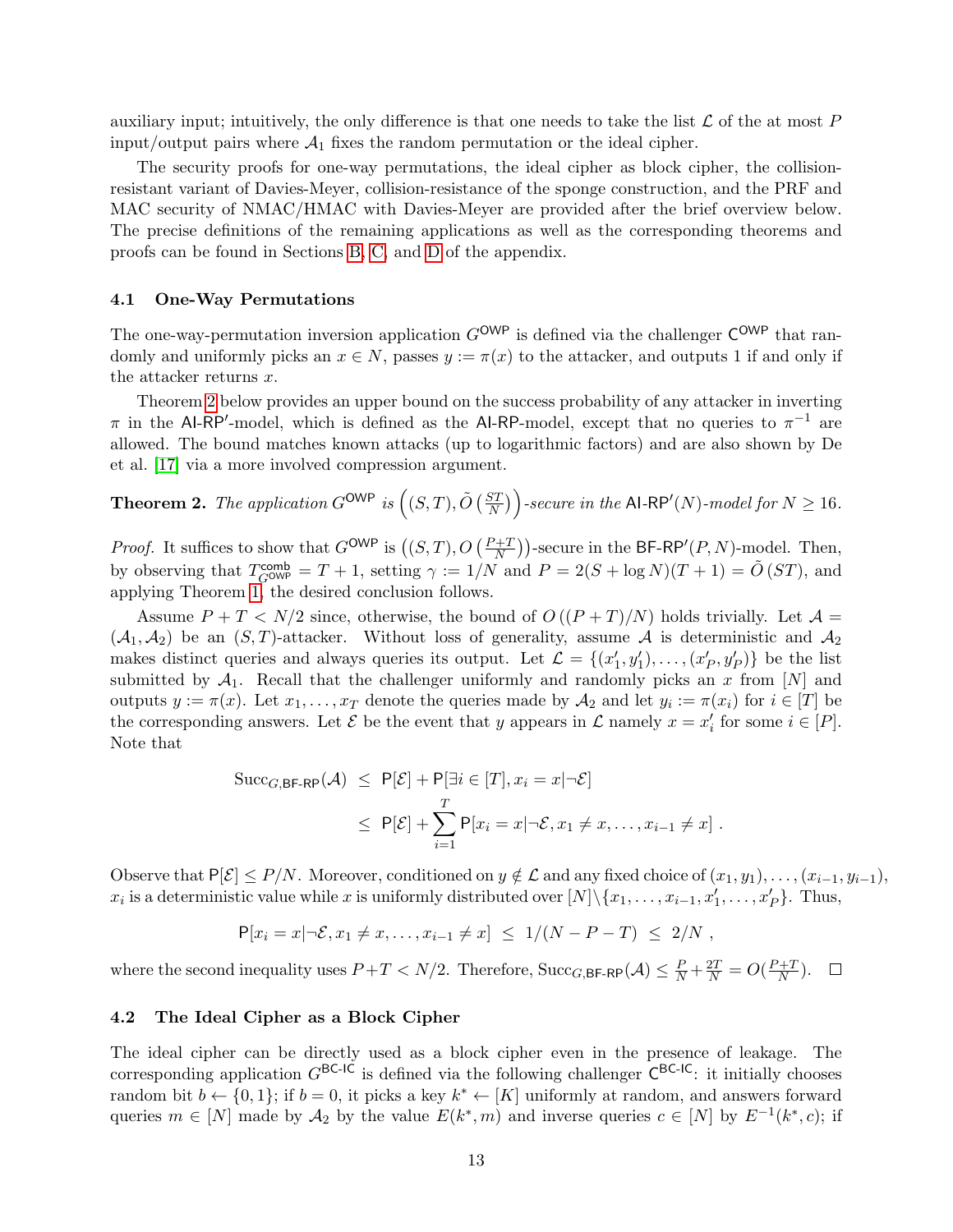$b = 1$ , forward queries m are answered by  $f(m)$  and inverse queries c by  $f^{-1}(c)$ , where f is an independently chosen uniform random permutation; the attacker wins if and only if he correctly guesses b.

**Theorem 3.** Application G<sup>BC-IC</sup> is  $((S,T,q), \tilde{O}(\frac{T}{K} + \sqrt{S(T+q)/K}))$ -secure in the AI-IC(K, N)model for  $N > 16$ .

*Proof.* It suffices to show that  $G^{\text{BC-IC}}$  is  $((S, T, q), O((T + P)/K))$ -secure in the BF-IC(P, K, N)model since then the theorem follows by observing that  $T_{G^{BCA}C}^{comb} = T + q$ , setting  $\gamma := 1/N$  and

$$
P := \sqrt{(S + \log N)(T + q)K} = \tilde{\Theta}\left(\sqrt{S(T + q)K}\right),
$$

and applying Theorem [1.](#page-9-0)

Clearly,  $A_2$  only has non-zero advantage in guessing bit b if it makes a (forward or inverse) query involving the key  $k^*$  chosen by the challenger or if  $k^*$  appears in one of the prefixed query/answer pairs. The latter occurs with probability at most  $P/K$ , whereas the former occurs with probability at most  $T/(K-(T+P)) \leq 2T/K$ , using that  $T+P \leq K/2$ , an assumption one can always make since, otherwise,  $G^{\text{BC-IC}}$  is trivially  $O((T+P)/K)$ -secure.  $\Box$ 

#### 4.3 A Collision-Resistant Variant of Davies-Meyer

The plain Davies-Meyer (DM) compression function cannot be collision-resistant against nonuniform attackers, which begs the question of if and how it can be salted to withstand non-uniform attacks. To that end, let  $N = K = 2^{\kappa}$  for some  $\kappa \in \mathbb{N}$  and interpret  $[N]$  as a finite field of size N. For two values  $a, b \in [N]$ , let

$$
\mathsf{DM}_{E,a,b}(h,m) := E(m,h) + am + bh.
$$

Note that for  $a = 0$  and  $b = 1$ ,  $\text{DM}_{E,a,b}$  is the usual DM compression function.

The application  $G^{\text{CRHF-DM}}$  of collision-resistance of the salted DM function is defined via the following challenger  $C^{CRHF-DM}$ : it picks two random values  $a, b \in [N]$  and passes them to the attacker; the attacker wins if and only if it returns two pairs  $(h,m) \neq (h',m')$  such that  $\mathsf{DM}_{E,a,b}(h,m)$  $\mathsf{DM}_{E,a,b}(h',m').$ 

**Theorem 4.** 
$$
G^{\text{CRHF-DM}}
$$
 is  $\left( (S,T), \tilde{O} \left( \frac{(ST)^2}{N} \right) \right)$ -secure in the Al-IC $(N, N)$ -model for  $N \ge 16$ .

*Proof.* At the cost of at most 2 additional queries to E, assume that the pairs  $(h, m)$  and  $(h', m')$ output by  $A_2$  are such that  $A_2$  has queried its oracle E on all points DM<sub>E,a,b</sub> would query E when evaluated on  $(h, m)$  and  $(h', m')$ . It suffices to show that  $G^{\text{CRHF-DM}}$  is  $\left( (S, T), O\left(\frac{T^2}{N} + \frac{P(P+T)}{N}\right)\right)$  $\binom{P+T}{N}$ ) secure in the BF-IC(P, N, N)-model. Then, by observing that  $T_{GCRHF-DM}^{\text{comb}} = T + 2$ , setting  $\gamma := 1/N$ and  $P = 2(S + \log N)(T + 2) = \tilde{O}(ST)$ , and applying Theorem [1,](#page-9-0) the desired conclusion follows.

Set  $T' := T + 2$  and consider an interaction of  $\mathcal{A} = (\mathcal{A}_1, \mathcal{A}_2)$  and  $C^{CRHF-DM}$  in the BF-IC $(P, N, N)$ model. Denote by  $((k'_i, x'_i), y'_i)$  for  $i = 1, ..., P$  the query/answer pairs prefixed by  $\mathcal{A}_1$  and by  $((k_i, x_i), y_i)$  for  $i = 1, \ldots, T'$  the queries  $\mathcal{A}_2$  makes to E. Let  $\mathcal{E}$  be the event that there exists no collision among the prefixed values, i.e., there exist no  $i \neq j$  such that

<span id="page-14-0"></span>
$$
E(k'_i, x_i) + ak'_i + bh'_j = E(k'_j, x_j) + ak'_j + bh'_j
$$
 (1)

and that  $b \neq 0$ . For any fixed  $i \neq j$ , consider two cases: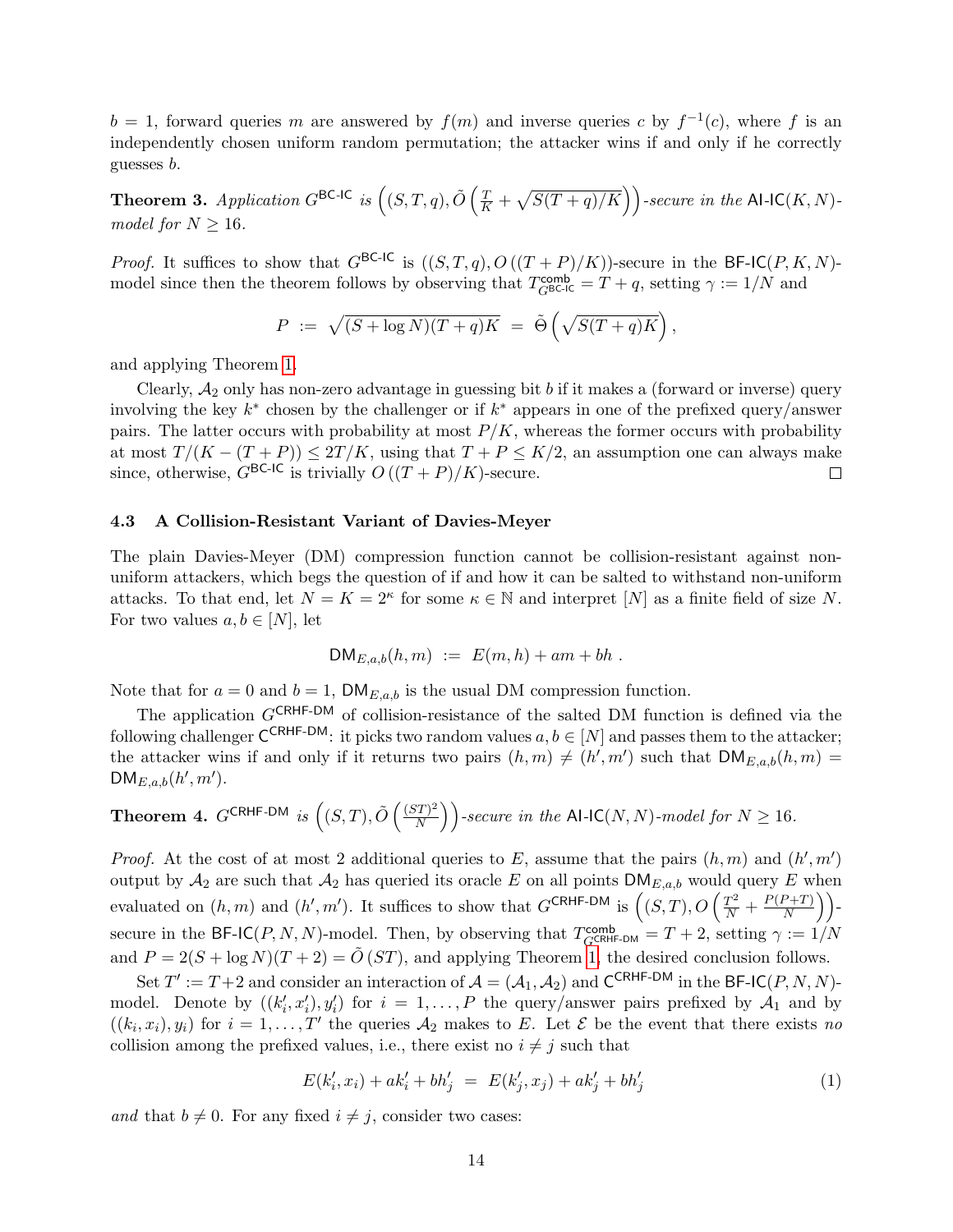1.  $k_i \neq k_j$ : in this case, the two pairs cause a collision if and only if

$$
a\ =\ \frac{(y'_j-y'_i)-b(x'_i-x'_j)}{k'_i-k'_j}\ ,
$$

which happens with probability at most  $1/N$ .

2.  $k_i = k_j$ : in this case,  $x'_i \neq x'_j$ , and the two pairs cause a collision if and only if  $b = (y'_j$  $y_i'$ / $(x_i' - x_j')$ , which happens with probability at most  $1/N$  as well.

Summarizing,  $P[\neg \mathcal{E}] \leq (P^2 + 1)/N = O(P^2/N)$ .

Moving to queries made by  $A_2$ , let  $\mathcal{E}'_i$  be the event that after the i<sup>th</sup> query made by  $A_2$ , there exists no collision between any query pair and a prefixed pair or among the query pairs themselves; the corresponding conditions are analogous to [\(1\)](#page-14-0). Consider the probability  $P[\neg \mathcal{E}'_i | \mathcal{E}'_{i-1}, \mathcal{E}]$ . If the  $i<sup>th</sup>$  query is a forward query, then a collision occurs only if  $y_i = a(k_i - k_j) + b(x_i - x_j) + y_j$  for some  $j < i$  or if the analogous condition holds for a collision with a prefixed pair and some  $j \in \{1, ..., P\}$ ; if the  $i<sup>th</sup>$  query is a backward query, then a collision occurs only if

$$
x_i = \frac{a(k_i - k_j) - (y_j - y_i)}{b}
$$

for some  $j < i$  or if the analogous condition holds for a collision with a prefixed pair and some  $j \in \{1, \ldots, P\}$  (using that  $b \neq 0$ ). In either case,

$$
\mathsf{P}[\neg \mathcal{E}'_i | \mathcal{E}'_{i-1}, \mathcal{E}] \leq \frac{(i-1) + P}{N - (T' + P)} \leq \frac{2((i-1) + P)}{N},
$$

using that  $T' + P \leq N/2$ , an assumption on may always make since, otherwise, the desired bound holds trivially. Summarizing, setting  $\mathcal{E}' := \mathcal{E}'_{T'}$ ,

$$
P[\neg \mathcal{E}'|\mathcal{E}] = P[\neg \mathcal{E}'_{T'}|\mathcal{E}] \le \sum_{i=1}^{T'} P[\neg \mathcal{E}'_i|\mathcal{E}'_{i-1}, \mathcal{E}]
$$
  

$$
\le \sum_{i=1}^{T'} \frac{2((i-1) + P)}{N}
$$
  

$$
= O\left(\frac{T^2}{N} + \frac{TP}{N}\right).
$$

Clearly,  $A_2$  only wins if  $\mathcal E$  or  $\mathcal E'$  occurs, and hence the overall security in the BF-IC(P, N, N)model is  $O\left(\frac{T^2}{N} + \frac{P(P+T)}{N}\right)$  $\frac{P+T)}{N}$ .  $\Box$ 

#### 4.4 CRHFs from Unkeyed Sponges

The application  $G^{\mathsf{CRHF-}S}$  of collision resistance for the sponge construction is defined via the following challenger C<sup>CRHF-S</sup>: it picks an initialization vector  $\mathsf{IV} \leftarrow \{0,1\}^c$  uniformly at random, passes it to the attacker, and outputs 1 if and only if the attacker returns two messages  $m \neq m'$  such that  $\mathsf{Sponge}_{\pi,\mathsf{IV}}(m) = \mathsf{Sponge}_{\pi,\mathsf{IV}}(m').$ 

The following theorem provides an upper bound on the probability that an  $(S, T, \ell)$ -attacker finds a collision of the sponge construction in the AI-RPM, where  $\ell$  is an upper bound on the lengths of the messages m and  $m'$  the attacker submits to the challenger. The proof follows the approach by Bertoni et al. [\[6\]](#page-23-4).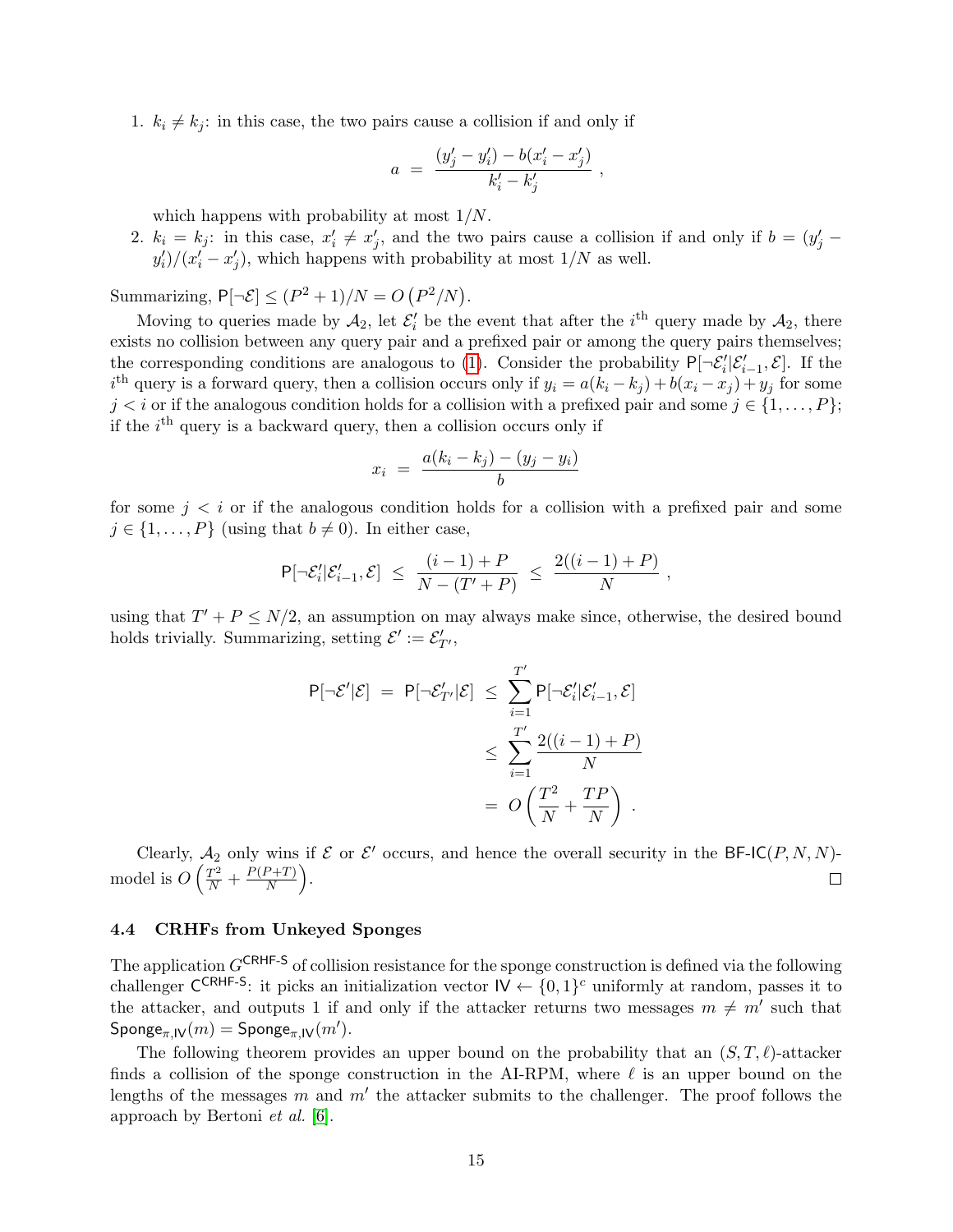<span id="page-16-0"></span>**Theorem 5.** Application GCRHF-S is  $\left((S,T,\ell), \tilde{O}\left(\frac{S(T+\ell)^2}{2c}\right)\right)$  $\frac{(T+\ell)^2}{2^c} + \frac{(T+\ell)^2}{2^r}$  $\left(\frac{+\ell)^2}{2^r}\right)\Big)$ -secure in the <code>AI-RP(N)-</code> model, for  $N = 2^n = 2^{r+c} \ge 16$ .

Node graphs. A useful formalism for security proofs of sponge-based constructions is that of node and supernode graphs, as introduced by Bertoni *et al.* [\[6\]](#page-23-4). For a permutation  $\pi : \{0,1\}^n \to \{0,1\}^n$ , consider the following (directed) node graph  $G_{\pi} = (V, E)$  with  $V = \{0, 1\}^r \times \{0, 1\}^c = \{0, 1\}^n$ and  $E = \{(s,t) | \pi(s) = t\}$ . Moreover, let  $G'_{\pi} = (V', E')$  be the (directed) supernode graph, with  $V' = \{0,1\}^c$  and  $(s^{(2)}, t^{(2)}) \in E'$  iff  $((s^{(1)}, s^{(2)}), (t^{(1)}, t^{(2)})) \in E$  for some  $s^{(1)}, t^{(1)} \in \{0,1\}^r$ . Observe that the value of  $\text{Sponge}_{\pi,\text{IV}}(m)$  for an  $\ell$ -block message  $m = m_1 \cdots m_\ell$  is obtained by starting at  $s_0 := (0^r, \mathsf{IV}) \in \{0,1\}^n$  in  $G_\pi$ , moving to  $s_i \leftarrow \pi(m_i \oplus s_{i-1}^{(1)})$  $\|a_{i-1}^{(1)}\|s_{i-1}^{(2)}$  $\binom{2}{i-1}$  for  $i = 1, \ldots, \ell$ , and outputting  $s^{(1)}_\ell$  $\ell^{(1)}$ . In other words, in the supernode graph, m corresponds to a path of length  $\ell$  starting at node IV and ending at  $s_{\ell}^{(2)}$  $s_1^{(2)}$ , and  $s_1^{(1)}$  $S_1^{(1)}, \ldots, S_\ell^{(1)} \in \{0,1\}^r$  are the values that *appear* on that path.

*Proof.* At the cost of at most 2 $\ell$  additional queries to  $\pi$ , assume that the messages m and m' output by  $\mathcal{A}_2$  are such that  $\mathcal{A}_2$  has queried its oracle  $\pi$  on all points  $\mathsf{Sponge}_{\pi,\mathsf{IV}}(\cdot)$  would query  $\pi$  when evaluated on  $m$  and  $m'$ .

It suffices to show that  $G^{\mathsf{CRHF-S}}$  is  $\left((S,T,\ell), O\left(\frac{(T+\ell)^2}{2r}\right)\right)$  $\frac{(\sqrt{2}+\ell)^2 + (T+\ell)P)}{2^c}$  $\left(\frac{+(T+\ell)P)}{2^c}\right)\Big)$ -secure in the BF-RP(*P*, *N*)model. Then, by observing that  $T_{GCRHF-S}^{comb} = T + 2\ell$ , setting  $\gamma := 1/N$  and  $P := 2(S + \log N)(T + \ell) =$  $\tilde{O}(S(T + \ell))$ , and applying Theorem [1,](#page-9-0) the desired conclusion follows.

Consider now an interaction of  $A_2$  with  $C^{CRHF-S}$  and incrementally build the node and supernode graphs (as defined above), adding edges when  $A_2$  makes the corresponding (forward or inverse) query to  $\pi$ , and starting with the edges that correspond to the at most P prefixed query/answer pairs.

Let  $\mathcal{E}_{\text{coll}}$  be the event that a (valid) collision occurs. Clearly, this happens if and only if there exists a value  $s^{(1)} \in \{0,1\}^r$  that appears as the last value on two different paths from IV. Let  $\mathcal{E}_{\text{path,i}}$  be the event that after the i<sup>th</sup> query to  $\pi$ , there is a unique path from IV to any node in the supernode graph and that no prefixed supernode is reachable from IV.

Observe that when  $\mathcal{E}_{\text{path}} := \mathcal{E}_{\text{path},T+2\ell}$  occurs, the values that appear on these paths are uniformly random and independent since every node inside a supernode has the same probability of being chosen. Hence,

$$
\mathsf{P}[\mathcal{E}_{\mathsf{coll}}|\mathcal{E}_{\mathsf{path}}] \ \leq \ \binom{T+2\ell}{2} \cdot 2^{-r} \ = \ O\left(\frac{(T+\ell)^2}{2^r}\right).
$$

Moreover,

$$
\mathsf{P}[\neg\mathcal{E}_{\mathsf{path},i}|\mathcal{E}_{\mathsf{path},i-1}] \;\le\; \frac{(i+P)\cdot 2^r}{2^{r+c}-(i-1+P)}\;\le\; \frac{i+P}{2^c-(T+2\ell+P)/2^r}\;\le\; \frac{i+P}{2^{c-1}}
$$

if the  $i<sup>th</sup>$  query is a forward query, and

$$
\mathsf{P}[\neg \mathcal{E}_{\mathsf{path},i} | \mathcal{E}_{\mathsf{path},i-1}] \;\leq\; \frac{i \cdot 2^r}{2^{r+c}-(i-1+P)} \;\leq\; \frac{i}{2^{c-1}}
$$

if the i<sup>th</sup> query is an inverse query, using that  $T + 2\ell + P \leq N/2$ , an assumption one may always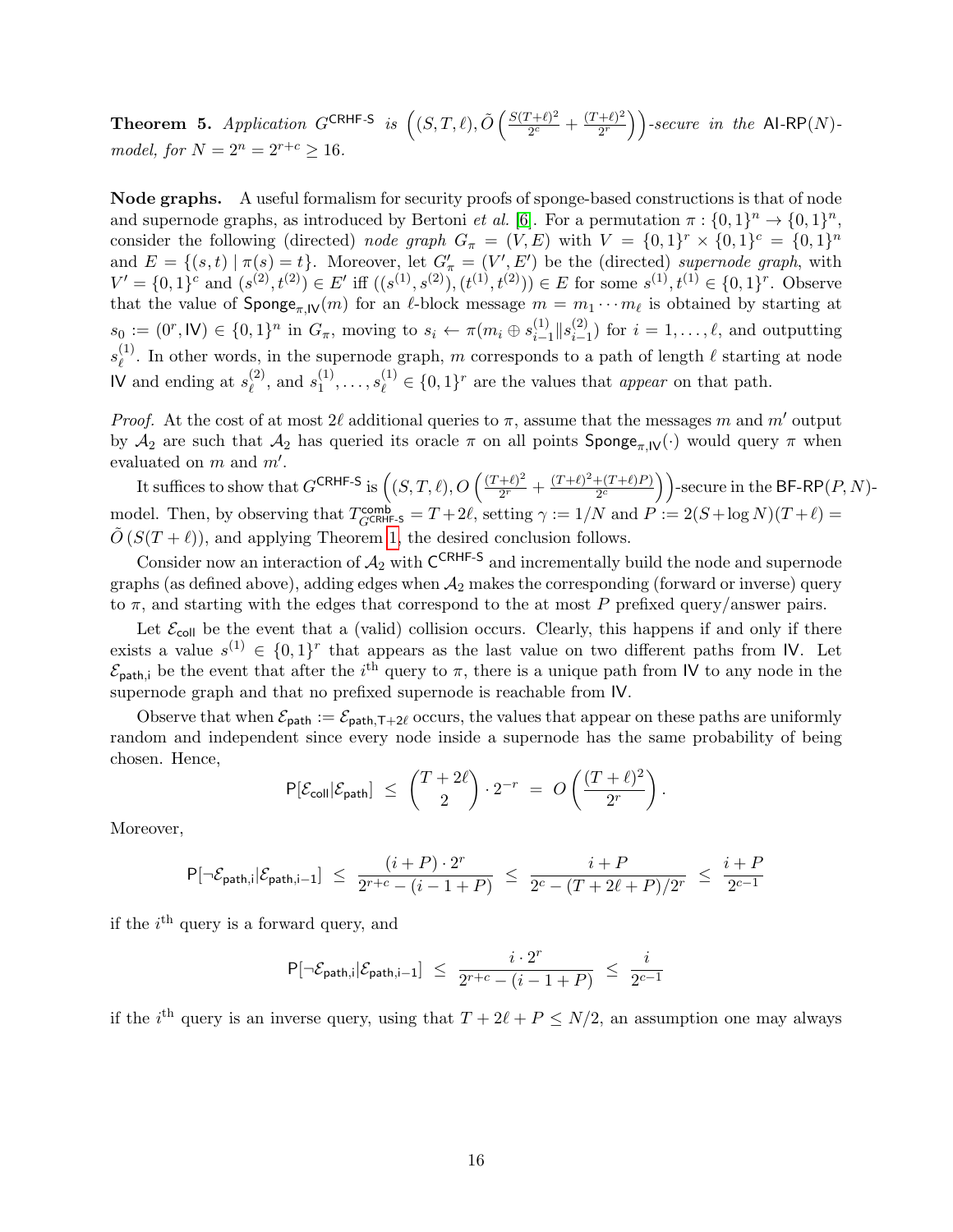make since, otherwise, the lemma holds trivially. Letting  $T' := T + 2\ell$ ,

$$
\begin{array}{lcl} \mathsf{P}[\neg \mathcal{E}_{\mathsf{path}}] & = & \mathsf{P}[\neg \mathcal{E}_{\mathsf{path},\mathsf{T}'}] \; \leq & \mathsf{P}[\neg \mathcal{E}_{\mathsf{path},\mathsf{T}'}|\mathcal{E}_{\mathsf{path},\mathsf{T}'-1}] + \mathsf{P}[\neg \mathcal{E}_{\mathsf{path},\mathsf{T}'-1}] \\ \\ & \leq & \sum_{i=1}^{T'} \mathsf{P}[\neg \mathcal{E}_{\mathsf{path},i}|\mathcal{E}_{\mathsf{path},i-1}] + \mathsf{P}[\mathcal{E}_{\mathsf{path},0}] \\ \\ & \leq & \sum_{i=0}^{T'} \frac{(i+P)}{2^{c-1}} \; = & \mathit{O}\left(\frac{(T+\ell)(T+\ell+P)}{2^{-c}}\right), \end{array}
$$

observing that  $P[\mathcal{E}_{\mathsf{path},0}] \leq \frac{P}{2^{\alpha}}$  $\frac{P}{2^{c}}$ , the probability that a node inside supernode IV is prefixed.

 $\Box$ 

# 4.5 PRFs via NMAC with Davies-Meyer

For simplicity, let  $K = N$ . Recall that the NMAC construction using the Davies-Meyer compression function is defined as

$$
\mathsf{NMAC}_{E,k}(\overline{m}) \ := \ \mathsf{DM}_E(k_1, \mathsf{MD}\text{-}\mathsf{DM}_{E,k_2}(\overline{m}))
$$

where  $k = (k_1, k_2)$ .

The application  $G^{PRF-MD-N}$  of PRF security for NMAC is defined via the following challenger  $\mathsf{C}^{\mathsf{PRF-MD-N}}$ : it picks a random bit  $b \leftarrow \{0,1\}$  and a key  $k \leftarrow [N]$ ; when the attacker queries a message  $m = m_1 \cdots m_\ell$  consisting of blocks  $m_i$ , if  $b = 0$ , the challenger answers by NMAC<sub>E,k</sub>( $\overline{m}$ ), and, if  $b = 1$ , the challenger answers by a value chosen uniformly at random for each  $\overline{m}$ . The attacker wins, if and only if he correctly guesses the bit b.

The following theorem provides an upper bound on the advantage of an  $(S, T, q, \ell)$ -attacker in distinguishing the sponge construction from a random function in the AI-ICM, where  $q$  is an upper bound on the number of messages  $\overline{m}$  the attacker submits to the challenger and  $\ell$  is an upper bound on the length of those messages.

# Theorem 6.  $G^{\mathsf{PRF-MD-N}}$  is  $\bigg((S,T,q,\ell), \tilde{O} \left( \frac{Tq^2\ell}{N} + \sqrt{\frac{S(T+\ell q)q^2\ell}{N}} \right)$  $\overline{\frac{\partial^2 F}{\partial N}}\bigg)\bigg)$  -secure in the <code>AI-IC(N,N)-model,</code> for  $N \geq 16$ .

*Proof.* Follows from Lemma [7](#page-17-0) by observing that  $T_{GPPRF-MD-N}^{comb} = T + q\ell$ , setting  $\gamma := 1/N$  and  $P :=$  $\int S(T + q\ell)N$  $\frac{+q\ell\,jN}{q^2\ell}$ , and applying Theorem [1.](#page-9-0)  $\Box$ 

<span id="page-17-0"></span>**Lemma 7.** For any  $P, N \in \mathbb{N}$ ,  $G^{PRE-MD-N}$  is  $((S, T, q, \ell), O (q^2 \ell \frac{T+P}{N}))$  $\left(\frac{+P}{N}\right))$  -secure in the <code>BF-IC</code> $(P, N, N)$ model.

The proof of Lemma [7](#page-17-0) uses the fact the Merkle-Damgård construction with the DM function is almost-universal in the BF-ICM; this property is captured by the application  $G^{AU-MD}$  defined by the following challenger  $\mathsf{C}^{\mathsf{AU}\text{-}\mathsf{MD}}$ : It expects  $\mathcal{A}_2$  to submit two messages  $\overline{m}$  and  $\overline{m}'$ . Then, it picks a random key k. The attacker wins if  $MD-DM_{E,k}(\overline{m}) = MD-DM_{E,k}(\overline{m}').$ 

The proof of almost-universality uses Lemma [24,](#page-37-0) which states that the DM function is a PRF when keyed by h.

**Lemma 8.** For any  $P, N \in \mathbb{N}$ ,  $G^{\text{AU-MD}}$  is  $((S, T, q, \ell), O(\ell \frac{T + P}{N}))$  $(\frac{+P}{N})$ )-secure in the BF-IC(P, N, N)model.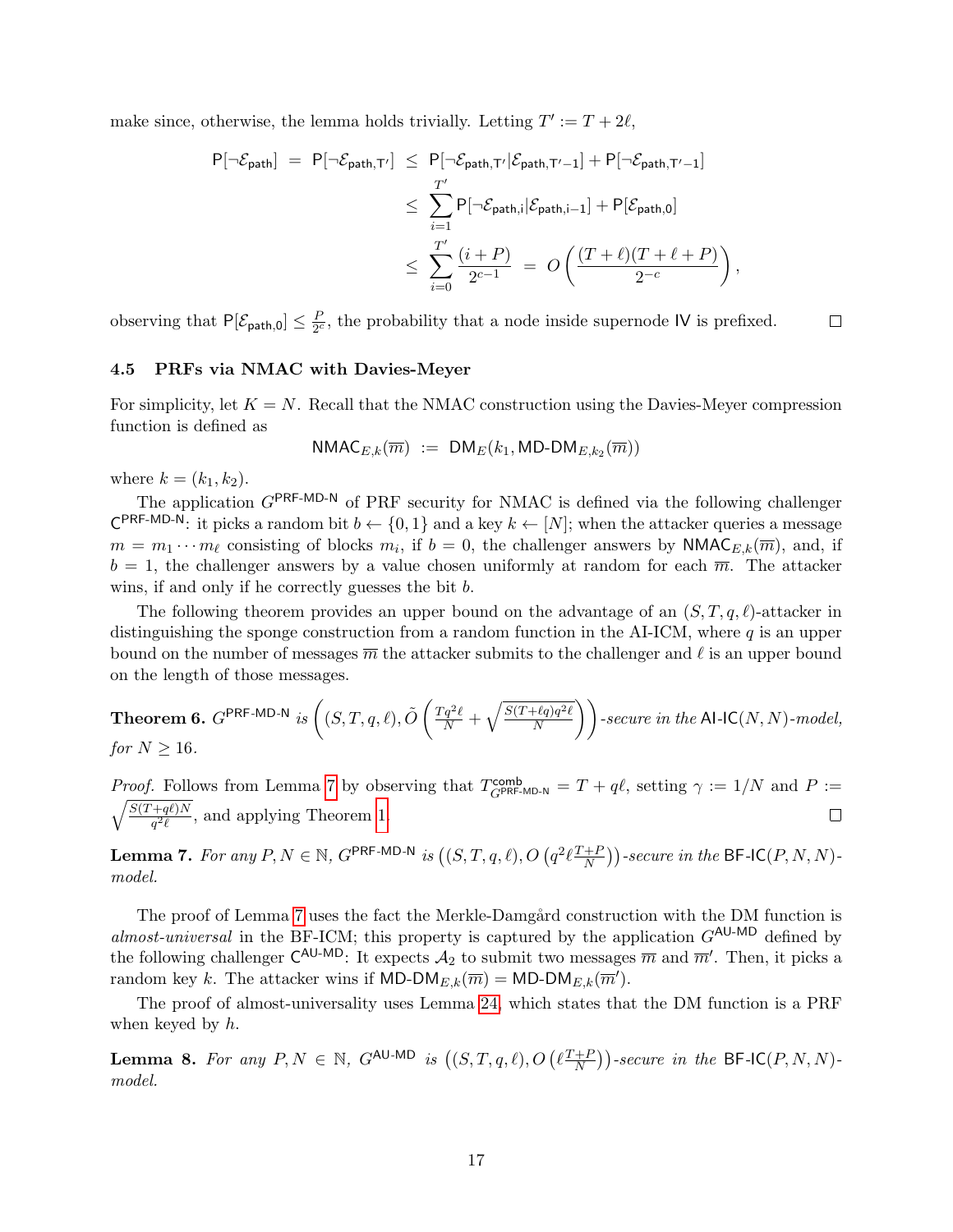*Proof (sketch)*. Consider a sequence of  $\ell$  hybrid experiments, where in the i<sup>th</sup> hybrid, instead of evaluating MD-DM $_{E,k}(\overline{m})$  for  $\overline{m} = m_1 \cdots m_\ell$ , the challenger computes MD-DM $_{E,k'}(m_{i+1} \cdots m_\ell)$ , where  $k' \leftarrow f(m_1 \cdots m_i)$  for a uniformly random function  $f : [N]^i \rightarrow N$ . By the PRF security of the Davies-Meyer function (cf. Lemma [24\)](#page-37-0), the distance between successive hybrids is at most  $8(T + P)/N$ . Moreover, in the last hybrid, the success probability of  $A_2$  is at most  $1/N$ .  $\Box$ 

Proof (of Lemma [7,](#page-17-0) sketch). Using the PRF security of the Davies-Meyer (DM) function (Lemma [24\)](#page-37-0). it suffices to show security in the hybrid experiment in which the outer DM evaluation is replaced by a uniform random function f. In this hybrid experiment,  $A_2$  only has non-zero advantage in guessing bit b if two of its q queries to the challenger cause a collision right before f. Let  $\varepsilon$  be the probability that this event occurs.

Consider the following attacker  $\mathcal{A}' := (\mathcal{A}_1, \mathcal{A}'_2)$  against the C<sup>AU-MD</sup>:  $\mathcal{A}'_2$  runs  $\mathcal{A}_2$  internally, forwarding its oracle queries to and back from its own oracle, and answering every query  $A_2$  would make to its challenger by a fresh uniformly random value. Once  $\mathcal{A}_2$  terminates,  $\mathcal{A}'_2$  picks a pair of queries made by  $A_2$  uniformly at random and subits it to its own challenger. It is easily seen that the advantage of  $\mathcal{A}'_2$  is at least  $\varepsilon/q^2$ . Therefore, the final PRF security of NMAC is  $q^2\ell(T+P)/N$ .

# 4.6 MACs via NMAC with Davies-Meyer

The application  $G^{\text{MAC-MD-N}}$  of MAC security of the NMAC construction is defined via the following challenger C<sup>MAC-MD-N</sup>: it initially picks a random key  $k \leftarrow [N]$ ; when the attacker queries a message  $\overline{m} = m_1 \cdots m_\ell$  consisting of blocks  $m_i$ , the challenger answers by MD-DM<sub>O,k</sub>( $\overline{m}$ ). The attacker wins if he submits a pair  $(\overline{m}, y)$  with MD-DM $_{\mathcal{O},k}(\overline{m}) = y$  for a previously unqueried  $\overline{m}$ .

**Theorem 9.** 
$$
G^{\text{MAC-MD-N}}
$$
 is  $\left((S, T, q, \ell), \tilde{O}\left(q^2\ell \frac{S(T+q\ell)}{N}\right)\right)$ -secure in the Al-IC(N)-model, for  $N \ge 16$ .

*Proof.* It suffices to show that  $G^{MAC-MD-N}$  is  $((S, T, q, \ell), O(q^2\ell \frac{T+F}{N}))$  $(\frac{+P}{N})$ )-secure in the BF-IC(*P*, *N*)model. Then, by observing that  $T_{\text{GMAC-MD-N}}^{\text{comb}} = T + q\ell$ , setting  $\gamma := 1/N$  and  $P = 2(S + \log N)(T +$  $q\ell$ ) = O (S(T + q $\ell$ )) and applying Theorem [1,](#page-9-0) the desired conclusion follows.

The bound in the  $BF-IC(P, N)$ -model follows immediately from Lemma [7](#page-17-0) and the fact that with a truly random function, the adversary's success probability at breaking the MAC is at most  $q/N$ .  $\Box$ 

### 4.7 Extensions to HMAC

Recall that, for simplicity,  $K = N$ . The HMAC construction using the Davies-Meyer compression function is defined as

$$
\mathsf{HMAC}_{E,k}(\overline{m}) \; := \; \mathsf{MD\text{-}DM}_{E,\mathsf{IV}}(k \oplus \mathsf{opad}, \mathsf{MD\text{-}DM}_{E,\mathsf{IV}}(k \oplus \mathsf{ipad}, \overline{m})) \; ,
$$

where  $\mathsf{IV} \in [N]$  is some fixed initialization vector. As usual, results for NMAC carry over to HMAC, even in the presence of leakage about the ideal cipher. More precisely, the HMAC construction can be seen as a special case of the NMAC by observing that

$$
\mathsf{HMAC}_{E,k}(\overline{m}) = \mathsf{NMAC}_{E,k_1,k_2}(\overline{m})
$$

for  $k_1 = E(k \oplus \text{ipad}, \text{IV}) \oplus \text{IV}$  and  $k_2 = E(k \oplus \text{opad}, \text{IV}) \oplus \text{IV}$ . Hence, in the BF-IC-model, unless  $(k \oplus \text{opad}, \mathsf{IV})$  or  $(k \oplus \text{ipad}, \mathsf{IV})$  are prefixed by  $\mathcal{A}_1$  or queried by  $\mathcal{A}_2$ , which happens with probability  $O((T + P)/N)$ , the NMAC analysis applies.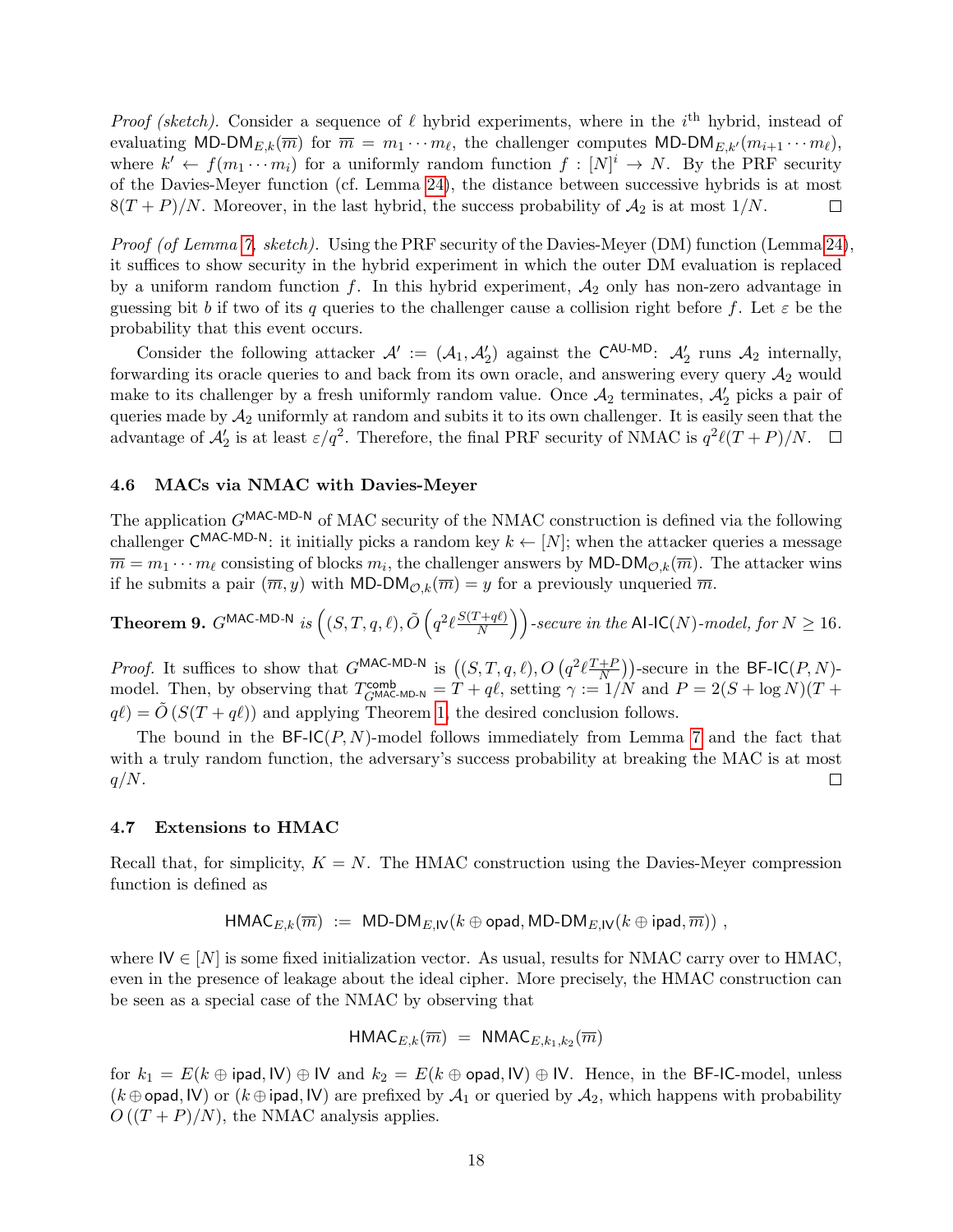# <span id="page-19-0"></span>5 The Generic-Group Model with Preprocessing

This section analyzes the hardness of various problems in the generic-group model (GGM) with preprocessing. Specifically, the following applications are considered, where  $N \in \mathbb{N}$  is an arbitrary prime and  $\sigma$  the random injection used in the GGM:

- Discrete-logarithm problem (DL): Given  $\sigma(x)$  for a uniformly random  $x \in [N]$ , find x.
- Multiple-discrete-logarithms problem (MDL): Given  $(\sigma(x_1), \ldots, \sigma(x_t))$  for uniformly random and independent  $x_i \in [N]$ , find  $(x_1, \ldots, x_t)$ .
- Computational Diffie-Hellman problem (CDH): Given  $(\sigma(x), \sigma(y))$  for uniformly random and independent  $x, y \in [N]$ , find  $xy$ .
- Decisional Diffie-Hellman problem (DDH): Distinguish  $(\sigma(x), \sigma(y), \sigma(xy))$  from  $(\sigma(x), \sigma(y), \sigma(z))$ for uniformly random and independent  $x, y, z \in [N]$ .
- Square decisional Diffie-Hellman problem (sqDDH): Distinguish  $(\sigma(x), \sigma(x^2))$  from  $(\sigma(x), \sigma(y))$  for uniformly random and independent  $x, y \in [N]$ .
- One-more-discrete-logarithm problem (OM-DL): Given access to an oracle creating DL challenges  $\sigma(x_i)$ , for uniformly random and independent  $x_i \in [N]$ , as well as a DL oracle, make t queries to the challenge oracle and at most  $t-1$  queries to the DL oracle, and solve all t challenges, i.e., find  $(x_1, \ldots, x_t)$ .
- Knowledge-of-exponent assumption (KEA): The KEA assumption states that if an attacker A is given  $\sigma(x)$ , for  $x \in [N]$  chosen uniformly at random, and outputs A and A with  $A = \sigma(a)$  and  $A = \sigma(ax)$ , then it must know discrete logarithm a of A. This is formalized by requiring that for every A there exist an *extractor*  $X_A$  that is run on the same random coins as  $A$  and must output the value  $a$ .

The asymptotic security bounds derived for the above applications are summarized in Table [2.](#page-5-0) The bounds for DL, MDL, CDH, DDH, and sqDDH match previously known bounds from [\[16,](#page-24-7) [38,](#page-26-10) [5\]](#page-23-8); they are tight in that there is a matching attack, except for the DDH problem, for which, remarkably, closing the gap remains an open problem. The bounds for OM-DL and KEA are new.

Note that all bounds with preprocessing are considerably worse than those without. For example, in the classical GGM, DL is secure up to roughly  $N^{1/2}$  queries, whereas it becomes insecure for  $S = T = N^{1/3}$  in the AI-GGM.

All security bounds are derived by following the bit-fixing approach: the security of a particular application is assessed in the  $bit\text{-}fixing$  (BF) GGM, and then Theorem [1](#page-9-0) is invoked to obtain a corresponding bound in the *auxiliary-input*  $(AI)$  GGM. This approach features great simplicity since deriving security bounds in the BF-GGM turns out to be remarkably straightforward, and all of the proofs closely follow the original proofs in the classical GGM without preprocessing; the only difference is that one needs to take the list  $\mathcal L$  of the at most P input/output pairs where  $\mathcal A_1$  fixes  $\sigma$  into account.

Besides simplicity, another advantage of the bit-fixing methodology is applicability: using bit-fixing, in addition to recovering all of the bounds obtained in [\[16\]](#page-24-7) via much more involved compression-based proofs, one also easily derives bounds for applications that may be challenging to derive using compression-based proofs, such as, e.g., the knowledge-of-exponent assumption.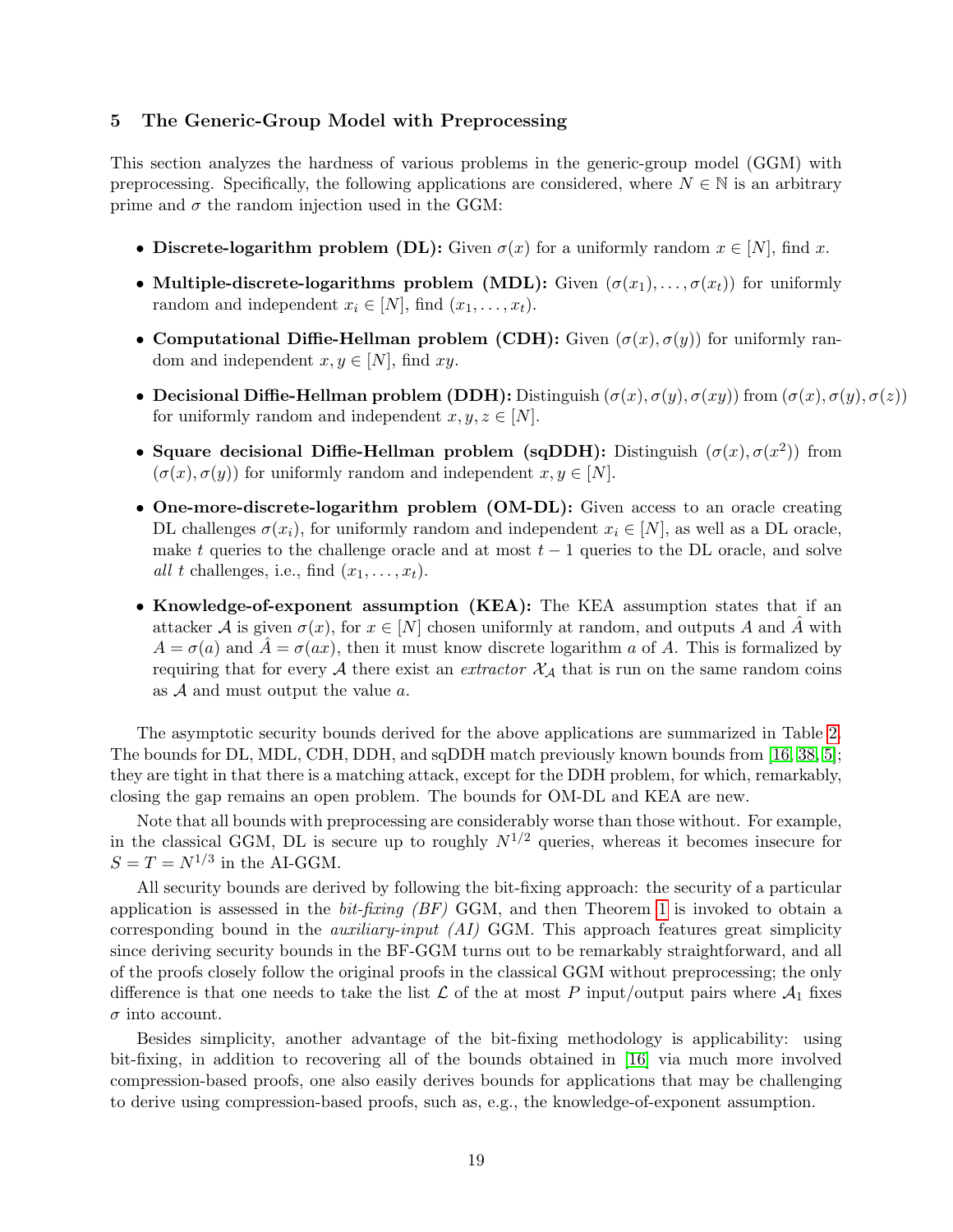As a representative examples, the proofs for the DL problem and the KEA are provided below. Readers familiar with the original proofs by Shoup [\[48\]](#page-26-8) for DL and by Abe and Fehr [\[1\]](#page-23-7) and Dent [\[18\]](#page-24-5) for the KEA may immediately observe the similarity. The precise definitions of the remaining applications as well as the corresponding theorems and proofs can be found in Section [E](#page-42-0) of the appendix.

# 5.1 Discrete Logarithms

The discrete-logarithm application  $G^{\mathsf{DL}}$  is defined via the challenger  $C^{\mathsf{DL}}$  that randomly and uniformly picks an  $x \in [N]$ , passes  $\sigma(x)$  to the attacker, and outputs 1 if and only if the attacker returns x.

Theorem [10](#page-20-0) below provides an upper bound on the success probability of any attacker at computing discrete logarithms in the AI-GGM. The bound is matched by the attack of Mihalcik [\[38\]](#page-26-10) and Bernstein and Lange [\[5\]](#page-23-8); a variation of said attack has recently also been presented by Corrigan-Gibbs and Kogan [\[16\]](#page-24-7).

<span id="page-20-0"></span>**Theorem 10.**  $G^{\text{DL}}$  is  $((S, T), \varepsilon)$ -secure in the AI-GG(N, M)-model for any prime  $N \geq 16$  and

$$
\varepsilon ~=~ \tilde{O}\left(\frac{ST^2}{N} + \frac{T^2}{N}\right).
$$

*Proof.* It suffices to show that the application  $G^{\mathsf{DL}}$  is  $\left( (S,T), O\left( \frac{TP+T^2}{N} \right) \right)$  $\binom{P+T^2}{N}$ )-secure in the BF-GG(*P*, N, M)-model. Then, by observing that  $T_{G}^{\text{comb}} = T + 1$ , setting  $\gamma := 1/N$  and  $P = 6(S + \log N)(T +$  $1) = \tilde{O}(ST)$ , and applying the second part of Theorem [1,](#page-9-0) the desired conclusion follows.

Consider now the interaction of  $A = (A_1, A_2)$  with  $C^{DL}$  in the BF-GG-model. Recall that the BF-GG-oracle outputs the range Y of the underlying random injection  $\sigma$  to  $\mathcal{A}_1$  via interface pre. Condition on a particular realization of this set for the remainder of the proof.

Define the following hybrid experiment involving  $A_1$  and  $A_2$ :

- For each of the at most P query/answer pairs  $(a', s')$  where  $\mathcal{A}_1$  fixes  $\sigma$ , define a (constant) polynomial  $v(X) := a'$  and store the pair  $(v, s')$ .
- To create the challenge, choose a value  $s^*$  uniformly at random from all unused values in  $\mathcal{Y}$ , define the polynomial  $u^*(X) := X$ , and store  $(u^*, s^*)$ .
- A forward query a by  $A_2$  to BF-GG is answered as follows: define the (constant) polynomial  $u(X) := a$ , choose a value s uniformly at random from all unused values in  $\mathcal{Y}$ , store the pair  $(u, s)$ , and return s.
- A group-operation query  $(s_1, s_2)$  by  $\mathcal{A}_2$  is answered as follows:
	- If  $s_1$  or  $s_2$  is not in  $\mathcal{Y}$ , return  $\perp$ .
	- If  $s_1$  has not been recorded, choose a random unused  $a \in [N]$ , define the (constant) polynomial  $u(X) := a$ , and store the pair  $(u, a)$ . Proceed similarly if  $s_2$  has not been recorded. Go to the next item.
	- Let  $u_1$  and  $u_2$  be the polynomials recorded with  $s_1$  and  $s_2$ , respectively. If, for  $u' :=$  $u_1+u_2$ , a pair  $(u', s')$  has been recorded, return s'. Otherwise, choose a value s' uniformly at random from all unused values in  $\mathcal{Y}$ , store the pair  $(u', s')$ , and return s'.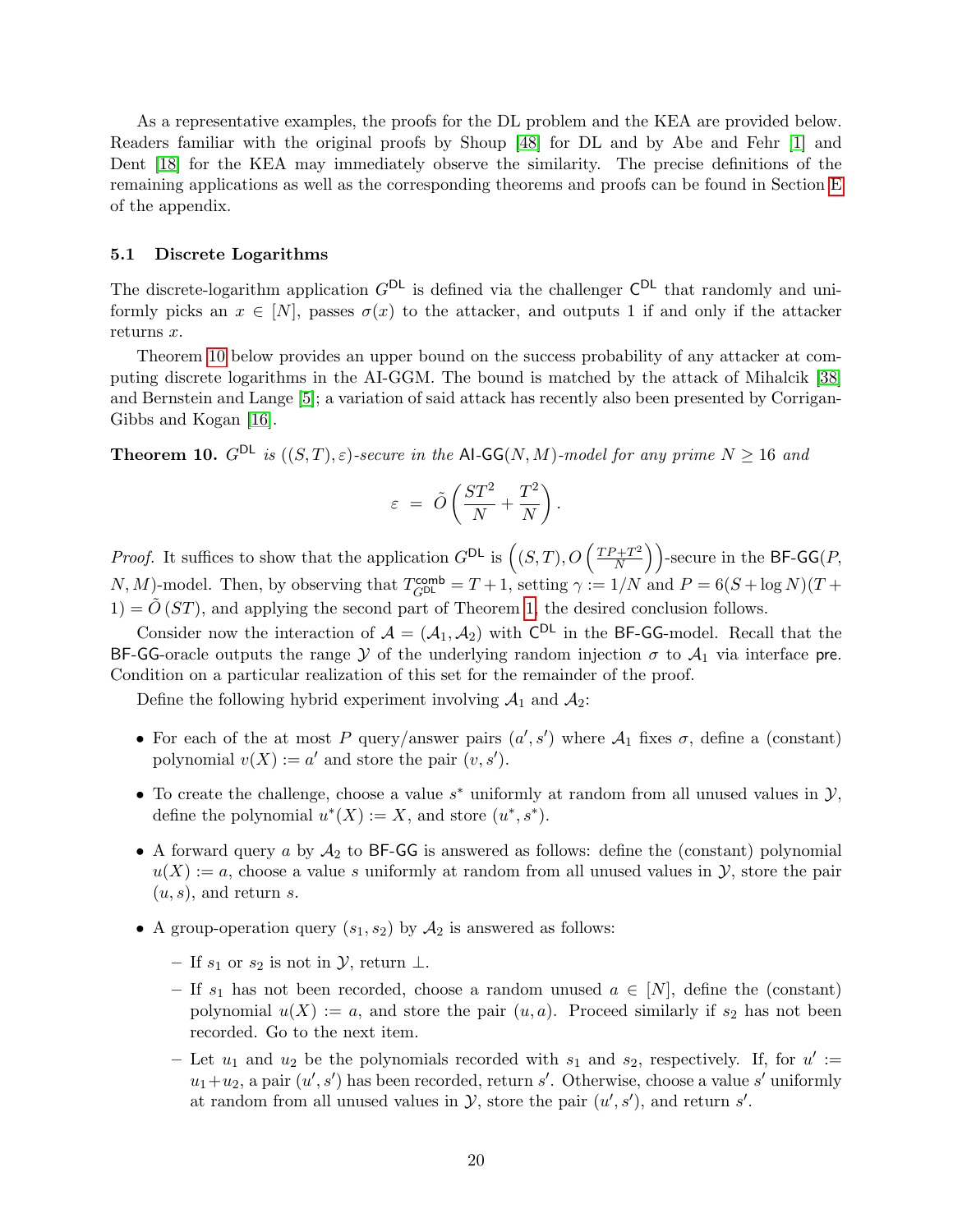• When  $A_2$  outputs a value  $x'$ , pick a value  $x \in [N]$  uniformly at random and output 1 if and only if  $x' = x$ .

Observe that the hybrid experiment only differs from the original one if for a group-operation query  $(s_1, s_2), u'(x) = v(x)$  for some recorded v or  $u'(x) = u(x)$  for some recorded u—and similarly for the polynomial  $u^*$  corresponding to the challenge. Since in the hybrid experiment, x is chosen uniformly at random at the end of the execution, the probability of this event is at most  $((T+1)P+(T+1)^2)/N$ by the Schwartz-Zippel Lemma (cf. Lemma [37](#page-50-0) in Section [G](#page-50-1) of the appendix) and a union bound. Moreover, in the hybrid experiment, the probability that  $x' = x$  is  $1/N$ . The theorem follows.  $\Box$ 

#### 5.2 Knowledge-of-Exponent Assumption

Informally, the knowledge-of-exponent assumption (KEA) states that if an attacker  $A$  is given  $(h, h^x)$ , for a generator h of a cyclic group of order N and  $x \in [N]$  chosen uniformly at random, and outputs group elements A and  $\hat{A}$  with  $\hat{A} = A^x$ , then it must know discrete logarithm a of A. This is formalized by requiring that for every A there exist an *extractor*  $\mathcal{X}_{\mathcal{A}}$  that is run on the same random coins as  $A$  and must output the value  $a$ .

The above is captured in the GGM by considering the following experiment  $\text{Exp}^{\mathcal{O}}_{\mathcal{A},\mathcal{X}_{\mathcal{A}}}$  parameterized by an attacker  $\mathcal{A} = (\mathcal{A}_1, \mathcal{A}_2)$ , an extractor  $\mathcal{X}_\mathcal{A}$ , and an oracle  $\mathcal{O} \in \{\text{Al-GG}(N, M), \text{B}\rightarrow \text{GG}(N, M)\}$ :

- 1. Run  $A_1$  to obtain  $z \leftarrow A_1^{\mathcal{O}}$ .
- 2. Choose  $x \in [N]$  uniformly at random, let  $y \leftarrow \sigma(x)$ , pick random coins  $\rho$ , and run
	- (a)  $\mathcal{A}_2$  to get  $(A, \hat{A}) \leftarrow \mathcal{A}_2(z, y; \rho)$ , and
	- (b)  $\mathcal{X}_{\mathcal{A}}$  to get  $a \leftarrow \mathcal{X}_{\mathcal{A}}(z, y; \rho)$ .
- 3. Output 1 if and only if  $A = \sigma(a')$  and  $\hat{A} = \sigma(a'x)$  for some a', but  $a \neq a'$ .

The KEA says that for every attacker  $A$  there exists an extractor  $\mathcal{X}_A$  such that the probability of the above experiment outputting 1 is negligible. The following theorem is equivalent to saying that the KEA holds in the AI-GGM.

**Theorem 11.** For every attacker  $A = (A_1, A_2)$ , there exists an extractor  $X_A$  such that

$$
\mathsf{P}[\mathrm{Exp}^{\mathcal{O}}_{\mathcal{A},\mathcal{X}_{\mathcal{A}}} = 1] \le \tilde{O}\left(\frac{ST^2}{N}\right).
$$

Sketch. The extractor  $\mathcal{X}_{\mathcal{A}}$  internally runs  $\mathcal{A}_2$  on the inputs received and keeps track of  $\mathcal{A}_2$ 's oracle queries using polynomials as in the proof of Theorem [10.](#page-20-0) If at the end the polynomials  $u_A$  and  $u_{\hat{A}}$ corresponding to  $\mathcal{A}_2$ 's outputs  $(A, A)$  have the form  $u_A(X) = a$  and  $u_{\hat{A}}(X) = aX$ , then  $\mathcal{X}_A$  outputs a and otherwise  $\perp$ .

Observe that if the experiment outputs 1, then

- $u_{\hat{A}} \neq X \cdot u_A$  since  $\mathcal{A}_2$  only creates polynomials of degree at most 1, but
- $u_{\hat{A}}(x) = x \cdot u_A(x)$  for the challenge x.

Hence, the extractor only fails if at least two of the polynomials involved (including  $u_{\hat{A}}$  and  $X \cdot u_A$ ) collide on  $x$ , which is already analyzed in the proof of Theorem [10.](#page-20-0)

The experiment  $Exp_{A,\mathcal{X}_{A}}^{\mathcal{O}}$  defining KEA does not exactly match the syntax of challenger and attacker to which Theorem [1](#page-9-0) caters, but it is easily checked that the corresponding proof can be adapted to fit  $\text{Exp}_{\mathcal{A},\mathcal{X}_{\mathcal{A}}}^{\mathcal{O}}$ .  $\Box$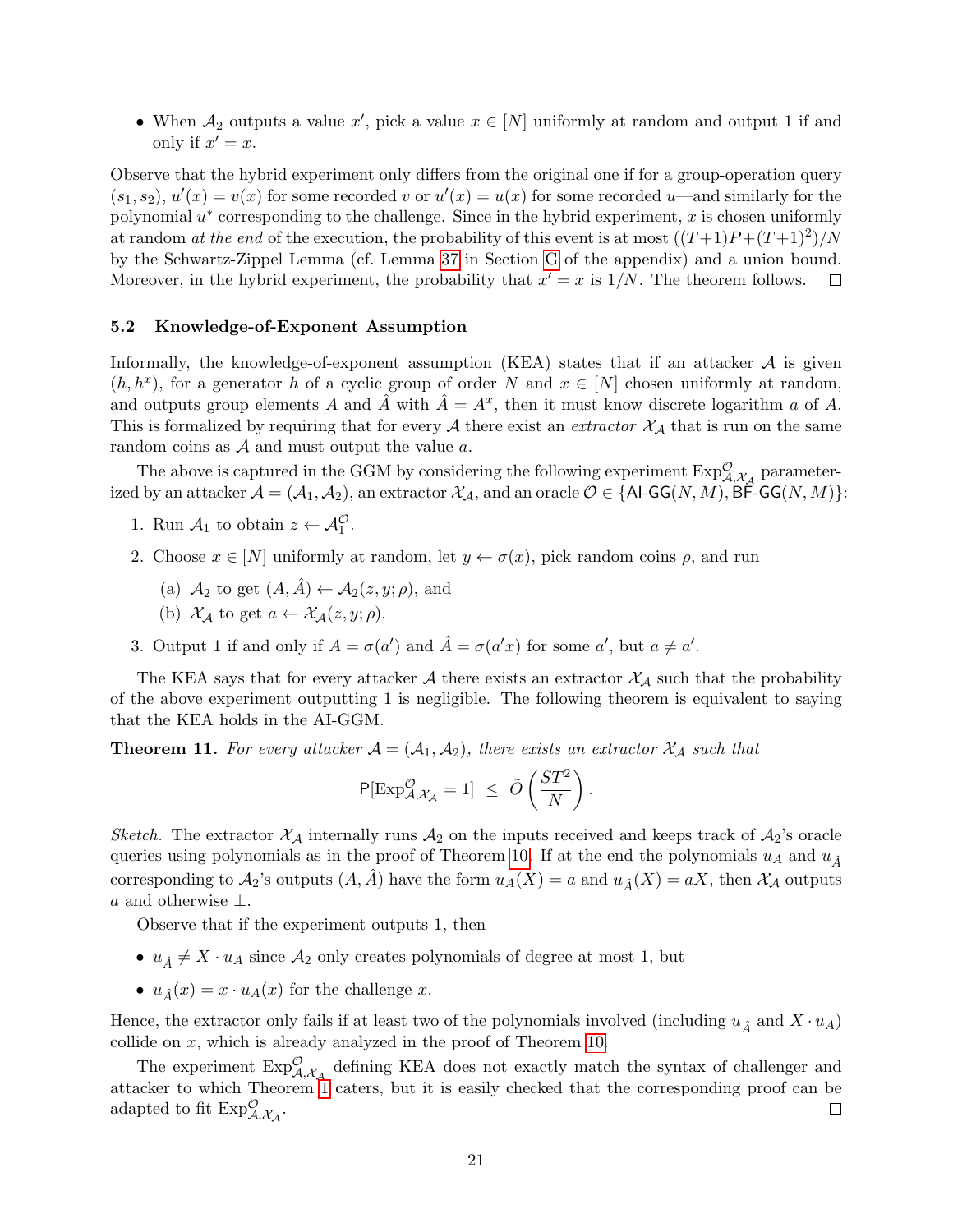# <span id="page-22-0"></span>6 Computationally Secure Applications

A main advantage of the pre-sampling methodology over other approaches (such as compression) to dealing with auxiliary-input in idealized models is that it also applies to applications that rely on computational hardness assumptions. To illustrate this fact, this section considers a publickey encryption scheme based on trapdoor functions (cf. Section [F](#page-48-0) for a definition) by Phan and Pointcheval [\[43\]](#page-26-11) in the auxiliary-input random-permutation model (AI-RPM). Other schemes in the AI-RPM/ICM, e.g., [\[32,](#page-25-8) [34\]](#page-25-9), can be analyzed similarly.

**FDP encryption.** Let F be a trapdoor family (TDF) generator. Full-domain permutation (FDP) encryption in the random-permutation model with oracle  $\mathcal O$  is defined as follows:

- Key generation: Run the TDF generator to obtain  $(f, f^{-1}) \leftarrow F$ , where  $f, f^{-1} : [N] \rightarrow [N]$ . Set the public key  $pk := f$  and the secret key  $sk := f^{-1}$ .
- Encryption: To encrypt a message m with randomness r and public key  $pk = f$ , compute  $\tilde{y} \leftarrow f(y)$  for  $y \leftarrow \mathcal{O}(m||r)$  and output  $c = \tilde{y}$ .
- Decryption: To decrypt a ciphertext  $c = y$  with secret key sk =  $f^{-1}$ , compute  $m||r \leftarrow$  $\mathcal{O}^{-1}(f^{-1}(y))$  and output m.

The following theorem relates to the CPA security (cf. Section [F](#page-48-0) for a definition) of FDP encryption in the AI-RPM.

**Theorem 12.** Let  $\Pi$  be FDP encryption with F. If  $G^{TDF,F}$  is  $((S',*,t',s'),\varepsilon')$ -secure, then, for any  $T \in \mathbb{N}$ ,  $G^{\text{PKE},\Pi}$  is  $((S, T, t, s), \varepsilon)$ -secure in the AI-RP(N, N)-model, where

$$
\varepsilon = \tilde{O}\left(\varepsilon' + \sqrt{\frac{ST}{2^{\rho}}}\right)
$$

and  $S = S' - \tilde{O}(ST)$ ,  $t = t' - \tilde{O}(t_{tdf} \cdot T)$ , and  $s = s' - \tilde{O}(ST)$ , where  $t_{tdf}$  is the time required to evaluate the TDF.

The straightforward approach to proving the security of FDP encryption in the AI-RPM would be to analyze the scheme in the BF-RPM with list size  $P$  and then use the general part of Theorem [1](#page-9-0) to obtain a bound in the AI-RPM. However, such an approach, due to the additive error in the order of  $ST/P$  would require a very large list and therefore make the reduction to TDF security extremely loose.

Instead, the actual proof, which is sketched in Appendix [F,](#page-48-0) follows the same high-level structure as that of TDF encryption in the AI-ROM, analyzed in [\[15\]](#page-24-6):

- 1. It first considers a hybrid experiment that is only distinguishable from the original CPA experiment if the attacker queries a particular value to the random permutation. To bound the probability of this event occurring, the proof moves to the BF-RPM and the analysis there—which involves the reduction to TDF security—is carried back to the AI-RPM via the unpredictability part of Theorem [1.](#page-9-0) This allows the list size to remain a moderate  $P' \approx ST$ and hence for a tight reduction.
- 2. To analyze the advantage of the attacker in the hybrid experiment, the BF-RPM is used again, but using the general part of Theorem [1,](#page-9-0) which requires a larger list size P. However, since this second step involves no reduction to TDF security and is purely information-theoretic, this does not pose a problem.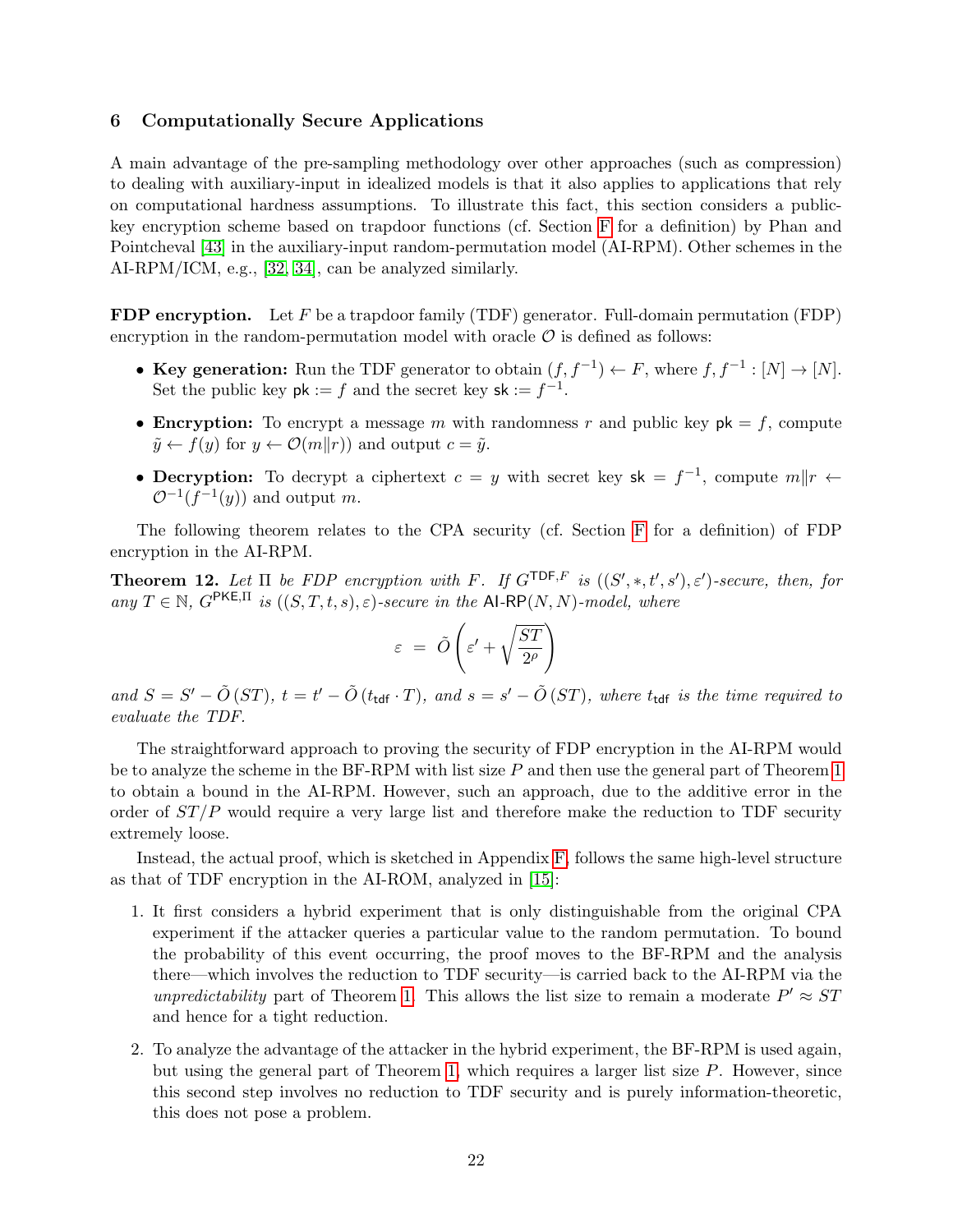# Acknowledgments

The authors thank Dan Boneh, Henry Corrigan-Gibbs and Dmitry Kogan for valuable discussions on Generic-Group Models.

# References

- <span id="page-23-7"></span>[1] Masayuki Abe and Serge Fehr. Perfect NIZK with adaptive soundness. In Theory of Cryptography, 4th Theory of Cryptography Conference, TCC 2007, Amsterdam, The Netherlands, February 21-24, 2007, Proceedings, pages 118–136, 2007.
- <span id="page-23-2"></span>[2] Elena Andreeva, Andrey Bogdanov, Yevgeniy Dodis, Bart Mennink, and John P. Steinberger. On the indifferentiability of key-alternating ciphers. In Advances in Cryptology - CRYPTO 2013 - 33rd Annual Cryptology Conference, Santa Barbara, CA, USA, August 18-22, 2013. Proceedings, Part I, pages 531–550, 2013.
- <span id="page-23-0"></span>[3] Mihir Bellare, Alexandra Boldyreva, and Adriana Palacio. An uninstantiable random-oraclemodel scheme for a hybrid-encryption problem. In Advances in Cryptology - EUROCRYPT 2004, International Conference on the Theory and Applications of Cryptographic Techniques, Interlaken, Switzerland, May 2-6, 2004, Proceedings, pages 171–188, 2004.
- <span id="page-23-3"></span>[4] Mihir Bellare, Ran Canetti, and Hugo Krawczyk. Keying hash functions for message authentication. In Advances in Cryptology - CRYPTO '96, 16th Annual International Cryptology Conference, Santa Barbara, California, USA, August 18-22, 1996, Proceedings, pages 1–15, 1996.
- <span id="page-23-8"></span>[5] Daniel J. Bernstein and Tanja Lange. Non-uniform cracks in the concrete: The power of free precomputation. In Advances in Cryptology - ASIACRYPT 2013 - 19th International Conference on the Theory and Application of Cryptology and Information Security, Bengaluru, India, December 1-5, 2013, Proceedings, Part II, pages 321–340, 2013.
- <span id="page-23-4"></span>[6] Guido Bertoni, Joan Daemen, Michaël Peeters, and Gilles Van Assche. On the indifferentiability of the sponge construction. In Advances in Cryptology - EUROCRYPT 2008, 27th Annual International Conference on the Theory and Applications of Cryptographic Techniques, Istanbul, Turkey, April 13-17, 2008. Proceedings, pages 181–197, 2008.
- <span id="page-23-5"></span>[7] Guido Bertoni, Joan Daemen, Michaël Peeters, and Gilles Van Assche. On the security of the keyed sponge construction. In Symmetric Key Encryption Workshop (SKEW), 2011.
- <span id="page-23-1"></span>[8] John Black. The ideal-cipher model, revisited: An uninstantiable blockcipher-based hash function. In Fast Software Encryption, 13th International Workshop, FSE 2006, Graz, Austria, March 15-17, 2006, Revised Selected Papers, pages 328–340, 2006.
- <span id="page-23-6"></span>[9] John Black, Phillip Rogaway, and Thomas Shrimpton. Black-box analysis of the block-cipherbased hash-function constructions from PGV. In Advances in Cryptology - CRYPTO 2002, 22nd Annual International Cryptology Conference, Santa Barbara, California, USA, August 18-22, 2002, Proceedings, pages 320–335, 2002.
- <span id="page-23-9"></span>[10] John Black, Phillip Rogaway, Thomas Shrimpton, and Martijn Stam. An analysis of the blockcipher-based hash functions from PGV. J. Cryptology, 23(4):519–545, 2010.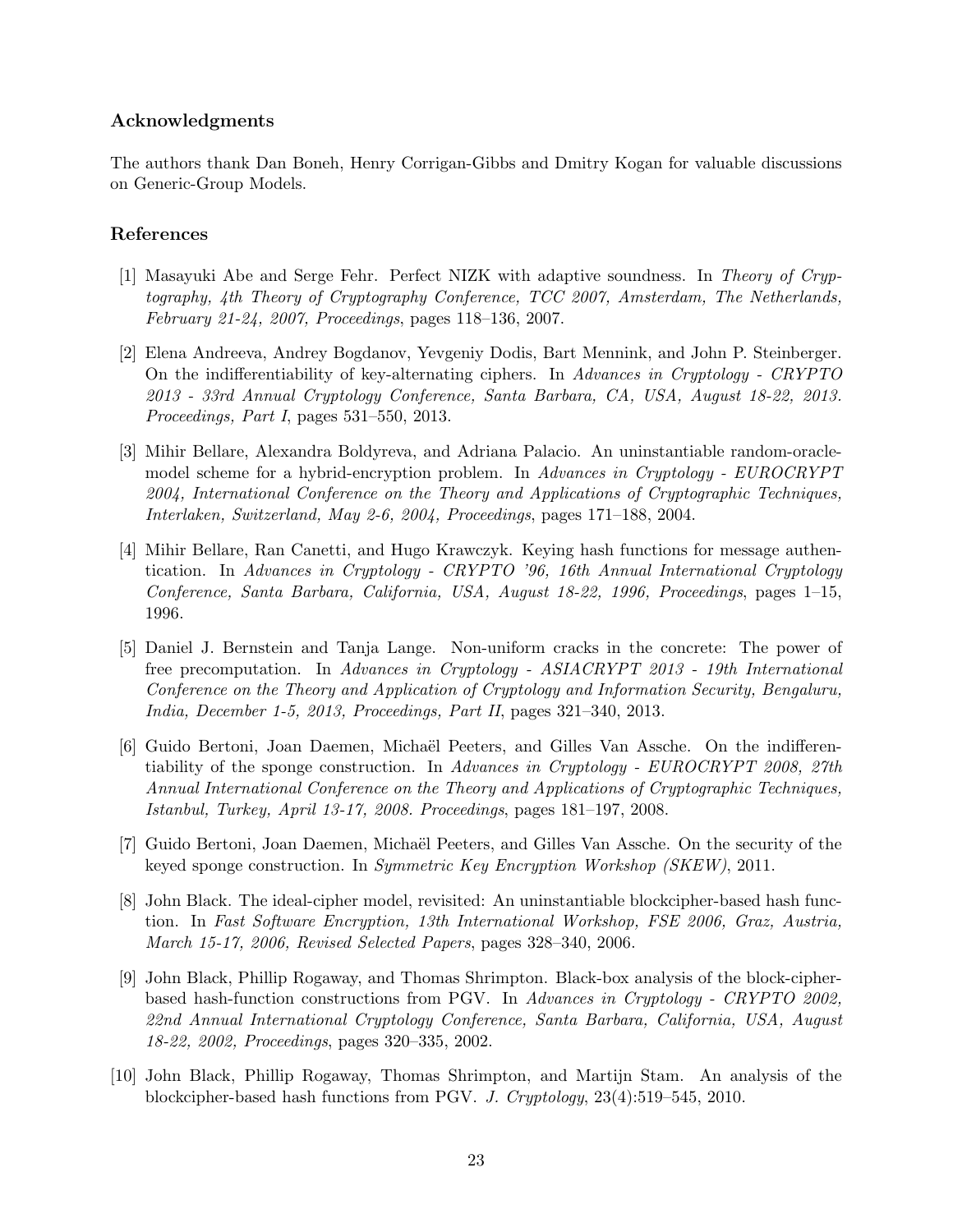- <span id="page-24-1"></span>[11] Ran Canetti, Oded Goldreich, and Shai Halevi. On the random-oracle methodology as applied to length-restricted signature schemes. In Theory of Cryptography, First Theory of Cryptography Conference, TCC 2004, Cambridge, MA, USA, February 19-21, 2004, Proceedings, pages 40–57, 2004.
- <span id="page-24-0"></span>[12] Ran Canetti, Oded Goldreich, and Shai Halevi. The random oracle methodology, revisited. J. ACM, 51(4):557–594, 2004.
- <span id="page-24-2"></span>[13] Shan Chen and John P. Steinberger. Tight security bounds for key-alternating ciphers. In Advances in Cryptology - EUROCRYPT 2014 - 33rd Annual International Conference on the Theory and Applications of Cryptographic Techniques, Copenhagen, Denmark, May 11-15, 2014. Proceedings, pages 327–350, 2014.
- <span id="page-24-10"></span>[14] Kai-Min Chung, Huijia Lin, Mohammad Mahmoody, and Rafael Pass. On the power of nonuniformity in proofs of security. In *Innovations in Theoretical Computer Science*, ITCS '13, Berkeley, CA, USA, January 9-12, 2013, pages 389–400, 2013.
- <span id="page-24-6"></span>[15] Sandro Coretti, Yevgeniy Dodis, Siyao Guo, and John Steinberger. Random oracles and nonuniformity. In Advances in Cryptology -  $EUROCRYPT 2018$  - To appear, 2018.
- <span id="page-24-7"></span>[16] Henry Corrigan-Gibbs and Dmitry Kogan. The discrete-logarithm problem with preprocessing. In Advances in Cryptology - EUROCRYPT 2018 - To appear, 2018.
- <span id="page-24-9"></span>[17] Anindya De, Luca Trevisan, and Madhur Tulsiani. Time space tradeoffs for attacks against oneway functions and prgs. In Advances in Cryptology - CRYPTO 2010, 30th Annual Cryptology Conference, Santa Barbara, CA, USA, August 15-19, 2010. Proceedings, pages 649–665, 2010.
- <span id="page-24-5"></span>[18] Alexander W. Dent. The hardness of the dhk problem in the generic group model. Cryptology ePrint Archive, Report 2006/156, 2006. <https://eprint.iacr.org/2006/156>.
- <span id="page-24-8"></span>[19] Yevgeniy Dodis, Siyao Guo, and Jonathan Katz. Fixing cracks in the concrete: Random oracles with auxiliary input revisited. In Advances in Cryptology -  $EUROCRYPT 2017$  - 36th Annual International Conference on the Theory and Applications of Cryptographic Techniques, 2017.
- <span id="page-24-11"></span>[20] Yevgeniy Dodis, Krzysztof Pietrzak, and Daniel Wichs. Key derivation without entropy waste. In Advances in Cryptology - EUROCRYPT 2014 - 33rd Annual International Conference on the Theory and Applications of Cryptographic Techniques, Copenhagen, Denmark, May 11-15, 2014. Proceedings, pages 93–110, 2014.
- <span id="page-24-4"></span>[21] Yevgeniy Dodis, Leonid Reyzin, Ronald L. Rivest, and Emily Shen. Indifferentiability of permutation-based compression functions and tree-based modes of operation, with applications to MD6. In Fast Software Encryption, 16th International Workshop, FSE 2009, Leuven, Belgium, February 22-25, 2009, Revised Selected Papers, pages 104–121, 2009.
- <span id="page-24-12"></span>[22] Orr Dunkelman, Nathan Keller, and Adi Shamir. Minimalism in cryptography: The evenmansour scheme revisited. In Advances in Cryptology - EUROCRYPT 2012 - 31st Annual International Conference on the Theory and Applications of Cryptographic Techniques, Cambridge, UK, April 15-19, 2012. Proceedings, pages 336–354, 2012.
- <span id="page-24-3"></span>[23] Shimon Even and Yishay Mansour. A construction of a cipher from a single pseudorandom permutation. In Advances in Cryptology - ASIACRYPT '91, International Conference on the Theory and Applications of Cryptology, Fujiyoshida, Japan, November 11-14, 1991, Proceedings, pages 210–224, 1991.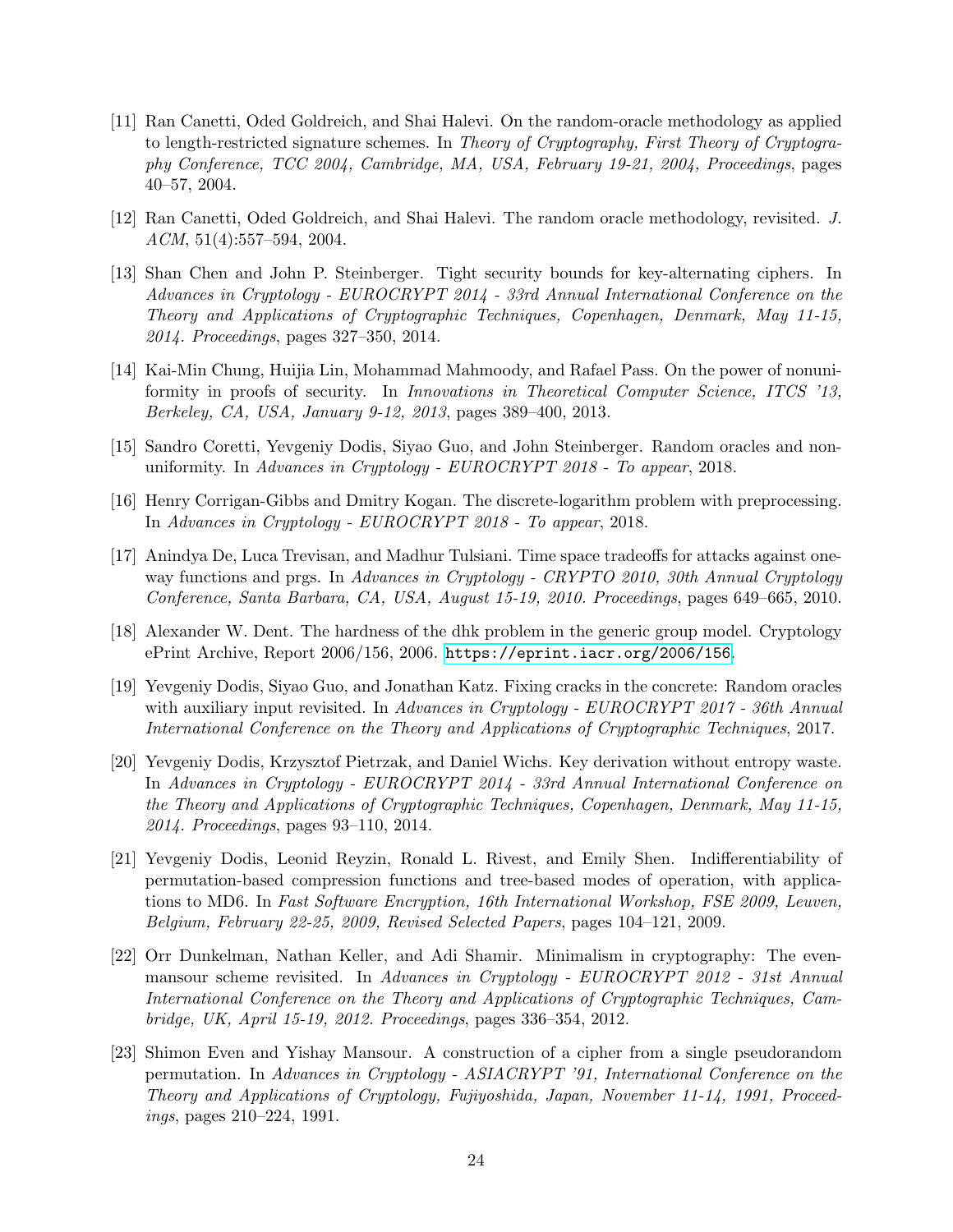- <span id="page-25-1"></span>[24] Shimon Even and Yishay Mansour. A construction of a cipher from a single pseudorandom permutation. J. Cryptology, 10(3):151–162, 1997.
- <span id="page-25-7"></span>[25] Pierre-Alain Fouque, Antoine Joux, and Chrysanthi Mavromati. Multi-user collisions: Applications to discrete logarithm, even-mansour and PRINCE. In Advances in Cryptology - ASIACRYPT 2014 - 20th International Conference on the Theory and Application of Cryptology and Information Security, Kaoshiung, Taiwan, R.O.C., December 7-11, 2014. Proceedings, Part I, pages 420–438, 2014.
- <span id="page-25-2"></span>[26] Peter Gazi and Stefano Tessaro. Provably robust sponge-based prngs and kdfs. In Advances in Cryptology - EUROCRYPT 2016 - 35th Annual International Conference on the Theory and Applications of Cryptographic Techniques, Vienna, Austria, May 8-12, 2016, Proceedings, Part I, pages 87–116, 2016.
- <span id="page-25-10"></span>[27] Rosario Gennaro and Luca Trevisan. Lower bounds on the efficiency of generic cryptographic constructions. In 41st Annual Symposium on Foundations of Computer Science, FOCS 2000, 12-14 November 2000, Redondo Beach, California, USA, pages 305–313, 2000.
- <span id="page-25-6"></span>[28] Oded Goldreich and Hugo Krawczyk. On the composition of zero-knowledge proof systems. SIAM J. Comput., 25(1):169–192, 1996.
- <span id="page-25-5"></span>[29] Oded Goldreich and Yair Oren. Definitions and properties of zero-knowledge proof systems. J. Cryptology, 7(1):1–32, 1994.
- <span id="page-25-0"></span>[30] Shafi Goldwasser and Yael Tauman Kalai. On the (in)security of the fiat-shamir paradigm. In 44th Symposium on Foundations of Computer Science (FOCS 2003), 11-14 October 2003, Cambridge, MA, USA, Proceedings, pages 102–113, 2003.
- <span id="page-25-12"></span>[31] Mika Göös, Shachar Lovett, Raghu Meka, Thomas Watson, and David Zuckerman. Rectangles are nonnegative juntas. SIAM J. Comput., 45(5):1835–1869, 2016.
- <span id="page-25-8"></span>[32] Louis Granboulan. Short signatures in the random oracle model. In Advances in Cryptology -ASIACRYPT 2002, 8th International Conference on the Theory and Application of Cryptology and Information Security, Queenstown, New Zealand, December 1-5, 2002, Proceedings, pages 364–378, 2002.
- <span id="page-25-3"></span>[33] Martin E. Hellman. A cryptanalytic time-memory trade-off. IEEE Trans. Information Theory, 26(4):401–406, 1980.
- <span id="page-25-9"></span>[34] Jakob Jonsson. An OAEP variant with a tight security proof. *IACR Cryptology ePrint Archive*, 2002:34, 2002.
- <span id="page-25-4"></span>[35] Jonathan Katz and Yehuda Lindell. Introduction to Modern Cryptography. Chapman and Hall/CRC Press, 2007.
- <span id="page-25-13"></span>[36] Pravesh Kothari, Raghu Meka, and Prasad Raghavendra. Approximating rectangles by juntas and weakly-exponential lower bounds for LP relaxations of csps. STOC, 2017.
- <span id="page-25-11"></span>[37] Mohammad Mahmoody and Ameer Mohammed. On the power of hierarchical identity-based encryption. In Advances in Cryptology - EUROCRYPT 2016 - 35th Annual International Conference on the Theory and Applications of Cryptographic Techniques, Vienna, Austria, May 8-12, 2016, Proceedings, Part II, pages 243–272, 2016.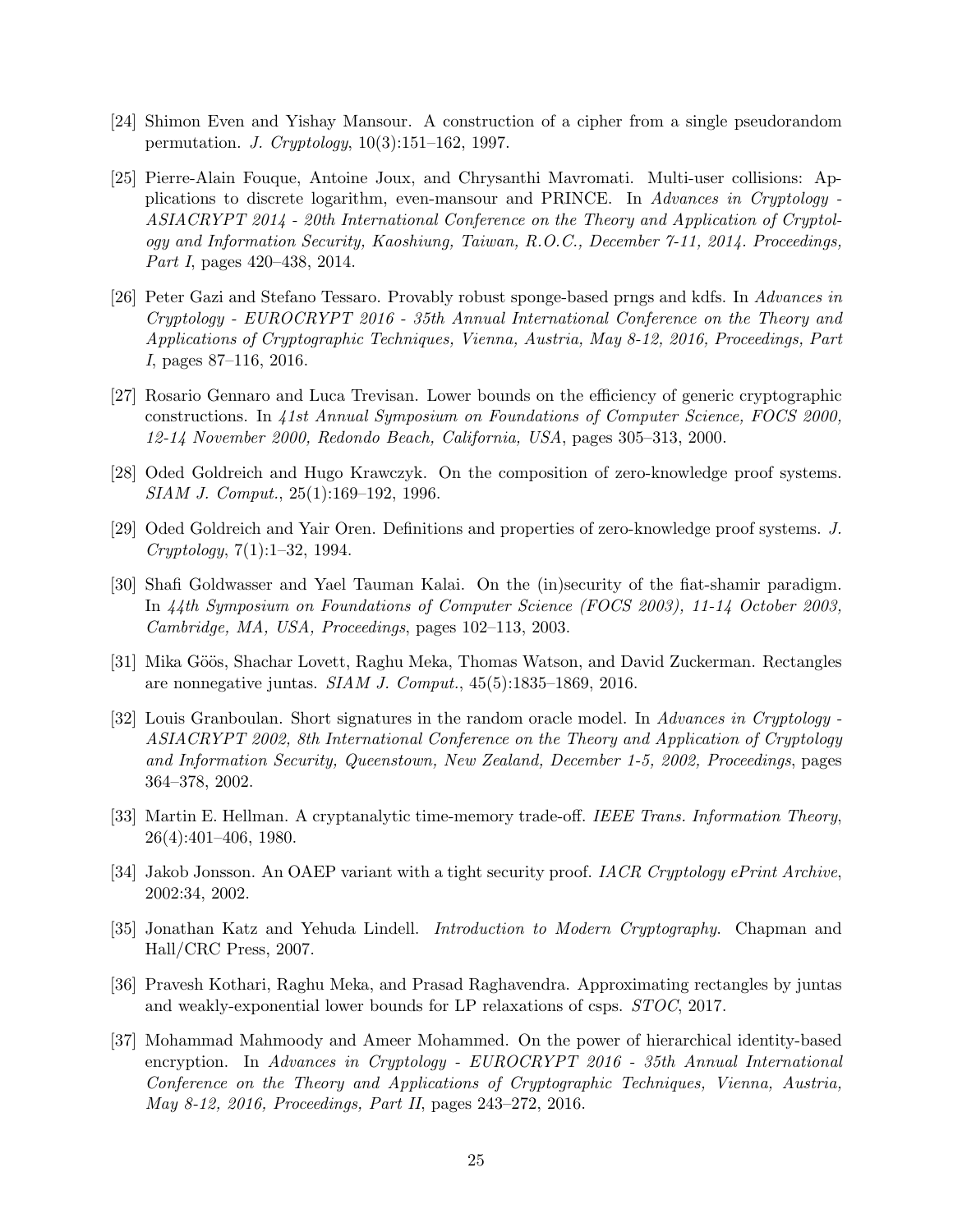- <span id="page-26-10"></span>[38] Joseph P. Mihalcik. An analysis of algorithms for solving discrete logarithms in fixed groups. Master's thesis, Naval Postgraduate School, Monterey, California, 2010.
- <span id="page-26-0"></span>[39] Jesper Buus Nielsen. Separating random oracle proofs from complexity theoretic proofs: The non-committing encryption case. In Advances in Cryptology - CRYPTO 2002, 22nd Annual International Cryptology Conference, Santa Barbara, California, USA, August 18-22, 2002, Proceedings, pages 111–126, 2002.
- <span id="page-26-9"></span>[40] Philippe Oechslin. Making a faster cryptanalytic time-memory trade-off. In Advances in Cryptology - CRYPTO 2003, 23rd Annual International Cryptology Conference, Santa Barbara, California, USA, August 17-21, 2003, Proceedings, pages 617–630, 2003.
- <span id="page-26-4"></span>[41] National Institute of Standards and Technology (NIST). FIPS 202. sha-3 standard: Permutation-based hash and extendable-output functions. Technical report, US Department of Commerce, Apr 2014.
- <span id="page-26-2"></span>[42] National Institute of Standards and Technology (NIST). FIPS 180-4. secure hash standard. Technical report, US Department of Commerce, Aug 2015.
- <span id="page-26-11"></span>[43] Duong Hieu Phan and David Pointcheval. Chosen-ciphertext security without redundancy. In Advances in Cryptology - ASIACRYPT 2003, 9th International Conference on the Theory and Application of Cryptology and Information Security, Taipei, Taiwan, November 30 - December 4, 2003, Proceedings, pages 1–18, 2003.
- <span id="page-26-3"></span>[44] Ronald L. Rivest. The MD5 Message-Digest algorithm (RFC 1321). [http://www.ietf.org/](http://www.ietf.org/rfc/rfc1321.txt?number=1321) [rfc/rfc1321.txt?number=1321](http://www.ietf.org/rfc/rfc1321.txt?number=1321).
- <span id="page-26-5"></span>[45] Ronald L. Rivest, Benjamin Agre, Daniel V. Bailey, Christopher Crutchfield, Yevgeniy Dodis, Kermin Elliott, Fleming Asif Khan, Jayant Krishnamurthy, Yuncheng Lin, Leo Reyzin, Emily Shen, Jim Sukha, Drew Sutherland, Eran Tromer, and Yiqun Lisa Yin. The md6 hash function: A proposal to nist for sha-3, 2008.
- <span id="page-26-7"></span>[46] Phillip Rogaway and John Steinberger. Constructing Cryptographic Hash Functions from Fixed-Key Blockciphers, pages 433–450. Springer Berlin Heidelberg, Berlin, Heidelberg, 2008.
- <span id="page-26-1"></span>[47] National Technical Information Service. FIPS 180-1. secure hash standard. Technical report, US Department of Commerce, Apr 1995.
- <span id="page-26-8"></span>[48] Victor Shoup. Lower bounds for discrete logarithms and related problems. In Advances in Cryptology - EUROCRYPT '97, International Conference on the Theory and Application of Cryptographic Techniques, Konstanz, Germany, May 11-15, 1997, Proceeding, pages 256–266, 1997.
- <span id="page-26-6"></span>[49] Thomas Shrimpton and Martijn Stam. Building a collision-resistant compression function from non-compressing primitives. In Automata, Languages and Programming, 35th International Colloquium, ICALP 2008, Reykjavik, Iceland, July 7-11, 2008, Proceedings, Part II - Track B: Logic, Semantics, and Theory of Programming & Track C: Security and Cryptography Foundations, pages 643–654, 2008.
- <span id="page-26-12"></span>[50] Stefano Tessaro. Security amplification for the cascade of arbitrarily weak prps: Tight bounds via the interactive hardcore lemma. In Theory of Cryptography - 8th Theory of Cryptography Conference, TCC 2011, Providence, RI, USA, March 28-30, 2011. Proceedings, pages 37–54, 2011.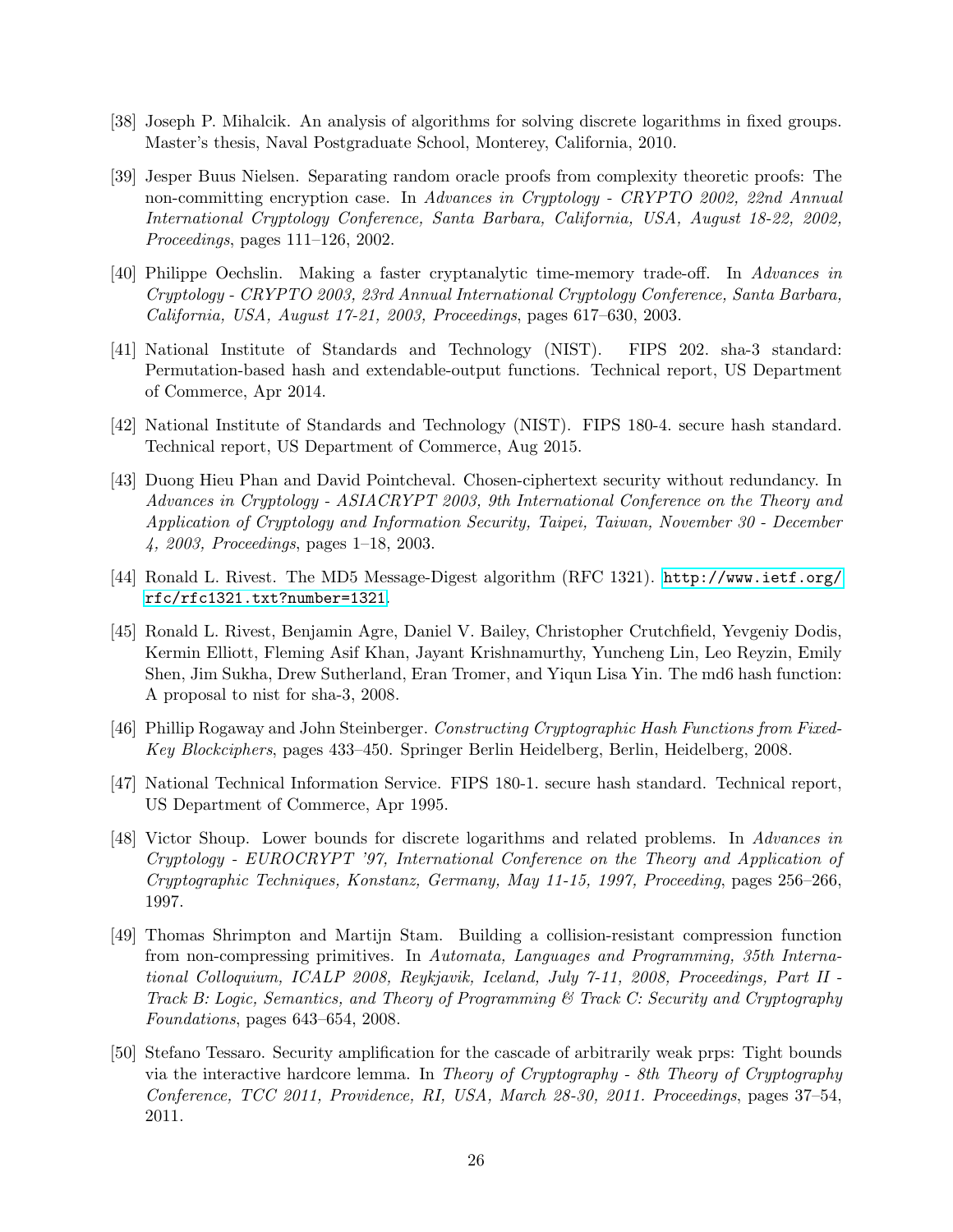- <span id="page-27-1"></span>[51] Dominique Unruh. Random oracles and auxiliary input. In Advances in Cryptology - CRYPTO 2007, 27th Annual International Cryptology Conference, Santa Barbara, CA, USA, August 19- 23, 2007, Proceedings, pages 205–223, 2007.
- <span id="page-27-0"></span>[52] Robert S. Winternitz. A secure one-way hash function built from DES. In Proceedings of the 1984 IEEE Symposium on Security and Privacy, Oakland, California, USA, April 29 - May 2, 1984, pages 88–90, 1984.
- <span id="page-27-2"></span>[53] Aaram Yun. Generic hardness of the multiple discrete logarithm problem. In Advances in Cryptology - EUROCRYPT 2015 - 34th Annual International Conference on the Theory and Applications of Cryptographic Techniques, Sofia, Bulgaria, April 26-30, 2015, Proceedings, Part II, pages 817–836, 2015.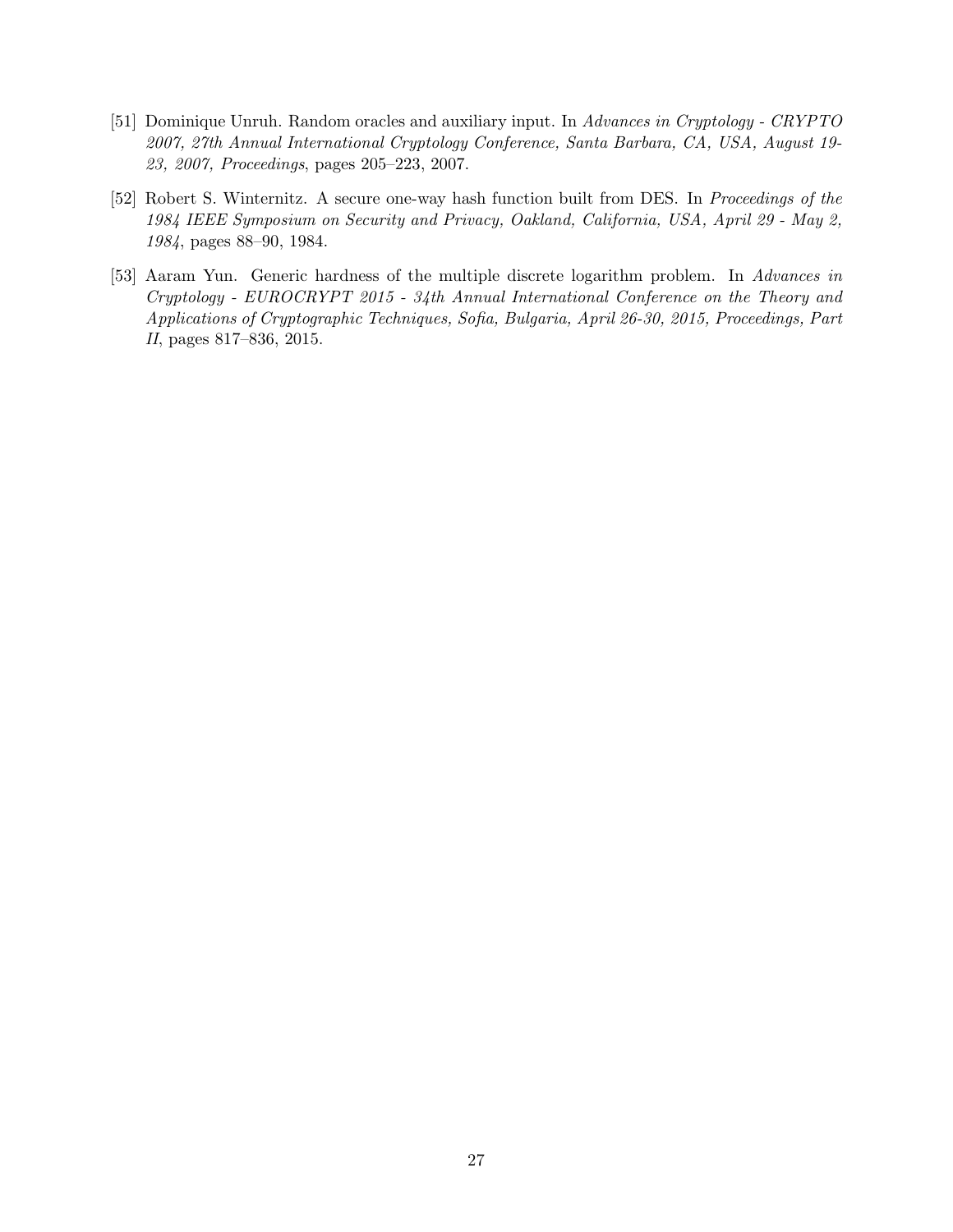# <span id="page-28-0"></span>A Auxiliary Input vs. Bit Fixing: Proof

This section contains the proof of Theorem [1.](#page-9-0) To that end one first shows that any ideal cipher (IC) about which an attacker may have a certain amount of auxiliary information can be replaced by a suitably chosen convex combination of so-called dense ICs (cf. Definition [3](#page-9-2) and Lemma [13](#page-28-1) in Section [A.1\)](#page-28-2). In turn, dense ICs can be replaced by bit-fixing ICs; this substitution comes at the price of either an additive term to the distinguishing advantage or a multiplicative one to the probability that an attacker outputs 1 (cf. Lemma [16](#page-30-0) in Section [A.2\)](#page-30-1).

With the above one can immediately prove Theorem [1](#page-9-0) for ICs—and random permutations (RPs) as a special case. To establish the theorem for the generic-group model (GGM), one observes that a random injection essentially becomes a permutation once the range is fixed. Therefore, the bitfixing result for RPs can be reused for the GGM since a group-operation query corresponds to three queries to the underlying injection: two inverse queries and one foreward query (cf. Section [A.3\)](#page-33-0).

#### <span id="page-28-2"></span>A.1 Replacing Leaky Sources by Dense Sources

 $A(K, N)$ -cipher source X is a random variable that takes on as value function tables corresponding to functions  $F : [K] \times [N] \rightarrow [N]$ , where for each  $k \in [K], F[k, \cdot]$  is a permutation. Consider the following definition of dense cipher sources.

**Definition 3.** A  $(K, N)$ -cipher source X is called  $(\bar{P}, 1 - \delta)$ -dense for  $\bar{P} = (P_1, \ldots, P_K) \in [N]^K$  if it is fixed on at most  $P_k$  coordinates  $(k, \cdot)$  for each  $k \in [K]$  and if for all families  $I = \{I_k\}_{k \in [K]}$  of subsets  $I_k$  of non-fixed coordinates  $(k, \cdot),$ 

$$
H_{\infty}(X_I) \ \geq \ (1-\delta) \sum_{k=1}^K \log(N - P_k)^{|I_k|},
$$

where  $a^{\underline{b}} := a!/(a - b)!$ . X is called  $(1 - \delta)$ -dense if it is  $(0, 1 - \delta)$ -dense, and  $\overline{P}$ -fixed if it is  $(P, 1)$ -dense.

It turns out that cipher sources with high min-entropy are close to dense cipher sources. The following lemma is an adaptation of the corresponding lemma for random functions due to Göös et al. [\[31\]](#page-25-12), who used it in the area of communication complexity. The technique was also adopted in a paper by Kothari *et al.* [\[36\]](#page-25-13), who gave a simplified argument for decomposing high-entropy sources into bit-fixing sources with constant density (cf. Definition [3\)](#page-9-2). For self-containment, a proof is provided here.

<span id="page-28-1"></span>**Lemma 13.** For every  $\delta > 0$ , a cipher source X is  $\gamma$ -close to a convex combination of finitely many  $(\bar{P}', 1 - \delta)$ -dense sources for some  $\bar{P} = (P_1, \ldots, P_K)$  satisfying

$$
\sum_{k=1}^K P_k \leq \frac{S + \log 1/\gamma}{\delta \cdot \log(N/e)},
$$

where  $S = K \log N! - H_{\infty}(X)$  is the min-entropy deficiency of X.

*Proof.* For ease of notation, let  $S := S_z$  and  $X := X_z$ . Suppose X is not  $(1 - \delta)$ -dense, as otherwise there is nothing to show. Let  $Y := X$  and  $I = \{I_k\}_{k \in [K]}$  be a maximal family of subsets such that there exists a  $y_I$  with

<span id="page-28-3"></span>
$$
P[Y_I = y_I] > 2^{-(1-\delta)\sum_{k=1}^K \log N \frac{|I_k|}{\delta}}, \tag{2}
$$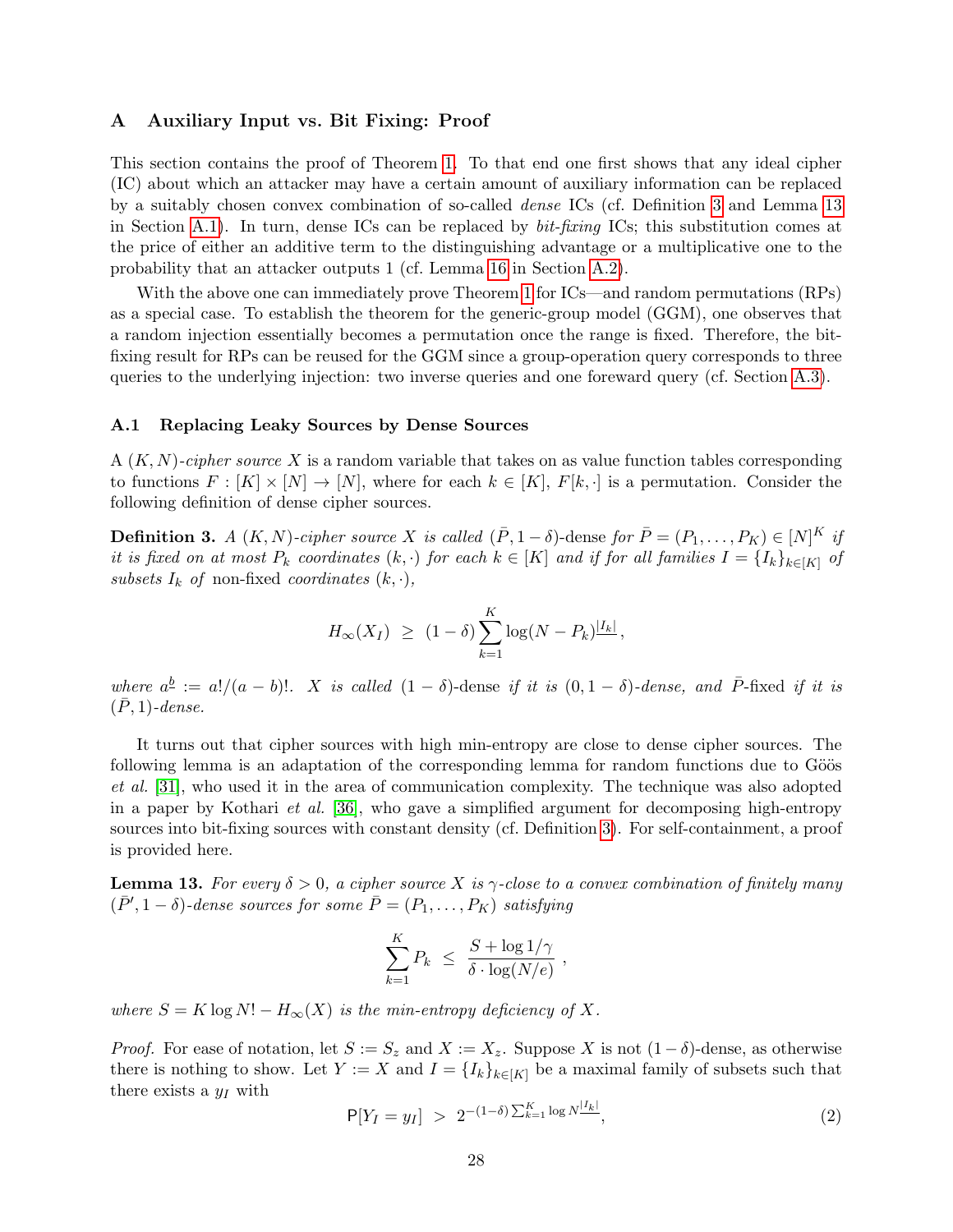where "maximal" means that none of the sets  $I_k$  can be extended without violating property [\(2\)](#page-28-3). Let Y' be the distribution of Y conditioned on  $Y_I = y_I$ .

Claim 14.  $Y'$  is a  $((|I_1|, \ldots, |I_k|), 1 - \delta)$ -dense IC source.

*Proof.* Suppose Y' is not  $((|I_1|, \ldots, |I_k|), 1 - \delta)$ -dense. Then, there exists a family  $J = \{J_k\}_{k \in [K]}$ with at least one non-empty set  $J_k \subseteq \overline{I_k}$  and  $y_J$  such that

$$
\mathsf{P}[Y'_J = y_J] = \mathsf{P}[Y_J = y_J | Y_I = y_I] > 2^{-(1-\delta)\sum_{k=1}^K \log(N - |I_k|)\frac{|J_k|}{2}}.
$$

The set family  $I \cup J$  defined by the component-wise union now satisfies

$$
P[Y_{I \cup J} = y_{I \cup J}] = P[Y_I = y_I \land Y_J = y_J]
$$
  
= 
$$
P[Y_I = y_I] \cdot P[Y_J = y_J | Y_I = y_I]
$$
  
> 
$$
2^{-(1-\delta) \sum_{k=1}^{K} \log N \frac{|I_k|}{2} \cdot 2^{-(1-\delta) \sum_{k=1}^{K} \log (N - |I_k|) \frac{|J_k|}{2}}}
$$
  
= 
$$
2^{-(1-\delta) \sum_{k=1}^{K} \log N \frac{|I_k \cup J_k|}{2}}.
$$

since  $I_k$  and  $J_k$  are disjoint for every k. This, however, contradicts the maximality of I.

**Claim 15.**  $\sum_{k=1}^{K} |I_k| \leq S/(\delta \log(N/e)).$ 

*Proof.* For a vector  $y_I$ , let  $\mathcal{B}_{y_I}$  be the set of vectors  $y_{\bar{I}}$  such that  $y_I$  and  $y_{\bar{I}}$  are a valid IC. Then, on the one hand,  $H_{\infty}(Y) \geq K \log N! - S$  implies that for any  $y_I$ ,

$$
P[Y_I = y_I] = \sum_{y_I \in \mathcal{B}_{y_I}} P[Y_I = y_I \land Y_{\bar{I}} = y_{\bar{I}}]
$$
  
\n
$$
\leq 2^{\sum_{k=1}^K \log(N - |I_k|)!} \cdot 2^{-(K \log N! - S)}
$$
  
\n
$$
= 2^{-\left(\sum_{k=1}^K \log N \frac{|I_k|}{S} - S\right)},
$$

and, hence,  $H_{\infty}(Y_I) \geq \sum_{k=1}^K \log N \frac{|I_k|}{I} - S$ . On the other hand, because  $Y_I$  is not  $(1 - \delta)$ -dense,  $H_{\infty}(Y_I) < (1 - \delta) \sum_{k=1}^{K} \log N \frac{|I_k|}{k}$ . Combining the above two inequalities, one obtains

$$
\sum_{k=1}^K \log N^{|I_k|} \leq S/\delta.
$$

Using Proposition [38,](#page-50-2) the desired conclusion follows.

Set Y now to be Y conditioned on  $Y_I \neq y_I$  and recursively decompose Y as long as

$$
P[X \in \text{supp}(Y)] > \gamma. \tag{3}
$$

Observe that  $H_{\infty}(Y) \geq K \log N! - (S + \log 1/\gamma)$  at any point in this decomposition process since

$$
P[Y = y] = P[X = y | X \in \text{supp}(Y)]
$$
  
\n
$$
\leq \frac{P[X = y]}{P[X \in \text{supp}(Y)]}
$$
  
\n
$$
\leq \frac{2^{-(K \log N! - S)}}{\gamma} = 2^{-(K \log N! - (S + \log 1/\gamma))}.
$$

 $\Box$ 

 $\Box$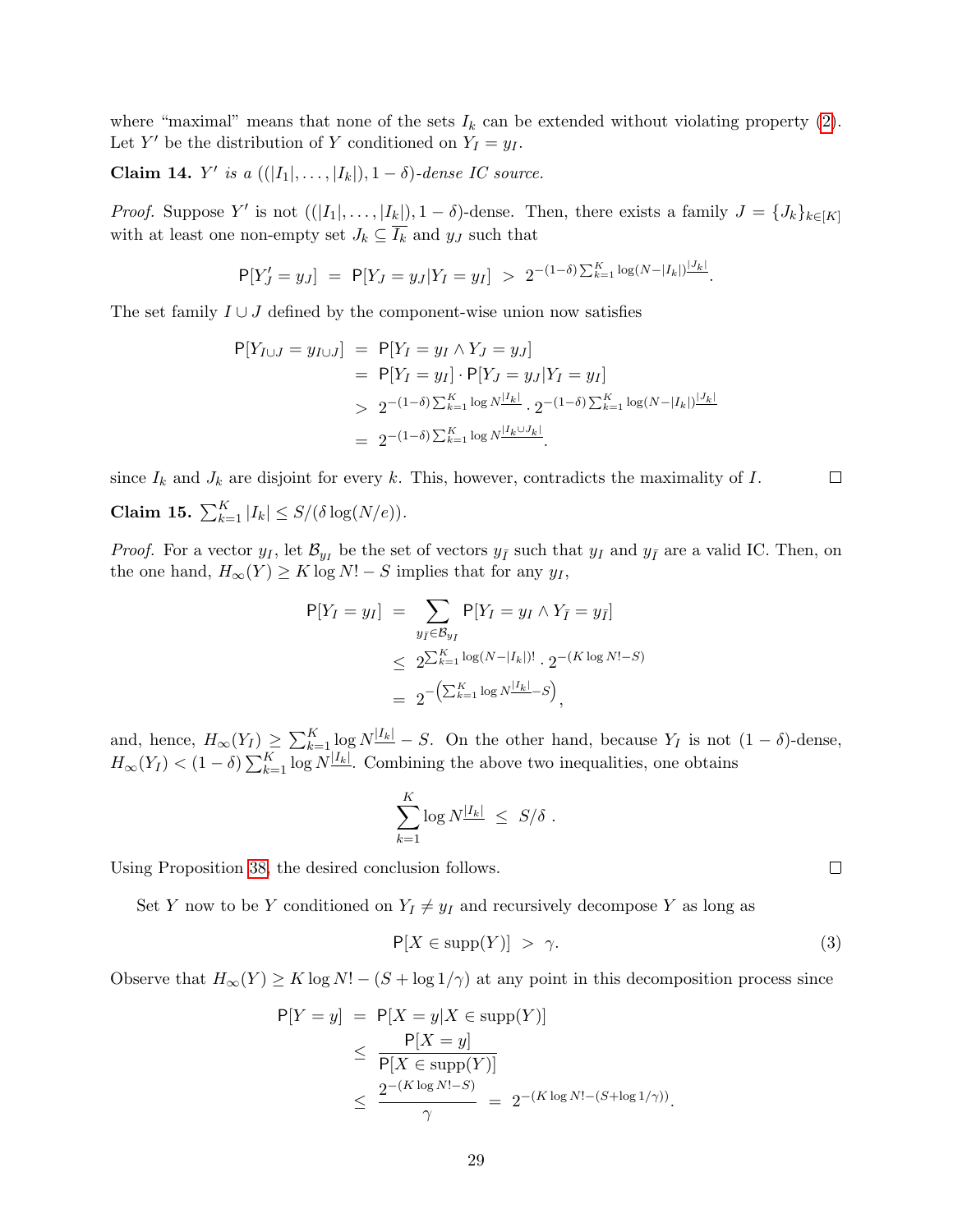Note that  $|\text{supp}(Y)|$  decreases in every step, and since  $\text{supp}(X)$  is finite, after finitely many steps, this process ends with a  $Y_{\text{final}}$  with  $P[X \in \text{supp}(Y_{\text{final}})] \leq \gamma$ . Hence, X is a convex combination of finitely many  $(\bar{P}, 1 - \delta)$ -dense sources for  $\bar{P} = (P_1, \ldots, P_k)$  with

$$
\sum_{k=1}^{K} P_k \leq (S + \log 1/\gamma) / (\delta \log(N/e))
$$

and Y<sub>final</sub>. This implies that X is  $\gamma$ -close to a convex combination of  $(\bar{P}, 1 - \delta)$ -dense sources (e.g., the convex combination obtained by replacing  $Y_{final}$  by the uniform distribution).  $\Box$ 

#### <span id="page-30-1"></span>A.2 Replacing Dense Sources by Bit-Fixing Sources

<span id="page-30-0"></span>**Lemma 16.** Let X be an ideal  $(K, N)$ -cipher and  $f : (\mathcal{P}_N)^K \to \{0, 1\}^S$  an arbitrary function. For any  $\gamma > 0$  and  $P \in \mathbb{N}$ , there exists  $\overline{P} = (P_1, \ldots, P_K) \in [N]^K$  with  $\sum_{k=1}^K P_k = P$  and a  $family \{Y_z\}_{z\in\{0,1\}^S}$  of convex combinations  $Y_z$  of P-fixed  $(K, N)$ -cipher sources such that for any distinguisher D taking an S-bit input and querying at most T coordinates of its oracle

$$
\left| \mathsf{P}\big[\mathcal{D}^X(f(X)) = 1\big] - \mathsf{P}\big[\mathcal{D}^{Y_{f(X)}}(f(X)) = 1\big] \right| \le \frac{2(S + \log 1/\gamma) \cdot T}{P} + \gamma,
$$

and

$$
\mathsf{P}\big[\mathcal{D}^X(f(X))=1\big] \ \leq \ 2^{2(S_z+\log 1/\gamma)T/P} \cdot \mathsf{P}\big[\mathcal{D}^{Y'_{f(X)}}(f(X))=1\big]+\gamma,
$$

provided  $N \geq 16$ .

*Proof.* Fix  $\gamma > 0$  and an arbitrary  $z \in \{0,1\}^S$  and let  $X_z$  be the distribution of X conditioned on  $f(X) = z$ . Let  $S_z = K \log N! - H_{\infty}(X_z)$  be the min-entropy deficiency of  $X_z$ . The following claim follows immediately from Lemma [13.](#page-28-1)

**Claim 17.** For every  $\delta > 0$ ,  $X_z$  is  $\gamma$ -close to a convex combination of finitely many  $(\bar{P}', 1-\delta)$ -dense sources for some  $\bar{P}' = (P'_1, \ldots, P'_K)$  satisfying

$$
\sum_{k=1}^K P'_k \leq \frac{S_z + \log 1/\gamma}{\delta \cdot \log(N/e)}.
$$

Let  $X'_z$  be the convex combination of  $(\bar{P}', 1 - \delta)$ -dense sources that is  $\gamma$ -close to  $X_z$  for a  $\delta = \delta_z$ to be determined later. For every  $(\bar{P}', 1 - \delta)$  source X' in said convex combination, let Y' be the corresponding P'-fixed source Y', i.e., X' and Y' are fixed on the same coordinates to the same values. The following claim bounds the distinguishing advantage between  $X'$  and  $Y'$  for any T-query distinguisher.

**Claim 18.** For any  $(\bar{P}', 1 - \delta)$ -dense  $(K, N)$ -cipher source X' and its corresponding P'-fixed source  $Y'$ , it holds that for any (adaptive) distinguisher  $D$  that makes at most, for each k,  $T_k$  forward or inverse queries to its oracle,

$$
\left| P\big[ \mathcal{D}^{X'} = 1 \big] - P\big[ \mathcal{D}^{Y'} = 1 \big] \right| \leq T\delta \cdot \log N ,
$$

and

$$
\mathsf{P}\big[\mathcal{D}^{X'}=1\big] \ \leq \ N^{T\delta}\cdot\mathsf{P}\big[\mathcal{D}^{Y'}=1\big] \ ,
$$

where  $T = \sum_{k=1}^{K} T_k$ .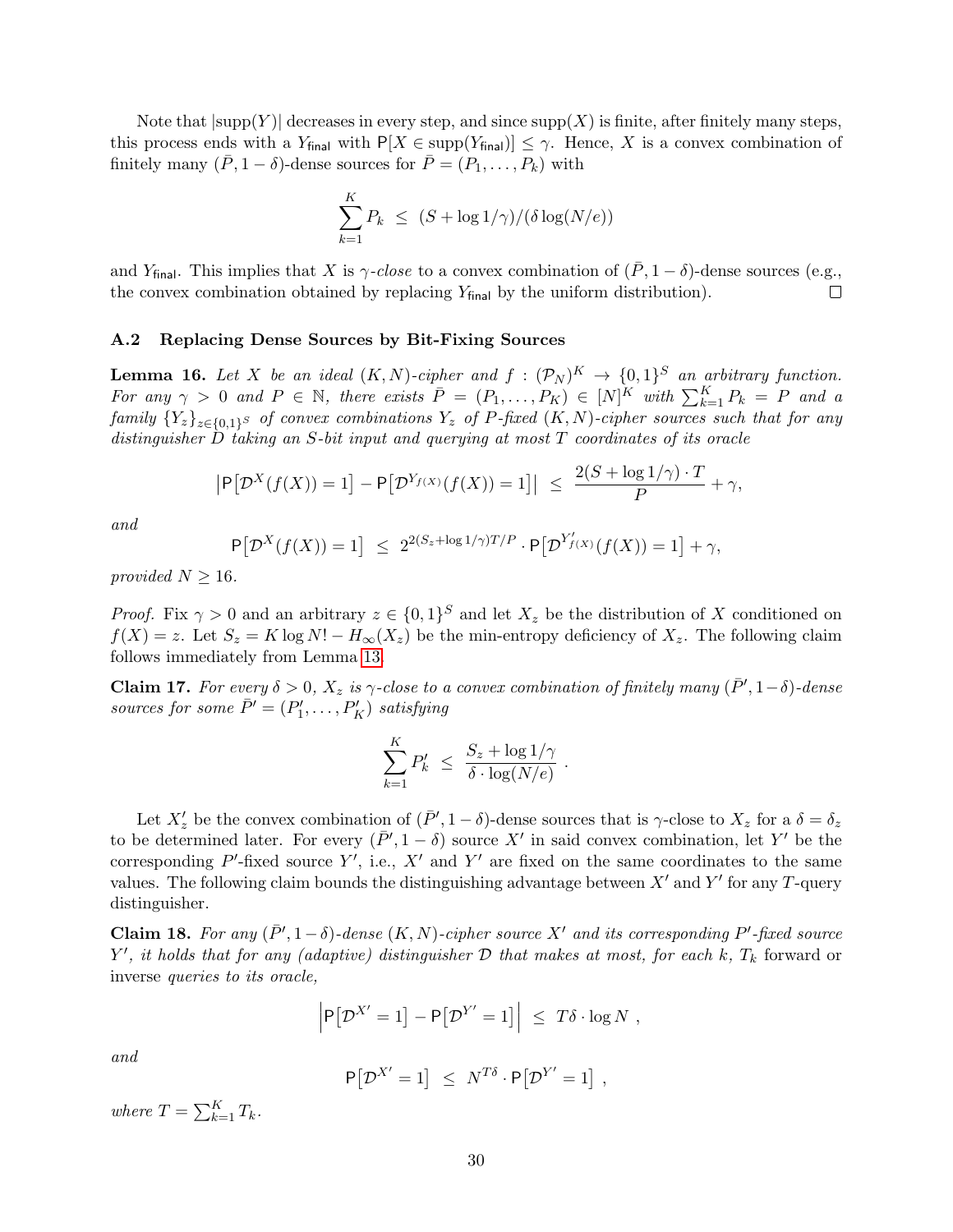*Proof.* Assume without loss of generality that  $D$  is deterministic and does not query any of the fixed positions, make the same query twice, or make an inverse query after making the corresponding forward query or vice-versa. Let  $T_{X'}$  and  $T_{Y'}$  be the random variables corresponding to the transcripts containing the query/answer pairs resulting from  $\mathcal{D}$ 's interaction with X' and Y', respectively. More specifically,  $\tau$  contains a pair  $((k, x), y)$  whenever either  $(k, x)$  was queried and y was the answer (forward query) or the other way around (inverse query); it will not matter which was the case, however, for the probabilities computed below.

For a fixed transcript  $\tau$ , denote by  $p_{X'}(\tau)$  and  $p_{Y'}(\tau)$  the probabilities that X' and Y', respectively, produce the answers in  $\tau$  if asked the queries in  $\tau$ . Since  $\mathcal D$  is deterministic,  $P[T_{X'} = \tau] \in$  $\{0, p_{X'}(\tau)\}\$ , and similarly,  $P[T_{Y'} = \tau] \in \{0, p_{Y'}(\tau)\}\$ . Denote by  $\mathcal{T}_X$  the set of all transcripts  $\tau$  for which  $P[T_{X'} = \tau] > 0$ . For such  $\tau$ ,  $P[T_{X'} = \tau] = p_{X'}(\tau)$  and also  $P[T_{Y'} = \tau] = p_{Y'}(\tau)$ .

For every of the K possible keys, in order to bound the probabilities  $p_{X'}(\tau)$  and  $p_{Y'}(\tau)$ , consider the complete bipartite graph  $K_{N,N}$ . The fixed coordinates form a matching of size (at most) P' in  $K_{N,N}$ , and choosing a permutation according to either X' or Y' amounts to extending said matching to a perfect matching. Similarly, the query/answer pairs in  $\tau$  form a matching compatible with that defined by the fixed coordinates. Therefore,  $p_{X'}(\tau)$  and  $p_{Y'}(\tau)$  are equal to the probabilities that an extension according to X' and Y', respectively, contains the matching defined by  $\tau$ . That is,

<span id="page-31-0"></span>
$$
\mathsf{p}_{X'}(\tau) \leq 2^{-(1-\delta)\sum_{k=1}^K \log(N - P'_k)^{\underline{T}_k}} \qquad \text{and} \qquad \mathsf{p}_{Y'}(\tau) = 2^{-\sum_{k=1}^K \log(N - P'_k)^{\underline{T}_k}} \tag{4}
$$

as X' is  $(\bar{P}', 1 - \delta)$ -dense and Y' is  $\bar{P}'$ -fixed.

Towards proving the first part of the lemma, observe that D's output can be computed from the transcript (including whether a query was a forward or an inverse query) by just running  $\mathcal D$  and providing the answers to its queries from the transcript. Hence,

$$
\begin{aligned}\n\left| P[D^{X'} = 1] - P[D^{Y'} = 1] \right| &\leq \text{SD}(T_{X'}, T_{Y'}) \\
&= \sum_{\tau} \max\left\{0, P[T_{X'} = \tau] - P[T_{Y'} = \tau] \right\} \\
&= \sum_{\tau \in \mathcal{T}_X} \max\left\{0, p_{X'}(\tau) - p_{Y'}(\tau) \right\} \\
&= \sum_{\tau \in \mathcal{T}_X} p_{X'}(\tau) \cdot \max\left\{0, 1 - \frac{p_{Y'}(\tau)}{p_{X'}(\tau)}\right\} \\
&\leq 1 - 2^{-\delta \sum_{k=1}^K \log(N - P'_k)^{\underline{T}_k}} \\
&\leq 1 - 2^{-\delta T \log N} \leq T\delta \cdot \log N \;, \n\end{aligned}
$$

where the first sum is over all possible transcripts and where the last inequality uses  $2^{-x} \ge 1-x$ for  $x \geq 0$  and  $a^{\underline{b}} \leq a^{\underline{b}}$  for  $a, b \in \mathbb{N}$ .

As for the second part of the lemma, observe that due to [\(4\)](#page-31-0) and the support of  $T_{X'}$  being a subset of  $T_{Y'}$ ,

$$
\mathsf{P}[T_{X'} = \tau] \le 2^{\delta \sum_{k=1}^K \log(N - P'_k)^{\underline{T}}} \cdot \mathsf{P}[T_{Y'} = \tau] = 2^{T\delta \log N} \cdot \mathsf{P}[T_{Y'} = \tau]
$$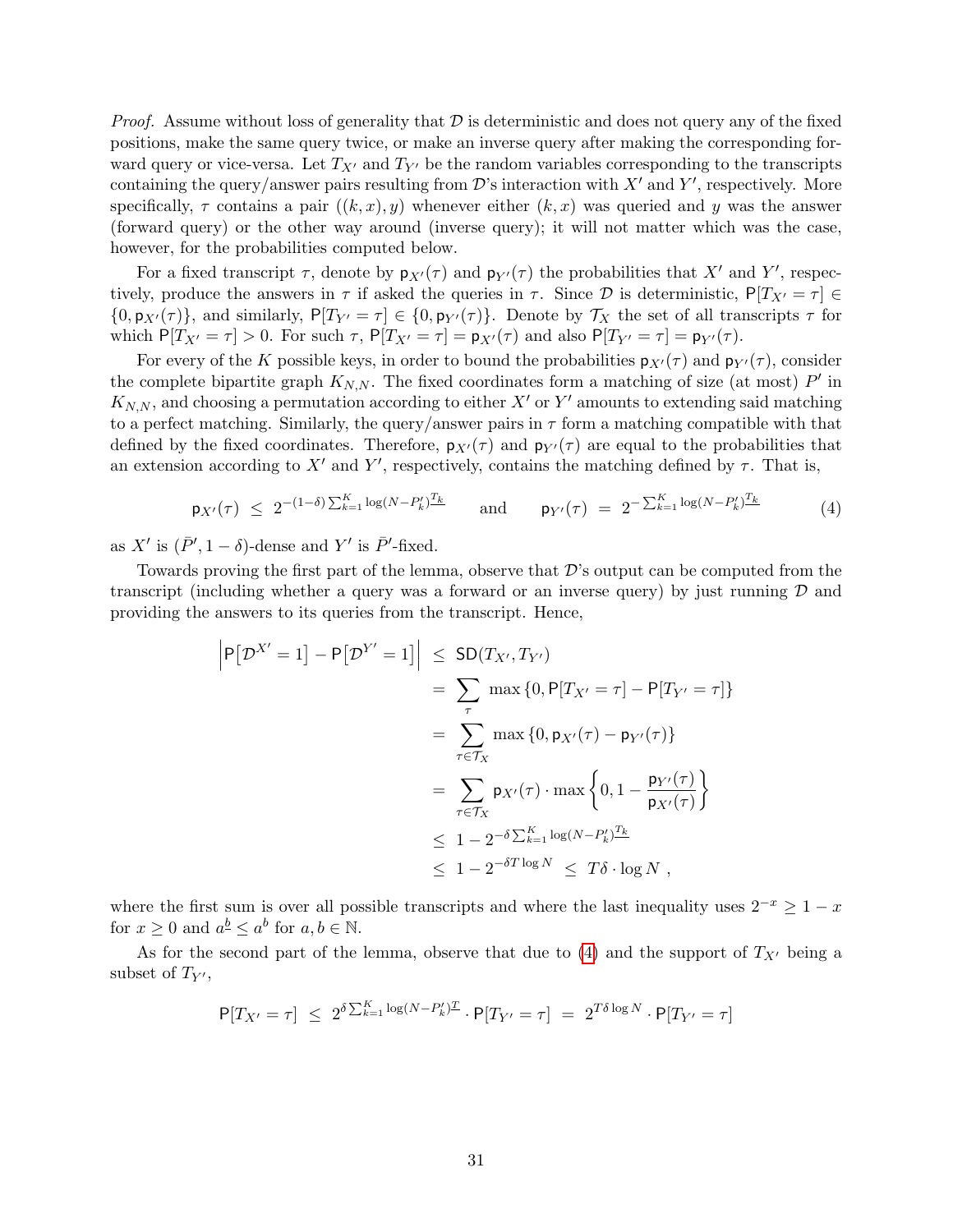for any transcript  $\tau$ . Let  $\mathcal{T}_D$  be the set of transcripts where D outputs 1. Then,

$$
P[\mathcal{D}^{X'} = 1] = \sum_{\tau \in \mathcal{T}_{\mathcal{D}}} P[T_{X'} = \tau]
$$
  
\n
$$
\leq 2^{T\delta \log N} \cdot \sum_{\tau \in \mathcal{T}_{\mathcal{D}}} P[T_{Y'} = \tau]
$$
  
\n
$$
= 2^{T\delta \log N} \cdot P[\mathcal{D}^{Y'} = 1].
$$

Let  $Y'_z$  be obtained by replacing X' by Y' in  $X'_z$ . Setting

$$
\delta_z = \frac{S_z + \log 1/\gamma}{P \cdot \log(N/e)},
$$

The above claims imply

<span id="page-32-0"></span>
$$
\left| P\left[\mathcal{D}^{X_z}(z) = 1\right] - P\left[\mathcal{D}^{Y'_z}(z) = 1\right] \right| \le 2\frac{(S_z + \log 1/\gamma) \cdot T}{P} + \gamma,
$$
\n(5)

as well as

<span id="page-32-1"></span>
$$
\mathsf{P}\big[\mathcal{D}^{X_z}(z) = 1\big] \le 2^{2(S_z + \log 1/\gamma)T/P} \cdot \mathsf{P}\big[\mathcal{D}^{Y'_z}(z) = 1\big] + \gamma\,,\tag{6}
$$

using that  $\log(N)/\log(N/e) \leq 2$  for  $N \geq 16$ . Moreover, note that for the above choice of  $\delta_z$ , Lemma [13](#page-28-1) implies  $\sum_{k=1}^{K} P'_k \leq P$ , i.e., the sources Y' are fixed on at most P coordinates in total.

Claim 19.  $\mathbf{E}_z[S_z] \leq S$  and  $\mathbf{E}_z[2^{S_zT/P}] \leq 2^{ST/P}$ .

*Proof.* Observe that  $H_{\infty}(X_z) = H_{\infty}(X|Z = z) = H(X|Z = z)$  since, conditioned on  $Z = z$ , X is distributed uniformly over all values x with  $f(x) = z$ . Therefore,

$$
\mathbf{E}_z[S_z] = K \log N! - \mathbf{E}_z[H_\infty(X|Z=z)] = K \log N! - \mathbf{E}_z[H(X|Z=z)]
$$
  
=  $K \log N! - H(X|Z) \leq S.$ 

Again due to the uniformity of X,  $P[f(X) = z] = 2^{-S_z}$ . Hence,

$$
\mathbf{E}_z[2^{S_z/S}] = \sum_z 2^{-S_z} \cdot 2^{S_zT/P} = \sum_z 2^{-S_z(1-T/P)}.
$$

Because  $T < P$ , one can use Hölder's inequality and obtain

$$
\sum_{z} 2^{-S_z(1-T/P)} \leq \left( \sum_{z} \left( 2^{-S_z(1-T/P)} \right)^{1/(1-T/P)} \right)^{1-T/P} \cdot \left( \sum_{z} 1^{P/T} \right)^{T/P}
$$

$$
= 1^{1-T/P} \cdot 2^{ST/P} = 2^{ST/P}.
$$

 $\Box$ 

The lemma now follows (using  $Y_z := Y'_z$ ) by taking expectations over z of [\(5\)](#page-32-0) and [\(6\)](#page-32-1) and applying the above claim.  $\Box$ 

For injections, consider the following definition and an analog of Lemma [20.](#page-33-1)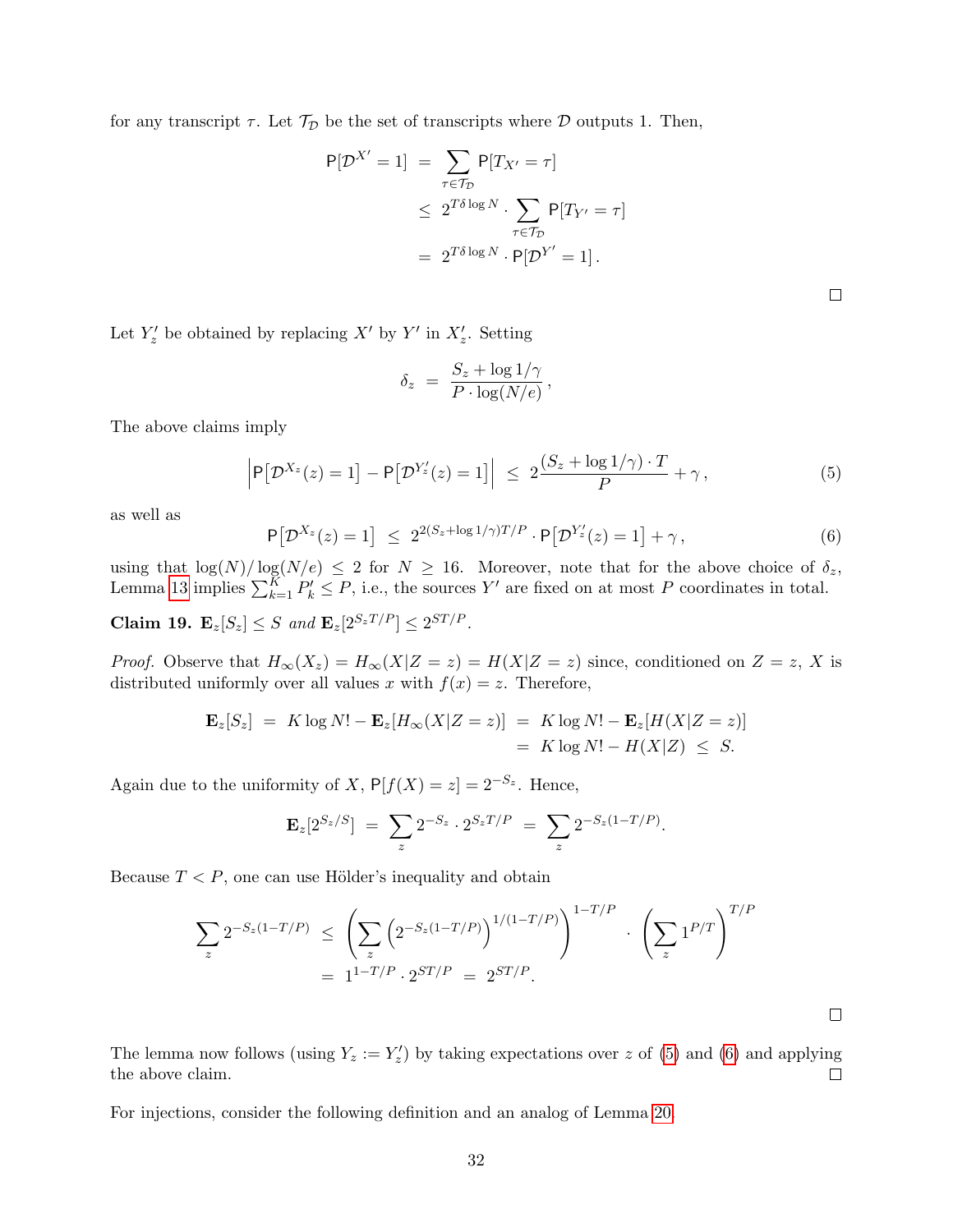**Definition 4.** An  $(N, M)$ -injection source X is a random variable that takes on as value function tables corresponding to injections  $F : [N] \to [M]$ . An  $(N, M)$ -injection source X is called  $(P, Y)$ fixed for  $\mathcal{Y} \subseteq [M]$  if its range is  $\mathcal{Y}$  and it is fixed on at most P coordinates.

<span id="page-33-1"></span>**Lemma 20.** Let X be a uniform random  $(N, M)$ -injection and  $f : \mathcal{F}_{N,M} \to \{0,1\}^S$  an arbitrary function. For any  $\gamma > 0$  and  $P \in \mathbb{N}$ , there exists a family  $\{Y_{z,y}\}_{z,y}$ , indexed by values  $z \in \{0,1\}^S$ and size-N subsets Y of  $[M]$ , of convex combinations  $Y_{z,Y}$  of  $(P, Y)$ -fixed injection sources such that for any distinguisher D taking an S-bit input and making at most T forward or backward queries to its oracle

$$
\left| \mathsf{P}\big[\mathcal{D}^X(f(X)) = 1\big] - \mathsf{P}\big[\mathcal{D}^{Y_{f(X),\mathrm{im}(X)}}(f(X)) = 1\big] \right| \leq \frac{2(S + \log 1/\gamma) \cdot T}{P} + \gamma,
$$

and

$$
\mathsf{P}\big[\mathcal{D}^X(f(X)) = 1\big] \ \leq \ 2^{2(S_z + \log 1/\gamma)T/P} \cdot \mathsf{P}\big[\mathcal{D}^{Y'_{f(X)}}(f(X)) = 1\big] + \gamma \ ,
$$

provided  $N \geq 16$ .

*Proof.* The lemma is proved by conditioning on the range  $\text{im}(X)$  of X, which turns X into a bijection, and then proceeding as in the proof of Lemma [16.](#page-30-0)  $\Box$ 

#### <span id="page-33-0"></span>A.3 From Bit-Fixing to Auxiliary-Input

For convenience, Theorem [1](#page-9-0) is restated here.

**Theorem 1.** Let  $P, K, N, M \in \mathbb{N}, N \ge 16$ , and  $\gamma > 0$ . Moreover, let

$$
(AI, BF) \in \{ (AI-IC(K, N), BF-IC(P, K, N)), (AI-GG(N, M), BF-GG(P, N, M)) \}.
$$

Then,

1. if an application G is  $((S,T,p), \varepsilon')$ -secure in the BF-model, it is  $((S,T,p), \varepsilon)$ -secure in the AI-model, where

$$
\varepsilon \ \leq \ \varepsilon' + \frac{6(S + \log \gamma^{-1}) \cdot T_G^{\mathsf{comb}}}{P} + \gamma \, ;
$$

2. if an unpredictability application G is  $((S,T,p), \varepsilon')$ -secure in the BF-model for

$$
P \geq 6(S + \log \gamma^{-1}) \cdot T_G^{\sf comb},
$$

it is  $((S, T, p), \varepsilon)$ -secure in the Al-model for

$$
\varepsilon \leq 2\varepsilon' + \gamma,
$$

where  $T_G^{\text{comb}}$  is the combined query complexity corresponding to G.

Proof. The proof is split into two parts, where the first part deals with the ideal-cipher (and, hence, the random-permutation model) and the second part with the generic group model.

• Ideal cipher model: Fix P as well as  $\gamma$ . Set BF-IC := BF-IC(P) and let G be an arbitrary application and C the corresponding challenger. Moreover, fix an  $(S, T)$ -attacker  $\mathcal{A} = (\mathcal{A}_1, \mathcal{A}_2)$ , and let  ${Y_z}_{z \in \{0,1\}^S}$  be the family of distributions guaranteed to exist by Lemma [16,](#page-30-0) where the function f is defined by  $A_1$ . Consider the following  $(S,T)$ -attacker  $\mathcal{A}' = (\mathcal{A}'_1, \mathcal{A}'_2)$  (expecting to interact with BF-IC):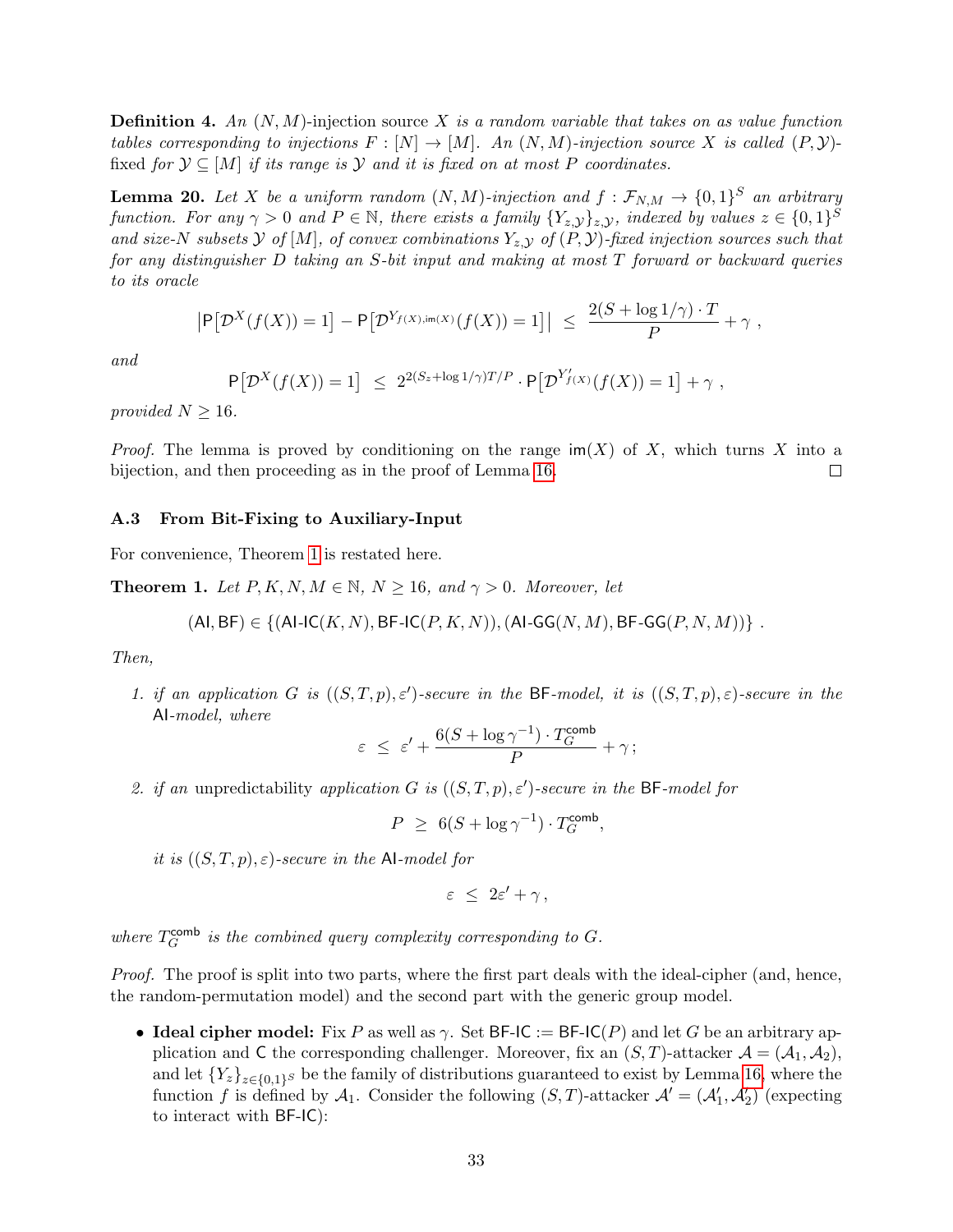- $\mathcal{A}'_1$  internally simulates  $\mathcal{A}_1$  to compute  $z \leftarrow \mathcal{A}_1^{\text{Al-IC-pre}}$ . Then, it samples one of the P-bitfixing sources Y' making up  $Y_z$  and presets BF-IC to match Y' on the at most P points where Y' is fixed. The output of  $\mathcal{A}'_1$  is z.
- $\mathcal{A}'_2$  works exactly as  $\mathcal{A}_2$ .

Let  $D$  be the combination of  $\mathcal{A}_2 = \mathcal{A}'_2$  and C. Hence,  $D$  is a distinguisher taking an S-bit input and making at most  $T_G^{\text{comb}}$  queries to its oracle. Therefore, by the first part of Lemma [16,](#page-30-0)

$$
\mathrm{Succ}_{G,\mathsf{AL-IC}}(\mathcal{A}) \ \leq \ \mathrm{Succ}_{G,\mathsf{BF-IC}}(\mathcal{A}') + \frac{2(S + \log \gamma^{-1}) \cdot T_G^{\mathsf{comb}}}{P} + \gamma \ .
$$

Since there is only an additive term between the two success probabilities, the above inequality implies

$$
\mathrm{Adv}_{G,\mathsf{ALIC}}(\mathcal{A}) \ \leq \ \mathrm{Adv}_{G,\mathsf{BF-IC}}(\mathcal{A}') + \frac{2(S + \log \gamma^{-1}) \cdot T_G^{\mathsf{comb}}}{P} + \gamma
$$

for both indistinguishability and unpredictability applications.

Using the same attacker  $\mathcal{A}'$  as above and applying the second part of Lemma [16,](#page-30-0) one obtains, for any  $P \ge 2(S + \log \gamma^{-1}) \cdot T_G^{\text{comb}},$ 

$$
\begin{array}{lcl} \mathrm{Succ}_{G,\mathsf{ALIC}}(\mathcal{A}) & \leq & 2^{2(S + \log 1/\gamma)T_G^{\mathsf{comb}}/P} \cdot \mathrm{Succ}_{G,\mathsf{BF-IC}}(\mathcal{A}') + \gamma \\ & \leq & 2 \cdot \mathrm{Succ}_{G,\mathsf{BF-IC}}(\mathcal{A}') + \gamma \end{array}
$$

which translates into

$$
\mathrm{Adv}_{G,\mathsf{ALIC}}(\mathcal{A}) \ \leq \ 2 \cdot \mathrm{Adv}_{G,\mathsf{BF-IC}}(\mathcal{A}') + \gamma
$$

for unpredictability applications.

- Fix P as well as  $\gamma$ . Set BF-GG := BF-GG(P) and let G be an arbitrary application and C the corresponding challenger. Moreover, fix an  $(S, T)$ -attacker  $\mathcal{A} = (\mathcal{A}_1, \mathcal{A}_2)$ , and let  $\{Y_{z,y}\}_{z,y}$  be the family of distributions guaranteed to exist by Lemma [20,](#page-33-1) where the function  $f$  is defined by  $\mathcal{A}_1$ . Consider the following  $(S, T)$ -attacker  $\mathcal{A}' = (\mathcal{A}'_1, \mathcal{A}'_2)$  (expecting to interact with BF-GG):
	- $\mathcal{A}'_1$  obtains the set  $\mathcal Y$  from BF-GG.pre and internally simulates  $\mathcal{A}_1$  on a uniform random injection X with range  $\mathcal Y$  to obtain  $z \leftarrow \mathcal A_1^{\mathsf{ALGG-pre}}$ . Then, it samples one of the P-bitfixing sources Y' making up  $Y_{z,y}$  and presets BF-GG to match Y' on the at most P points where Y' is fixed. The output of  $\mathcal{A}'_1$  is z.
	- $\mathcal{A}'_2$  works exactly as  $\mathcal{A}_2$ .

Let  $D$  be a distinguisher—making forward and backward queries to an injection source—that internally runs the combination of  $A_2 = A_2'$  and C and answers their queries as follows: (1) It passes forward queries to and back from its own oracle. (2) It answers group-operation queries  $(s, s')$  by making two backward queries to its own oracle for s and s', obtaining i and j, respectively, making a forward query  $i + j$ , and passing the answer to back to  $\mathcal{A}_2$  or C (unless one of the answers to the backward queries was  $\perp$ , in which case  $\perp$  is returned).

Note that  $\mathcal{D}^X(f(X))$  is identical to  $\mathcal{A}^{\mathsf{Al}\text{-}\mathsf{GG}.\mathsf{main}}_2(\mathcal{A}^{\mathsf{Al}\text{-}\mathsf{GG}.\mathsf{pre}}_1)$ Al-GG.pre $) \leftrightarrow \mathsf{C}$ Al-GG.main $, \, \text{and} \, \mathcal{D}^{Y_{f(X),\mathsf{im}(X)}}(f(X))$ is identical to  $\mathcal{A}_2^{\prime \mathsf{BF\text{-}GG.main}}(\mathcal{A}_1^{\prime \mathsf{BF\text{-}GG.pre}})$  $\mathcal{L}_{1}^{\mathsf{IBF-GG. \text{mer}}}\$   $\leftrightarrow$  C<sup>BF-GG main</sup>. Furthermore,  $\mathcal{D}$  is a distinguisher taking an S-bit input and making at most  $3T_G^{\text{comb}}$  queries to its oracle. Therefore, by the first part of Lemma [20,](#page-33-1)

$$
\mathrm{Succ}_{G,\mathsf{AI}\text{-}\mathsf{GG}}(\mathcal{A}) \ \leq \ \mathrm{Succ}_{G,\mathsf{BF}\text{-}\mathsf{GG}}(\mathcal{A}') + \frac{6(S + \log \gamma^{-1})\cdot T_G^{\mathsf{comb}}}{P} + \gamma \ .
$$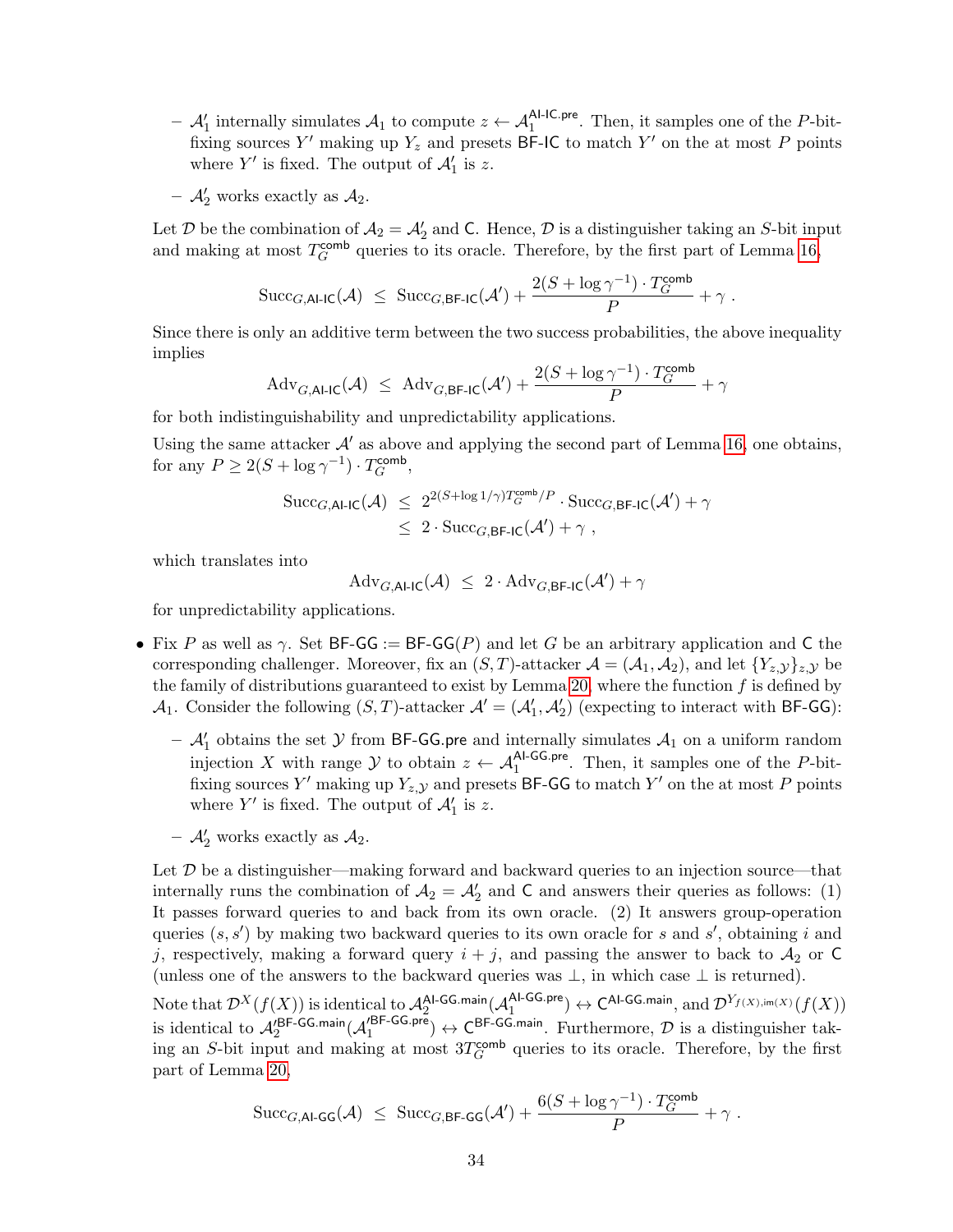Since there is only an additive term between the two success probabilities, the above inequality implies

$$
\mathrm{Adv}_{G,\mathsf{ALGG}}(\mathcal{A}) \ \leq \ \mathrm{Adv}_{G,\mathsf{BF-GG}}(\mathcal{A}') + \frac{6(S + \log \gamma^{-1}) \cdot T_G^{\mathsf{comb}}}{P} + \gamma
$$

for both indistinguishability and unpredictability applications.

Using the same attacker  $\mathcal{A}'$  and distinguisher  $\mathcal D$  as above and applying the second part of Lemma [16,](#page-30-0) one obtains, for any  $P \geq 6(S + \log \gamma^{-1}) \cdot T_G^{\text{comb}},$ 

$$
\begin{array}{lcl} {\rm Succ}_{G,\mathsf{ALGG}}(\mathcal{A}) & \leq & 2^{6(S+\log 1/\gamma)T_G^{\mathsf{comb}}/P} \cdot {\rm Succ}_{G,\mathsf{BF-GG}}(\mathcal{A}') + \gamma \\ \\ & \leq & 2 \cdot {\rm Succ}_{G,\mathsf{BF-GG}}(\mathcal{A}') + \gamma \;, \end{array}
$$

which translates into

$$
\mathrm{Adv}_{G,\mathsf{ALGG}}(\mathcal{A}) \ \leq \ 2 \cdot \mathrm{Adv}_{G,\mathsf{BF\text{-}GG}}(\mathcal{A}') + \gamma
$$

for unpredictability applications.

 $\Box$ 

# <span id="page-35-0"></span>B Basic Applications: Security Proofs

This section contains the deferred definitions as well security bounds and the corresponding proofs for the basic applications presented in Section [4.](#page-10-0)

In the following,  $E, E^{-1} : [K] \times [N] \rightarrow [N]$  denote the ideal cipher and its inverse to which AI-IC(K, N) and BF-IC(P, K, N) offer access at interface main (cf. Section [2\)](#page-7-0).

#### B.1 Even-Mansour Cipher

Even and Mansour [\[23,](#page-24-3) [24\]](#page-25-1) considered the following simple block-cipher construction:

$$
EM_{\pi,s_1,s_2}(m) := \pi(m \oplus s_2) \oplus s_1.
$$

Dunkelman et al. [\[22\]](#page-24-12) observed that the construction can be simplified to use a single key  $s = s_1 = s_2$ .

The application  $G^{\text{BC-EM}}$  is defined via the challenger  $C^{\text{BC-EM}}$ : it picks a random bit  $b \leftarrow \{0,1\}$ and a key  $s \leftarrow [N]$ ; when the attacker  $\mathcal{A}_2$  makes a sequence of q queries, if  $b = 0$ , the challenger answers forward queries m by  $\textsf{EM}_{\pi,s}(m)$  and inverse queries  $c \in [N]$  by  $\textsf{EM}_{\pi,s}^{-1}(c)$ ; if  $b = 1$ , forward queries m are answered by  $f(m)$  and inverse queries c by  $f^{-1}(c)$ , where f is an independently chosen uniform random permutation; the attacker wins if and only if he correctly guesses the bit  $b$ .

**Theorem 21.** Application  $G^{\text{BC-EM}}$  is  $\left( (S,T,q), \tilde{O} \left( \frac{Tq}{N} + \sqrt{\frac{S(T+q)q}{N}} \right) \right)$  $\left(\frac{\overline{Y+q}q}{N}\right)$  > secure in the AI-RP(N)model for  $N \geq 16$ .

*Proof.* It suffices to show that  $G^{\text{BC-EM}}$  is  $\left( (S,T,q), O\left(\frac{q(T+P)}{N}\right) \right)$  $\binom{N+P}{N}$ )-secure in the BF-RP(*P*, *N*)-model. Then, by observing that  $T_{G^{\text{BC-EM}}}^{\text{comb}} = T + q$ , setting  $\gamma := 1/N$  and  $P = \sqrt{S(T + q)N/q}$ , and applying Theorem [1,](#page-9-0) the desired conclusion follows.

Consider a slightly modified challenger: let  $\pi_1 = \pi$  if  $b = 0$  and an independently chosen uniform random permutation if  $b = 1$ ; the modified challenger answers forward queries m by  $f(m) := s \oplus$  $\pi_1(s\oplus m)$  and inverse queries by  $f^{-1}$ . It is easily seen that the two challengers are indistinguishable.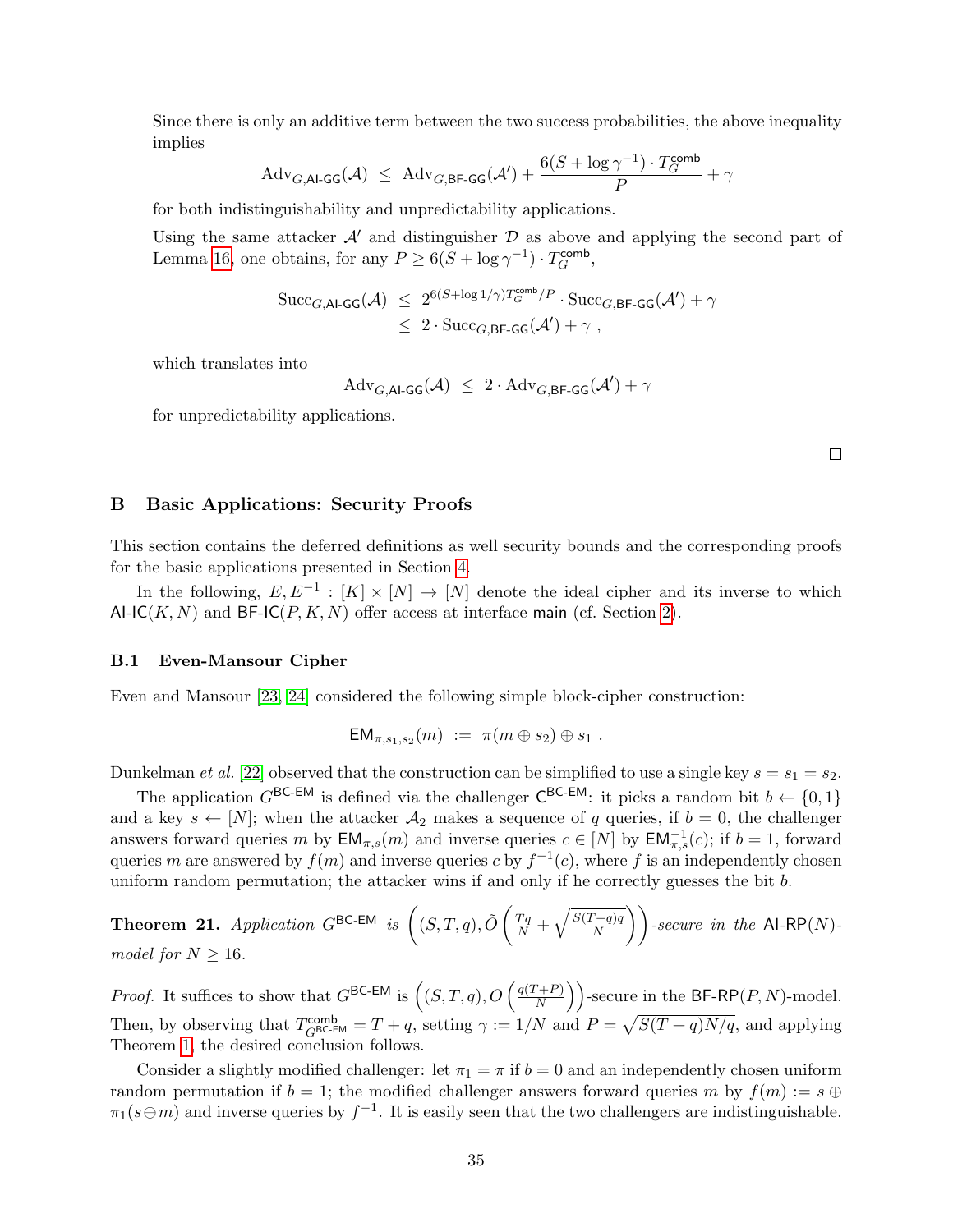Let  $L_0 = \{(x_1, \pi(x_1)), \ldots, (x_P, \pi(x_P)), (x_{P+1}, \pi(x_{P+1})), \ldots, (x_{P+T}, \pi(x_{P+T}))\}$  be the set of the presampled pairs by  $\mathcal{A}_1$  and T pairs queried by  $\mathcal{A}_2$  to  $\pi$  (or  $\pi^{-1}$ ). Let  $Q = \{(m_1, c_1), \ldots, (m_q, c_q)\}\$ denote the set of pre-image and image pairs queried by  $A_2$  when interacts with the challenger and  $b = 1$ . Let  $L_1 = \{(m_1 \oplus s, c_1 \oplus s), \ldots, (m_q \oplus s, c_q \oplus s)\}\$  be the set of corresponding pre-image and image pairs under  $\pi_1$ . We say  $\pi$  and  $\pi_1$  are not separated if there exists  $i \in [P+T]$  and  $j \in [q]$  such that  $x_i = m_j + s$  or  $\pi(x_i) = c_j + s$ .

The following lemma bounds the successful probability of  $A$  by the separation faliure probability of  $\pi$  and  $\pi_1$ .

**Lemma 22** (Separation Lemma). Succ<sub>G,q</sub>(A)  $\leq$  P[Z] where P[Z] denotes the separation faliure probability of  $\pi$  and  $\pi_1$ .

For every  $i \in [P+T], j \in [q]$ , because s is completely indepdent of the adversary's view,  $x_i = m_j + s$  or  $\pi(x_i) = c_j + s$  happens with probability at most  $\frac{2}{N}$ . By a union bound,  $P[Z] \leq \frac{2(P+T)q}{N}$  $\frac{+1}{N}$ . Therefore, given this lemma,  $\text{Succ}_{G,q}(\mathcal{A}) \leq \frac{2(P+T)q}{N}$  $\frac{+1}{N}$  and the desired conclusion follows.

The proof of separation lemma is standard via considering two games. Here we sketch the proof. In both games, the challenger maintains two sets  $\Pi_0, \Pi_1$  of pairs  $(x, y) \in [N]^2$ . Each of them presents a function which can be extended to a permuation on [N]. Initially,  $\Pi_0 = L$  is the set of presampled pairs by  $\mathcal{A}_1$  and  $\Pi_1 = \emptyset$ . For  $i \in \{0,1\}$ , let  $\text{Domain}(\Pi_i) := \{x : (x,y) \in \Pi_i\}$ , Range( $\Pi_i$ ) := { $y : (x, y) \in \Pi_i$ } and  $\Pi_i^{-1} = \{(y, x) : (x, y) \in \Pi_i\}$ . To simplify the notation, we denote  $\pi$  as  $\pi_0$ .

The first game Game<sub>0</sub> proceeds as application  $G^{\text{BC-EM}}$  except that queries to  $\pi_i$  is proceeded as follows: on forward query  $x$ ,

- 1. if  $x \in \text{Domain}(\Pi_i)$ , return  $\Pi_b(x)$ .
- 2. (\*) if  $x \in \text{Domain}(\Pi_{1-i})$ , return  $\Pi_{1-i}(x)$ .
- 3. Sample  $y \leftarrow [N] \setminus \text{Range}(\Pi_i)$ ,
- 4. (\*) if  $y \in \text{Range}(\Pi_b) := \{y : (x, y) \in \Pi_i\}$ , sample  $y \leftarrow [N] \setminus (\text{Range}(\Pi_i) \cup \text{Range}(\Pi_{1-i})),$
- 5. return y and add  $(x, y)$  into  $\pi_i$ .

The inverse query is proceeded in the same way by replacing  $\Pi_i$  by  $\Pi_i^{-1}$ . In the second game Game<sub>1</sub>, we simply remove the lines marked with  $(*)$  in Game<sub>0</sub>.

Clearly, in Game<sub>1</sub>,  $\pi_0$  distributes the same as a random permutation which agrees with L and  $\pi_1$  distributes as a random permutation. Therefore Game<sub>1</sub> simulates  $G^{\text{BC-EM}}$  perfectly when  $b = 1$ . In Game<sub>0</sub>,  $\pi_1$  agrees with  $\pi_0$  which is a random permutation conditioning on L. So Game<sub>0</sub> simulates  $G^{\text{BC-EM}}$  perfectly when  $b = 0$ . Game<sub>1</sub> proceeds identically as Game<sub>0</sub> unless Z holds so that  $\text{Succ}_{G,q}(\mathcal{A}) \leq P[Z]$ .  $\Box$ 

#### B.2 PRF Security of Davies-Meyer

The Davies-Meyer (DM) compression function  $\mathsf{DM}_E$  is defined as

$$
\mathsf{DM}_E(h,m) \ := \ E(m,h) \oplus h \, .
$$

The DM function is a PRF when keyed by  $h$ . The corresponding application  $G^{\text{PRF-DM}}$  is defined via the following challenger  $\mathsf{C}^{\mathsf{PRF\text{-}DM}}$ : it picks a random bit  $b \leftarrow \{0,1\}$  and a key  $h \leftarrow [N]$ ; when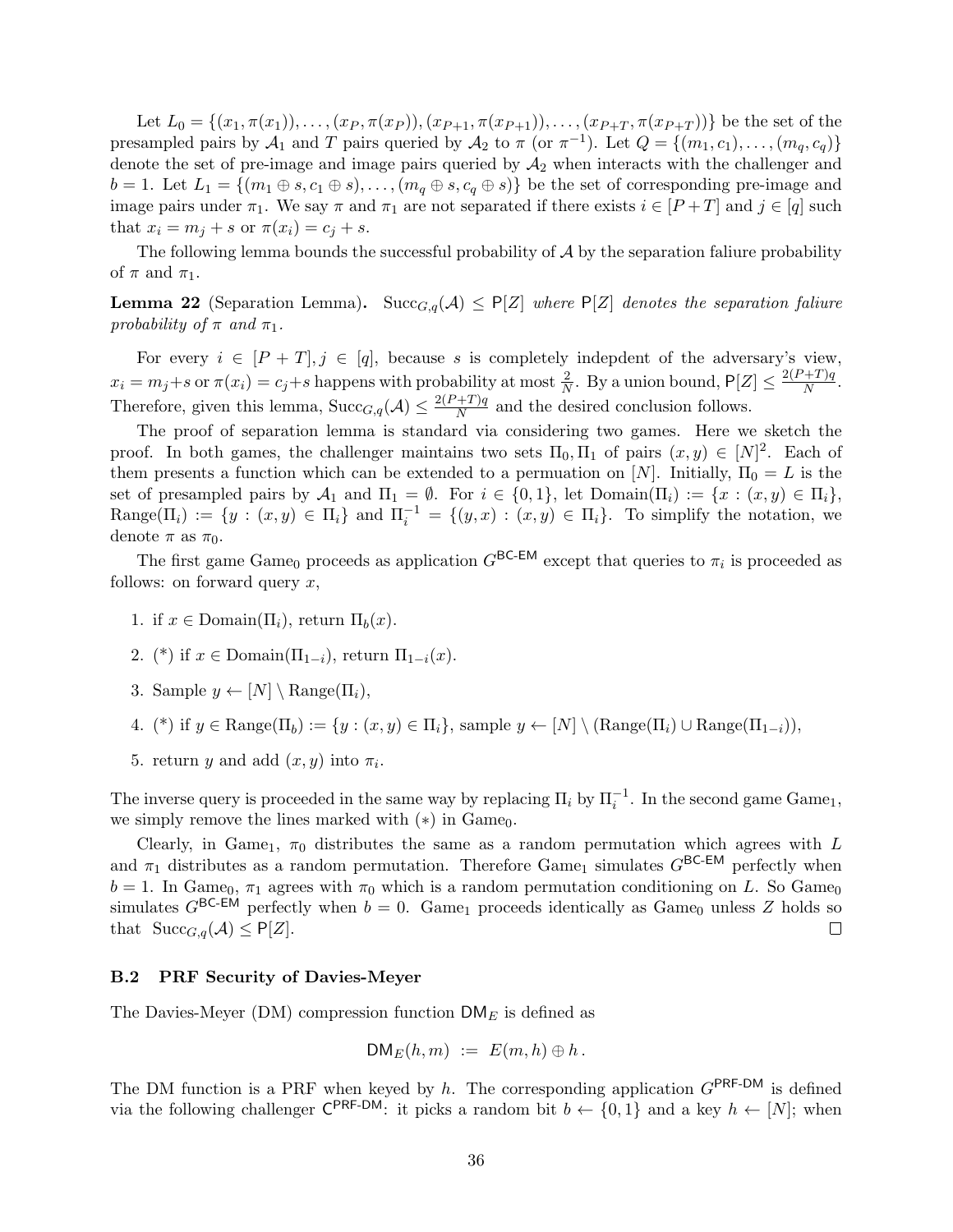the attacker queries a message m if  $b = 0$ , the challenger answers by  $\mathsf{DM}_E(h, m)$ , and, if  $b = 1$ , the challenger answers by a value chosen uniformly at random for each  $m$ . The attacker wins, if and only if he correctly guesses the bit b. Let q denote the number of queries  $A_2$  makes to  $C^{PRF-DM}$ .

**Theorem 23.** The application G<sup>PRF-DM</sup> is  $((S,T,q), O(T/N + \sqrt{S(T+q)/N}))$ -secure in the AI-IC(K, N)-model for  $N \ge 16$ .

*Proof.* Follows immediately from Lemma [24,](#page-37-0) by observing that  $T_{G^{PRF-DM}}^{comb} = T + q$ , setting  $\gamma := 1/N$ and  $P := \sqrt{S(T + q)N}$ , and applying Theorem [1.](#page-9-0)  $\Box$ 

<span id="page-37-0"></span>**Lemma 24.** For any  $P, N \in \mathbb{N}$ ,  $G^{PRF-DM}$  is  $((S, T, q, \ell), O\left(\frac{T+F}{N}\right))$  $\binom{+P}{N}$ )-secure in the BF-IC(P, K, N)model.

*Proof.* Consider an interaction between  $A_2$  and the challenger  $G^{PRF-MD-N}$  and define the hybrid experiment where—after the fixing of up to P positions by  $\mathcal{A}_1$ —the ideal cipher E is modified to  $E$  as follows:

- 1. For each  $m = 1, ..., K$ , a random value  $y_m^*$  is chosen uniformly at random and independently.
- 2. Let  $h^*$  be the PRF key chosen by the challenger. Forward and inverse queries to  $\hat{E}$  are answered by

$$
\hat{E}(m,h) \ := \ \begin{cases} y_m^* \quad & \text{if } h=h^*, \\ E(m,h) \quad \text{otherwise}, \end{cases} \qquad \text{and} \qquad \hat{E}^{-1}(m,y) \ := \ \begin{cases} h^* \quad & \text{if } y=y_m^*, \\ E^{-1}(m,y) \quad \text{otherwise}. \end{cases}
$$

For each m, let  $y'_m$  be the value  $h^*$  originally mapped to under  $E(m, \cdot)$ , and let  $h'_m$  be the value that maps to  $y_m^*$ . Observe that this hybrid experiment behaves differently from the original experiment only if

- the pairs  $((m, h^*), y'_m)$  or  $((m, h'_m), y^*_m)$  for some m are prefixed by  $\mathcal{A}_1$ , or
- $\mathcal{A}_2$  queries  $h'_m$  to  $E(m, \cdot)$  or  $y'_m$  to  $E^{-1}(m, \cdot)$ ; call such queries *bad* queries.

The probability of bad prefixing is at most  $2P/N$ . Moreover, denote by  $\mathcal{E}_i$  the event that the first i queries are not bad. Note that

$$
\mathsf{P}[\neg \mathcal{E}_i | \mathcal{E}_{i-1}] \; \le \; \frac{2}{N-(P+i-1)} \; \le \; \frac{2}{N-(P+T)} \; \le \; \frac{4}{N} \; ,
$$

using that  $P + T \leq N/2$ , an assumption one may always make since, otherwise, the lemma trivially holds. Moreover, note that the above argument holds even if  $h^*$  and  $y_m^*$  for all m are known. Summarizing,  $P[\mathcal{E}_T] \leq 4T/N$ .

In the hybrid experiment, let  $\mathcal{E}'_i$  be the event that in the first i queries,  $\mathcal{A}_2$  queries neither  $h^*$  to  $\hat{E}$  nor  $y_m^*$  to  $\hat{E}^{-1}$  for any m. Since the uniformly random values  $y_m^*$  perfectly hide  $h^*$  in the answers

$$
{\sf DM}_{\hat E}(h^*,m) \ = \ \hat E(m,h^*) \oplus h^* \ = \ y_m^* \oplus h^* \ ,
$$

one obtains that

$$
\mathsf{P}[\neg\mathcal{E}'_i|\mathcal{E}'_{i-1}] \;\leq\; \frac{2}{N-(P+i-1)}\;\leq\; \frac{2}{N-(P+T)}\;\leq\; \frac{4}{N}\;,
$$

and, hence,  $P[\mathcal{E}'_T] \leq 4T/N$ . However, unless  $\mathcal{E}'_T$  is violated, the advantage of  $\mathcal{A}_2$  in guessing b is zero.  $\Box$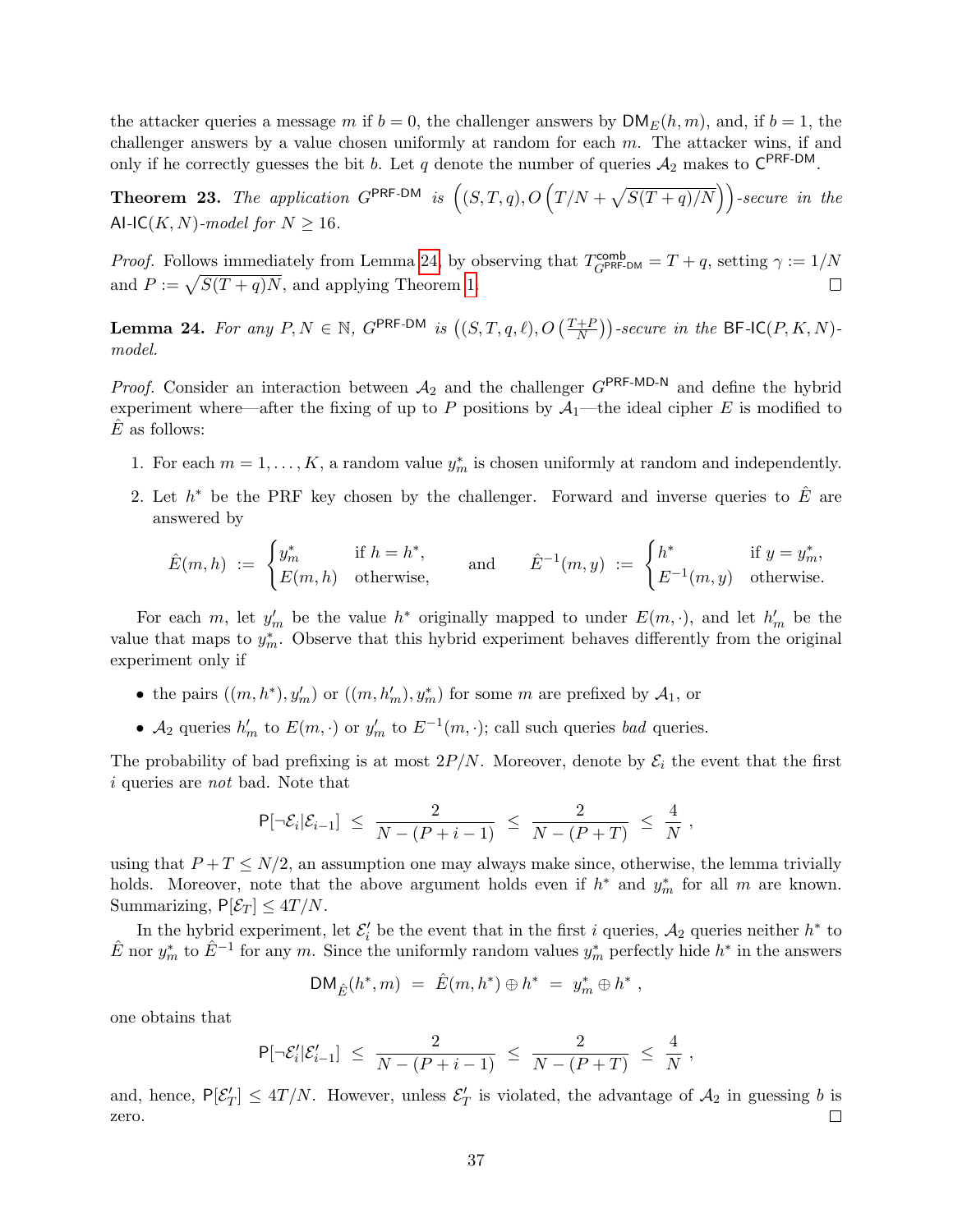# <span id="page-38-0"></span>C Sponge-Based Applications: Security Proofs

This section contains the deferred definitions as well security bounds and the corresponding proofs for the sponge-based applications presented in Section [4.](#page-10-0)

In the following,  $\pi, \pi^{-1} : [N] \to [N]$  denote the permutation and its inverse to which AI-RP(N) and  $BF-RP(P, N)$  offer access at interface main (cf. Section [2\)](#page-7-0).

#### C.1 Definitions

The sponge construction. Assume N is a power of two and let  $n = \log N$ ,  $r \le n$ ,  $c = n - r$ . Let  $m = m_1 \cdots m_\ell$  be a message consisting of r-bit blocks  $m_i$ <sup>[4](#page-38-1)</sup> and  $\mathsf{IV} \in \{0,1\}^c$  an initialization vector. The sponge construction  $\text{Sponge}_{\pi,\text{IV}}(m)$  works as follows:

- 1. Set  $s_0 \leftarrow 0^r ||$ IV.
- 2. For  $i = 1, ..., \ell$ : set  $s_i \leftarrow \pi(m_i \oplus s_{i-1}^{(1)})$  $\sum_{i=1}^{(1)} \|s_{i-1}^{(2)}\|$  $_{i-1}^{(2)}$ ), where  $s_{i-1}^{(1)}$  $\sum_{i=1}^{(1)}$  denotes the first r bits of  $s_{i-1}$  and  $s_{i-}^{(2)}$  $\binom{z}{i-1}$  the remaining c bits.
- 3. Output  $s_{\ell}^{(1)}$  $\overset{(\mathbf{1})}{\ell}$ .

Node graphs. A useful formalism for security proofs of sponge-based constructions is that of node and supernode graphs, as introduced by Bertoni *et al.* [\[6\]](#page-23-4). For a permutation  $\pi : \{0,1\}^n \to \{0,1\}^n$ , consider the following (directed) node graph  $G_{\pi} = (V, E)$  with  $V = \{0, 1\}^r \times \{0, 1\}^c = \{0, 1\}^n$ and  $E = \{(s,t) | \pi(s) = t\}$ . Moreover, let  $G'_{\pi} = (V', E')$  be the (directed) supernode graph, with  $V' = \{0,1\}^c$  and  $(s^{(2)}, t^{(2)}) \in E'$  iff  $((s^{(1)}, s^{(2)}), (t^{(1)}, t^{(2)})) \in E$  for some  $s^{(1)}, t^{(1)} \in \{0,1\}^r$ . Observe that the value of  $\text{Sponge}_{\pi,\text{IV}}(m)$  for an  $\ell$ -block message  $m = m_1 \cdots m_\ell$  is obtained by starting at  $s_0 := (0^r, \mathsf{IV}) \in \{0,1\}^n$  in  $G_\pi$ , moving to  $s_i \leftarrow \pi(m_i \oplus s_{i-1}^{(1)})$  $\|a_{i-1}^{(1)}\|s_{i-1}^{(2)}$  $\binom{2}{i-1}$  for  $i = 1, \ldots, \ell$ , and outputting  $s^{(1)}_\ell$  $\ell$ <sup>(1)</sup>. In other words, in the supernode graph, m corresponds to a path of length  $\ell$  starting at node IV and ending at  $s_{\ell}^{(2)}$  $s_1^{(2)}$ , and  $s_1^{(1)}$  $S_1^{(1)}, \ldots, S_\ell^{(1)} \in \{0,1\}^r$  are the values that *appear* on that path.

# C.2 PRFs from Keyed Sponges

The application  $G^{PRF-S}$  of PRF security of the sponge construction is defined via the following challenger C<sup>PRF-S</sup>: it picks a random bit  $b \leftarrow \{0,1\}$  and a key  $k \leftarrow \{0,1\}^c$ ; when the attacker queries a message  $m = m_1 \cdots m_\ell$  consisting of r-bit blocks  $m_i$ , if  $b = 0$ , the challenger answers by Sponge<sub>π</sub>,  $(m)$ , and, if  $b = 1$ , the challenger answers by a value chosen uniformly at random for each m. The attacker wins, if and only if he correctly guesses the bit  $b$ .

The following theorem provides an upper bound on the advantage of an  $(S, T, q, \ell)$ -attacker in distinguishing the sponge construction from a random function in the BF-RPM, where  $q$  is an upper bound on the number of messages m the attacker submits to the challenger and  $\ell$  is an upper bound on the length of those messages. The proof follows mostly the approach by [\[7\]](#page-23-5).

**Theorem 25.**  $G^{\text{PRF-S}}$  is  $\left((S, T, q, \ell), \tilde{O}\left(\frac{(T+q\ell)^2}{2c}\right)\right)$  $\frac{+q\ell)^2}{2^c} + \sqrt{\frac{S(T+q\ell)^2}{2^c}}$  $\overline{\mathbb{Z}_2^{(2e)}}$  . secure in the AI-RP(N)-model, where  $N = 2^n = 2^{r+c} \ge 16$ .

<span id="page-38-1"></span><sup>4</sup>To keep things simple, no padding is considered here.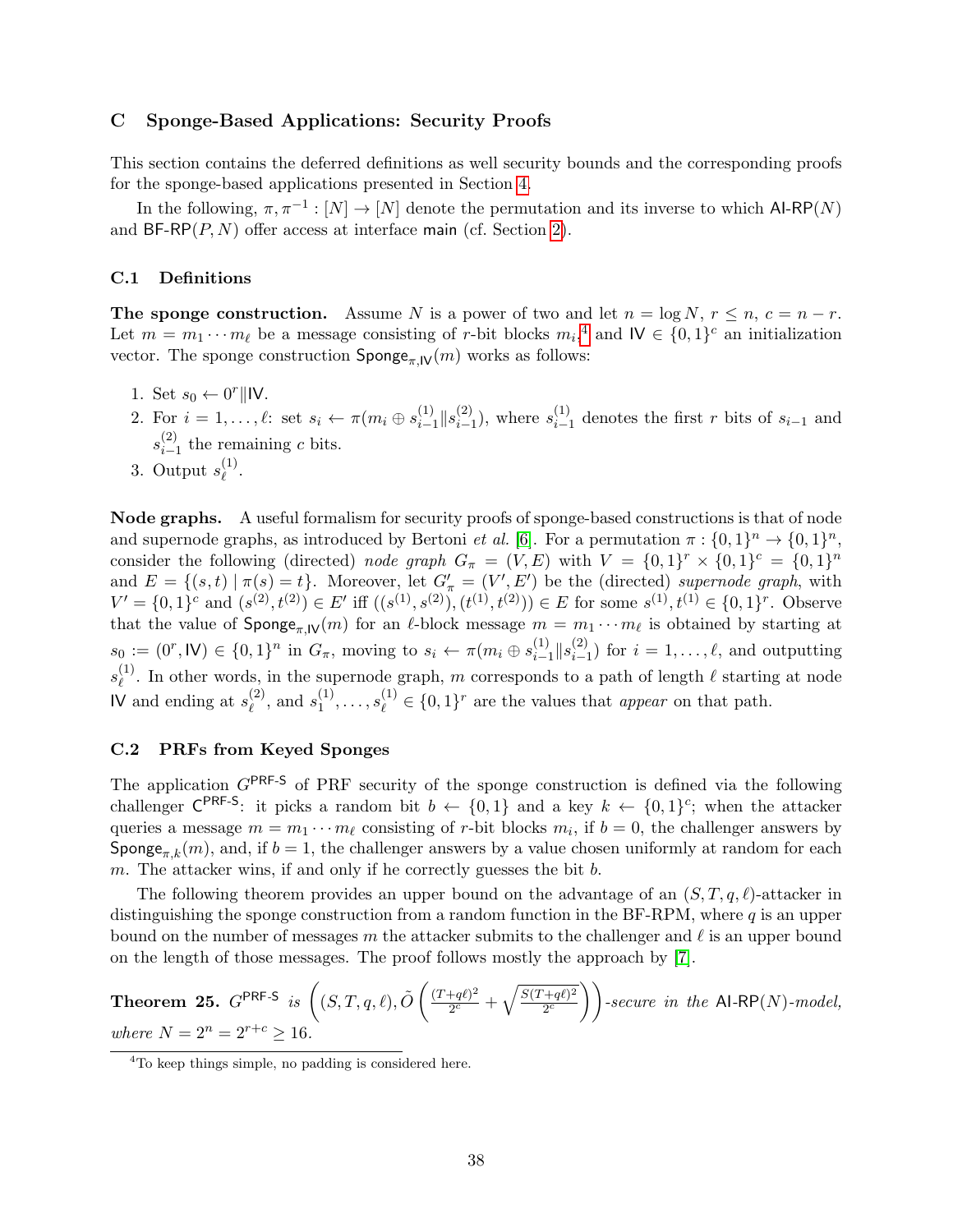*Proof.* Follows from Lemma [26](#page-39-0) by observing that  $T_{G^{PRF-S}}^{comb} = T + q\ell$ , setting  $\gamma := 1/N$  and  $P :=$  $\sqrt{\frac{(S + \log N)(T + q\ell) \cdot 2^c}{T + q\ell}} = \tilde{\Theta}\left(\sqrt{\frac{S(T + q\ell) \cdot 2^c}{T + q\ell}}\right)$ , and applying Theorem [1.](#page-9-0)  $\Box$ 

<span id="page-39-0"></span>**Lemma 26.** For any  $P \in \mathbb{N}$ ,  $G^{PRF-S}$  is  $\left( (S,T,q,\ell), O\left(\frac{(T+q\ell)^2 + (T+q\ell)P}{2c}\right)\right)$  $\left( \frac{P+(T+q \ell) P)}{2^c} \right) \bigg)$  -secure in the <code>BF-RP(P,N)-</code> model, where  $N = 2^n = 2^{r+c}$ .

*Proof.* In the following, queries by  $\mathcal{A}_2$  to the sponge construction (i.e., to the challenger) are referred to as *construction queries* and (forward or inverse) queries to  $\pi$  as *primitive queries*. Moreover, queries the challenger makes to  $\pi$  as a result of construction queries are called *indirect queries*.

Consider an interaction of  $A_2$  with  $C^{PRF-S}$  and incrementally build the node and supernode graphs (as defined above), adding edges corresponding to primitive and indirect queries and starting with the edges that correspond to the at most P prefixed query/answer pairs. Denote by  $\mathcal F$  (resp.  $\mathcal{R}$ ) the set of supernodes to which edges were added as a result of a primitive or a prefixed (resp. an indirect) query (defining the node corresponding to the key k to be contained in  $\mathcal R$  from the beginning).

Let  $\mathcal{E}_{\text{path,i}}$  be the event that there is a unique path from supernode k to any other supernode reachable from it after the *i*<sup>th</sup> edge is added. Similarly, let  $\mathcal{E}_{\text{clash},i}$  be the event that  $\mathcal{R} \cap \mathcal{F} = \emptyset$  after the *i*<sup>th</sup> edge is added. Moreover, let  $\mathcal{E}_i := \mathcal{E}_{\mathsf{path},i} \cap \mathcal{E}_{\mathsf{clash},i}.$ 

Observe that when  $\mathcal{E} := \mathcal{E}_{T+q\ell}$  occurs, the values that appear on the paths starting at k are uniformly random and independent since every node inside a supernode has the same probability of being chosen, and the distinguishing advantage is zero in this case.

Via a calculation similar to that in the proof of Theorem [5,](#page-16-0)

$$
\mathsf{P}[\neg\mathcal{E}_{\mathsf{path},i}|\mathcal{E}_{i-1}] \leq \frac{i+P}{2^{c-1}} \quad \text{and} \quad \mathsf{P}[\neg\mathcal{E}_{\mathsf{clash},i}|\mathcal{E}_{i-1}] \leq \frac{i+P}{2^{c-1}},
$$

and, therefore, once again,

$$
P[\neg \mathcal{E}] = P[\neg \mathcal{E}_{T+q\ell}] = O\left(\frac{(T+q\ell)^2 + (T+q\ell)P}{2^c}\right).
$$

#### C.3 MACs from Keyed Sponges

The application  $G<sup>MAC-S</sup>$  of MAC security of the sponge construction is defined via the following challenger  $\mathsf{C}^{\mathsf{MAC-S}}$ : it initially picks a random key  $k \leftarrow \{0,1\}^c$ ; when the attacker queries a message  $m = m_1 \cdots m_\ell$  consisting of r-bit blocks  $m_i$ , the challenger answers by  $\mathsf{Sponge}_{\pi,k}(m)$ . The attacker wins if he submits a pair  $(m, y)$  with  $\textsf{Sponge}_{\pi,k}(m) = y$  for a previously unqueried m.

**Theorem 27.** Application G<sup>MAC-S</sup> is  $\left((S,T,q,\ell), \tilde{O}\left(\frac{q}{2r}\right)\right)$  $\frac{q}{2^r} + \frac{S(T+q\ell)^2}{2^c}$  $\left(\frac{2^{k+q\ell})^2}{2^c}\right)\Big)$  -secure in the <code>AI-RP(N)-model,</code> where  $N = 2^n = 2^{r+c} \ge 16$ .

*Proof.* One shows that  $G^{\text{MAC-S}}$  is  $\left( (S, T, q, \ell), O\left(\frac{q}{2r}\right) \right)$  $\frac{q}{2^r} + \frac{(T+q\ell)^2 + (T+q\ell)P}{2^c}$  $\left(\frac{+(T+q \ell) P}{2^c}\right)\bigg)$ -secure in the BF-RP $(P,N)$ model. Then, by observing that  $T_{G^{PRF-S}}^{comb} = T + q\ell$ , setting  $\gamma := 1/N$  and  $P = 2(S + \log N)(T + q\ell)$  $O(S(T + q\ell))$  and applying Theorem [1,](#page-9-0) the desired conclusion follows.

The bound in the  $BF-RP(P, N)$ -model follows immediately from Lemma [26](#page-39-0) and the fact that with a truly random function, the adversary's success probability at breaking the MAC is at most  $q/2^r$ .  $\Box$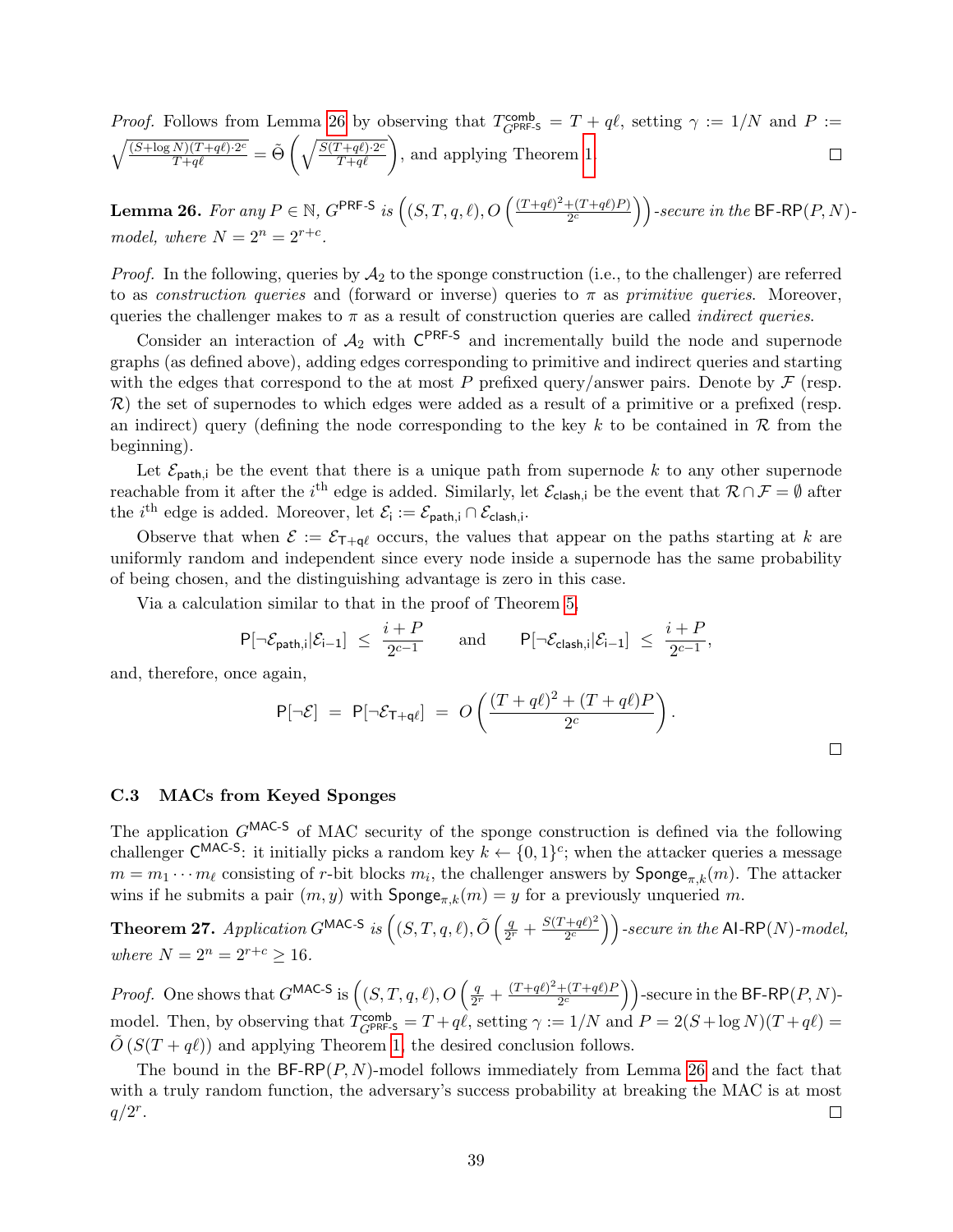# <span id="page-40-0"></span>D Applications Based on Merkle-Damgård with Davies-Meyer: Security Proofs

This section contains the deferred definitions as well security bounds and the corresponding proofs for the applications based on the Merkle-Damgård paradigm with the Davies-Meyers compression function presented in Section [4.](#page-10-0)

In the following,  $E, E^{-1} : [K] \times [N] \rightarrow [N]$  denote the ideal cipher and its inverse to which AI-IC(K, N) and BF-IC(P, K, N) offer access at interface main (cf. Section [2\)](#page-7-0).

# D.1 Definitions

Let  $f : [N] \times [K] \rightarrow [N]$  be a compression function,  $\overline{m} = m_1 \cdots m_\ell$  be a message consisting of  $\ell$ blocks  $m_i \in [K],$ <sup>[5](#page-40-1)</sup> and  $\mathsf{IV} \in [N]$ . The Merkle-Damgård (MD) transform  $\mathsf{MD}_{f,\mathsf{IV}}(\overline{m})$  works as follows:

- 1. Set  $h_0 \leftarrow \textsf{IV}.$
- 2. For  $i = 1, \ldots, \ell$ : set  $h_i \leftarrow f(h_{i-1}, m_i)$ .
- 3. Output  $h_{\ell}$ .

Recall that the Davies-Meyer compression function  $\mathsf{DM}_E$  is defined as

$$
\mathsf{DM}_E(h,m) := E(m,h) \oplus h.
$$

Finally, define the MD transform with the Davies-Meyer compression function (MD-DM) as

$$
\mathsf{MD}\text{-}\mathsf{DM}_{E,\mathsf{IV}}(\overline{m}) \; := \; \mathsf{MD}_{\mathsf{DM}_E,\mathsf{IV}}(\overline{m}) \, .
$$

### D.2 CRHFs from Merkle-Damgård with Davies-Meyer

The application  $G^{\text{CRHF-MD}}$  of collision-resistance for the MD-DM construction is defined via the following challenger  $\mathsf{C}^{CRHF-MD}$ : it picks an initialization vector  $\mathsf{IV} \leftarrow [N]$  uniformly at random, passes it to the attacker, and outputs 1 if and only if the attacker returns two messages  $m \neq m'$ such that  $MD\text{-}DM_{E,\text{IV}}(\overline{m}) = MD\text{-}DM_{E,\text{IV}}(\overline{m}').$ 

The following theorem provides an upper bound on the probability that an  $(S, T, \ell)$ -attacker finds a collision of the Merkle-Damgård construction in the AI-ICM, where  $\ell$  is an upper bound on the lengths of the messages  $m$  and  $m'$  the attacker submits to the challenger. The proof follows the approach by [\[10\]](#page-23-9).

**Theorem 28.** Application GCRHF-MD is  $((S, T, \ell), \varepsilon)$ -secure in the AI-IC(K, N)-model for  $N \ge 16$ and

$$
\varepsilon = \tilde{O}\left(\frac{S(T+\ell)^2}{N} + \frac{(T+\ell)^2}{N}\right).
$$

*Proof.* At the cost of at most 2 $\ell$  additional queries to E, assume that the messages  $\overline{m}$  and  $\overline{m}'$ output by  $A_2$  are such that  $A_2$  has queried its oracle O on all points MD-DM<sub>E,IV</sub>( $\cdot$ ) would query E when evaluated on  $\overline{m}$  and  $\overline{m}'$ . In the following, let  $T' := T + 2\ell$ . It suffices to show that  $G^{\mathsf{CRHF-MD}} \text{ is } \bigl( (S,T,\ell), O\left( \frac{(T+\ell)^2 + (T+\ell)P}{N} \right)$  $\left(\frac{+(T+\ell)P}{N}\right)$ )-secure in the BF-IC(*P*, *K*, *N*)-model. Then, by observing that  $T_{G^{CRHF-MD}}^{comb} = T + 2\ell$ , setting  $\gamma := 1/N$  and  $P = 2(S + \log N)(T + 2\ell) = \tilde{O}(S(T + \ell))$  and applying Theorem [1,](#page-9-0) the desired conclusion follows.

<span id="page-40-1"></span><sup>5</sup>To keep things simple, no padding is considered here.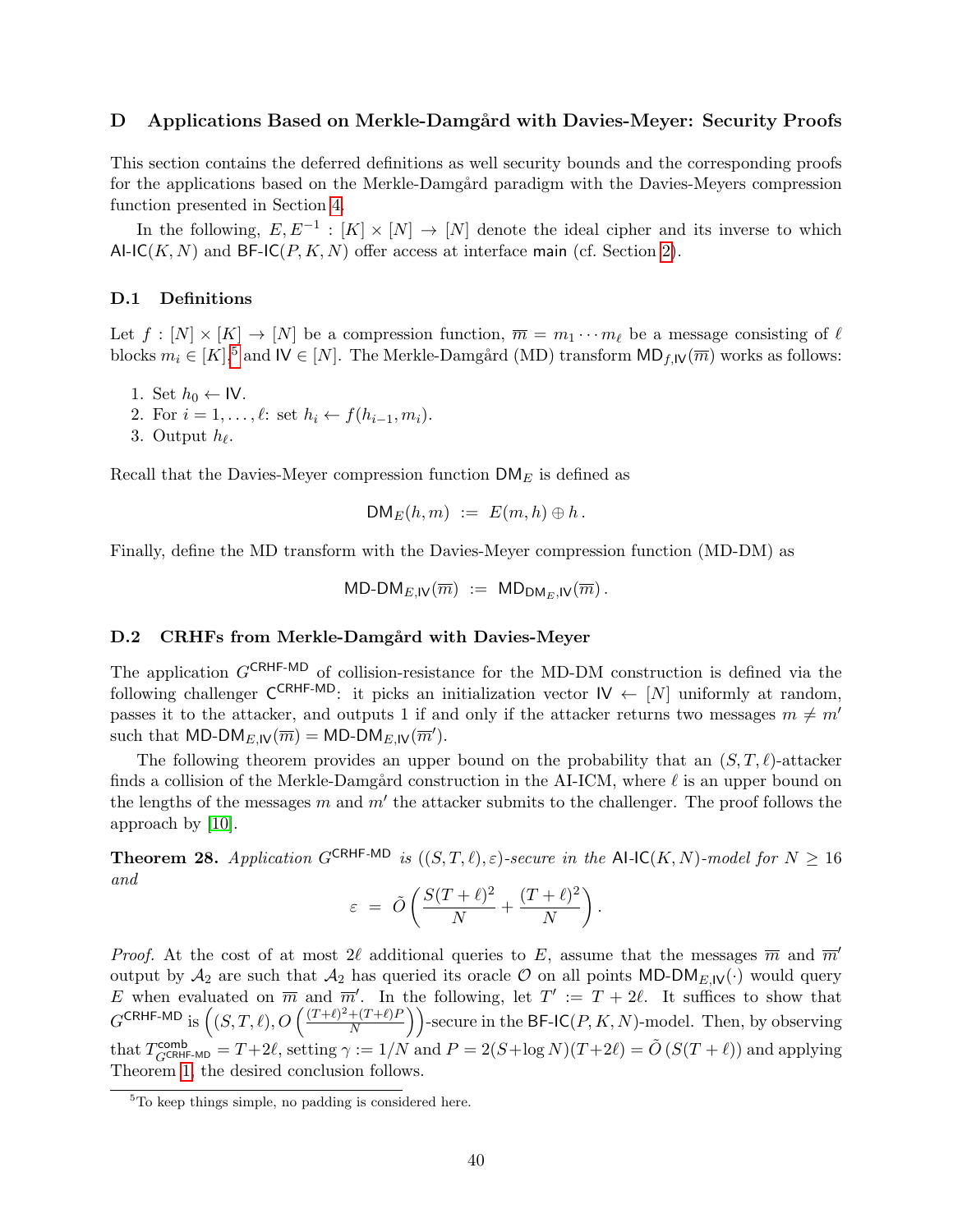Call h reachable if  $A_2$ 's query/answer list contains values

$$
((m_0, h_0), y_0), \ldots, ((m_{j-1}, h_{j-1}), y_{j-1})
$$

such that

- $h_0 = \mathsf{IV},$
- $h_j = y_{j-1} \oplus h_{j-1}$  for  $i = 1, ..., j-1$ , and
- $y_{j-1} \oplus h_{j-1} = h$ .

Furthermore, h is said to be fresh if there exists no prefixed query/answer pair  $((\cdot, h), \cdot)$ . Let  $\mathcal{E}_{\text{fresh},i}$ be the event that after the i<sup>th</sup> query by  $A_2$ , all reachable h are fresh, and set  $\mathcal{E}_{\mathsf{fresh}} := \mathcal{E}_{\mathsf{fresh},\mathsf{T}'}$ . Observe that

$$
\mathsf{P}[\neg \mathcal{E}_{\mathsf{fresh},i} | \mathcal{E}_{\mathsf{fresh},i-1}] \; \leq \; \frac{\max(P,i)}{N-(P+(i-1))} \; \leq \; \frac{\max(P,i)}{N-(P+T')} \; \leq \; \frac{2\max(P,i)}{N} \; ,
$$

where the numerator is P for forward queries and i for inverse queries, and using  $P + T' \le N/2$ , and assumption one may always make since, otherwise, the lemma holds trivially. Therefore,

$$
P[\neg \mathcal{E}_{\text{fresh}}] = \sum_{i=1}^{T'} P[\neg \mathcal{E}_{\text{fresh},i} | \mathcal{E}_{\text{fresh},i-1}]
$$
  

$$
\leq \frac{2(T'^2 + T'P)}{N}
$$
  

$$
\leq O\left(\frac{(T + \ell)^2 + (T + \ell)P}{N}\right)
$$

Let  $\mathcal{E}_{\text{DM-coll},i}$  be the event that the first i queries by  $\mathcal{A}_2$  include

1.  $(m, h)$  and  $(m', h')$  such that

$$
E(m,h) \oplus h = E(m',h') \oplus h'
$$

.

and  $h$  and  $h'$  are fresh, or

2.  $(m, h)$  such that  $E(m, h) \oplus h = \mathsf{IV}$  and h is fresh.

Let  $\mathcal{E}_{DM\text{-coll}} := \mathcal{E}_{DM\text{-coll},q}$ . Observe that, *conditioned on*  $\mathcal{E}_{\text{free}}$ , if  $\mathcal{A}_2$  finds a collision, then  $\mathcal{E}_{DM\text{-coll}}$ happens. Hence, it remains to bound

$$
P[\mathcal{E}_{\text{DM-coll}}|\mathcal{E}_{\text{freesh}}] = P[\mathcal{E}_{\text{DM-coll},T'}|\mathcal{E}_{\text{freesh}}] \le \sum_{i=1}^{T'} P[\mathcal{E}_{\text{DM-coll},i}| \neg \mathcal{E}_{\text{DM-coll},i-1}, \mathcal{E}_{\text{freesh}}]
$$
  

$$
\le \sum_{i=1}^{T'} \frac{i-1}{N - (P + i - 1)}
$$
  

$$
\le \sum_{i=1}^{T'} \frac{i}{N - (P + T')}
$$
  

$$
\le O\left(\frac{(T + \ell)^2}{N}\right).
$$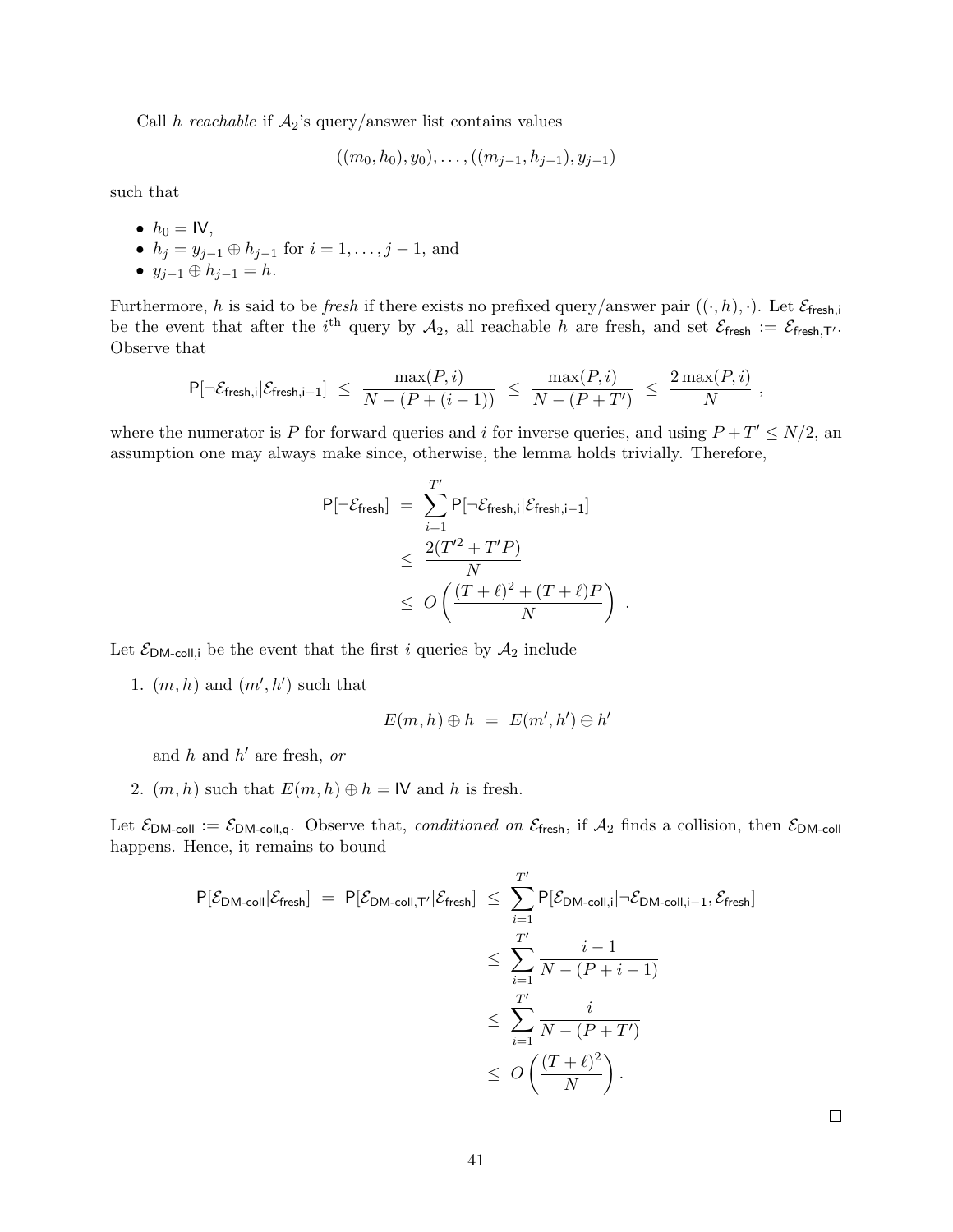# <span id="page-42-0"></span>E GGM Applications: Security Proofs

While Section [5](#page-19-0) discusses the DL problem in the AI-GGM in detail, it defers the precise definitions of the remaining applications presented there as well as the theorems with the corresponding security bounds and their proofs. These are provided here. The proofs make use of the well-known Schwartz-Zippel Lemma (cf. Lemma [37](#page-50-0) in Section [G](#page-50-1) of the appendix).

#### E.1 The Computational Diffie-Hellman Problem

The application  $G^{\text{CDH}}$  corresponding to the computational Diffie-Hellman (CDH) problem is defined via the challenger  $C^{CDH}$  that picks  $x, y \in [N]$  uniformly at random and independently, passes  $\sigma(x)$ ,  $\sigma(y)$  to the attacker, and outputs 1 if and only if the attacker returns  $s = \sigma(xy)$ .

Theorem [29](#page-42-1) below provides an upper bound on the success probability of any attacker at solving the CDH problem in the AI-GG-model.

<span id="page-42-1"></span>**Theorem 29.**  $G^{CDH}$  is  $((S, T), \varepsilon)$ -secure in the AI-GG(N, M)-model for any prime  $N \ge 16$  and

$$
\varepsilon ~=~ \tilde{O}\left(\frac{ST^2}{N} + \frac{T^2}{N}\right).
$$

*Proof.* It suffices to show that the application  $G^{\text{CDH}}$  is  $\left( (S,T), O\left( \frac{TP+T^2}{N} \right) \right)$  $\binom{P+T^2}{N}$  )-secure in the BF-GG(*P*, N, M)-model. Then, by observing that  $T_{GCDH}^{\text{comb}} = T + 3$ , setting  $\gamma := 1/N$  and  $P = 6(S + \log N)(T +$  $3) = O(ST)$ , and applying the second part of Theorem [1,](#page-9-0) the desired conclusion follows. One may assume that  $P + T \leq N/2$  since otherwise the statement in the BF-GG model holds trivially.

Consider now the interaction of  $A = (A_1, A_2)$  with  $C^{CDH}$  in the BF-GG-model. Recall that the BF-GG-oracle outputs the range Y of the underlying random injection  $\sigma$  to  $\mathcal{A}_1$  via interface pre. Condition on a particular realization of this set for the remainder of the proof.

Define the following hybrid experiment involving  $A_1$  and  $A_2$ :

- For each of the at most P query/answer pairs  $(a', s')$  where  $\mathcal{A}_1$  fixes  $\sigma$ , define a (constant) polynomial  $v(X, Y) := a'$  and store the pair  $(v, s')$ .
- To create the challenge, choose values  $s_1^*, s_2^*$ , and  $s_3^*$  uniformly at random and independently from all unused values in  $\mathcal{Y}$ , define the polynomials  $u_1^*(X,Y) := X$ ,  $u_2^*(X,Y) := Y$ , and  $u_3^*(X,Y) := XY$ , and store the pairs  $(u_1^*, s_1^*)$ ,  $(u_2^*, s_2^*)$ , and  $(u_3^*, s_3^*)$ .
- A forward query a by  $A_2$  to BF-GG is answered as follows: define the (constant) polynomial  $u(X, Y) := a$ , choose a value s uniformly at random from all unused values in Y, store the pair  $(u, s)$ , and return s.
- A group-operation query  $(s_1, s_2)$  by  $\mathcal{A}_2$  is answered as follows:
	- If  $s_1$  or  $s_2$  is not in  $\mathcal{Y}$ , return  $\perp$ .
	- If  $s_1$  has not been recorded, choose a random unused  $a \in [N]$ , define the (constant) polynomial  $u(X, Y) := a$ , and store the pair  $(u, a)$ . Proceed similarly if  $s_2$  has not been recorded. Go to the next item.
	- Let  $u_1$  and  $u_2$  be the polynomials recorded with  $s_1$  and  $s_2$ , respectively. If, for  $u' :=$  $u_1+u_2$ , a pair  $(u', s')$  has been recorded, return s'. Otherwise, choose a value s' uniformly at random from all unused values in  $\mathcal{Y}$ , store the pair  $(u', s')$ , and return s'.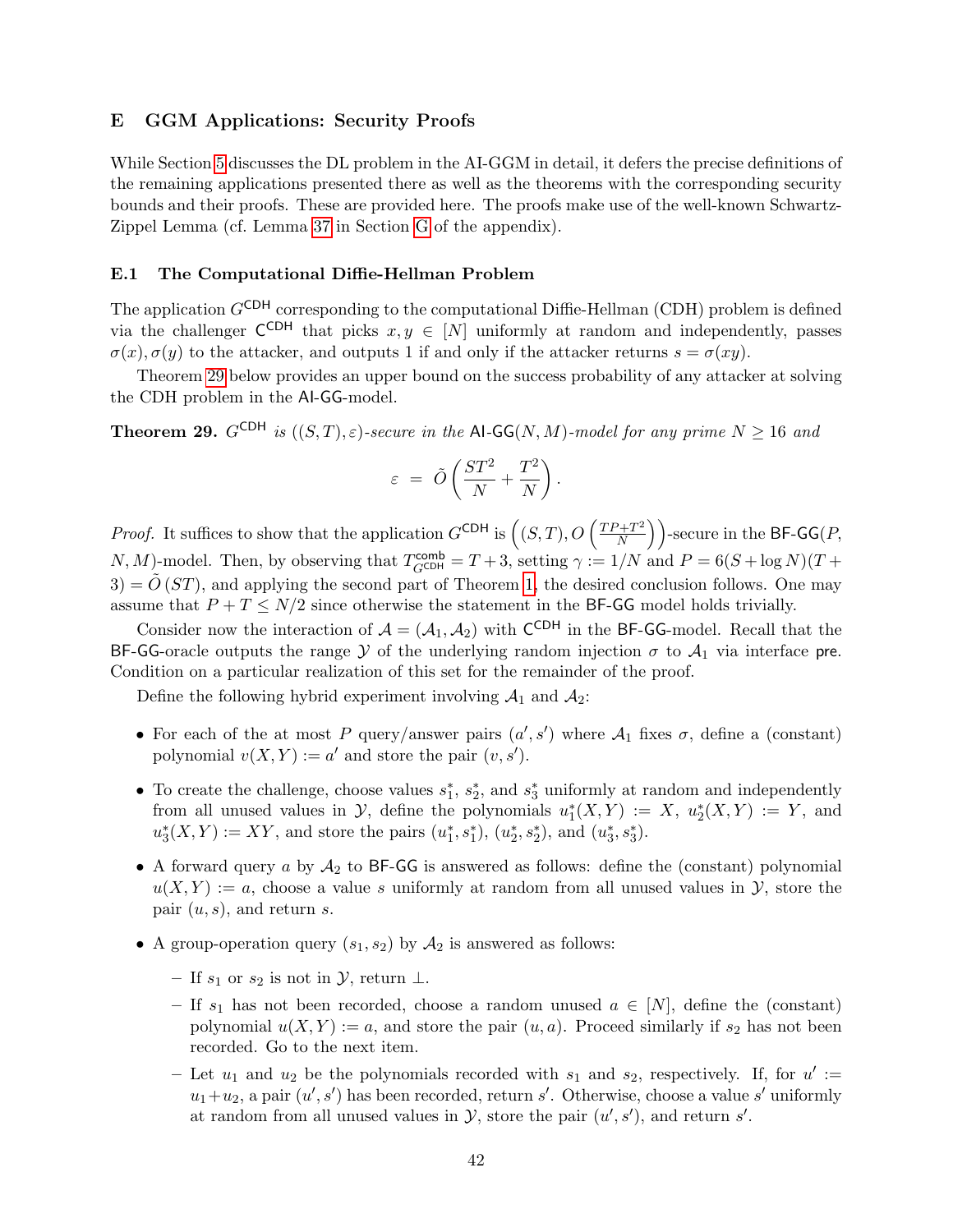• When  $A_2$  outputs a value s', pick values  $x, y \in [N]$  uniformly at random and independently and output 1 if and only if  $s' = s_3^*$ .

Observe that the hybrid experiment only differs from the original one if for a group-operation query  $(s_1, s_2)$ ,  $u'(x, y) = v(x, y)$  for some recorded v or  $u'(x, y) = u(x, y)$  for some recorded u—and similarly for the polynomials  $u_1^*, u_2^*,$  and  $u_3^*$  corresponding to the challenge. Since in the hybrid experiment, x and y are chosen uniformly at random at the end of the execution, the probability of this event is at most  $2((T+3)P+(T+3)^2)/N$  by the Schwartz-Zippel lemma and a union bound. Since in the hybrid experiment, in the view of  $A$ ,  $s_3^*$  is distributed uniformly over the value not in the presampled encodings or seen as a reply by the oracle, the probability that  $s' = s_3^*$  is  $1/(N-(P+T))$ . The theorem follows. П

### E.2 The Decisional Diffie-Hellman Problem

The application  $G^{\text{DDH}}$  corresponding to the decisional Diffie-Hellman (DDH) problem is defined via the challenger  $C^{DDH}$  that picks  $x, y, z \in [N]$  and a bit  $b \in \{0, 1\}$  uniformly at random and independently, passes  $\sigma(x)$ ,  $\sigma(y)$ ,  $\sigma(xy)$  or  $\sigma(x)$ ,  $\sigma(y)$ ,  $\sigma(z)$  to the attacker if  $b = 0$  or if  $b = 1$ , respectively, and outputs 1 if and only if the attacker returns  $b' = b$ .

Theorem [30](#page-43-0) below provides an upper bound on the advantage of any attacker for the DDH problem in the AI-GG-model.

<span id="page-43-0"></span>**Theorem 30.**  $G^{\text{DDH}}$  is  $((S, T), \varepsilon)$ -secure in the AI-GG(N, M)-model for any prime  $N \geq 16$  and

$$
\varepsilon = \tilde{O}\left(\sqrt{\frac{ST^2}{N}} + \frac{T^2}{N}\right).
$$

*Proof.* It suffices to show that the application  $G^{\text{DDH}}$  is  $\left( (S,T), O\left( \frac{TP+T^2}{N} \right) \right)$  $\binom{P+T^2}{N}$  )-secure in the BF-GG(*P*, N, M)-model. Then, by observing that  $T_{G}^{\text{comb}} = T + 4$ , setting  $\gamma := 1/N$  and  $P =$ √ SN, and applying the first part of Theorem [1,](#page-9-0) the desired conclusion follows.

In the following, one may assume that  $P+T \leq N/2$  since otherwise the statement in the BF-GG model holds trivially. Consider now the interaction of  $A = (A_1, A_2)$  with  $C^{DDH}$  in the BF-GG-model. Recall that the BF-GG-oracle outputs the range Y of the underlying random injection  $\sigma$  to  $\mathcal{A}_1$  via interface pre. Condition on a particular realization of this set for the remainder of the proof.

Define the following hybrid experiment involving  $A_1$  and  $A_2$ :

- For each of the at most P query/answer pairs  $(a', s')$  where  $\mathcal{A}_1$  fixes  $\sigma$ , define a (constant) polynomial  $v(X, Y, Z) := a'$  and store the pair  $(v, s')$ .
- To create the challenge, choose  $b \in \{0,1\}$  and values  $s_1^*, s_2^*, s_3^*,$  and  $s_4^*$  uniformly at random and independently from all unused values in  $\mathcal{Y}$ , define the polynomials  $u_1^*(X, Y, Z) := X$ ,  $u_2^*(X, Y, Z) := Y$ ,  $u_3^*(X, Y, Z) := XY$ , and  $u_4^*(X, Y, Z) := Z$ , and store the pairs  $(u_1^*, s_1^*)$ ,  $(u_2^*, s_2^*), (u_3^*, s_3^*),$  and  $(u_4^*, s_4^*).$
- A forward query a by  $A_2$  to BF-GG is answered as follows: define the (constant) polynomial  $u(X, Y, Z) := a$ , choose a value s uniformly at random from all unused values in  $Y$ , store the pair  $(u, s)$ , and return s.
- A group-operation query  $(s_1, s_2)$  by  $\mathcal{A}_2$  is answered as follows: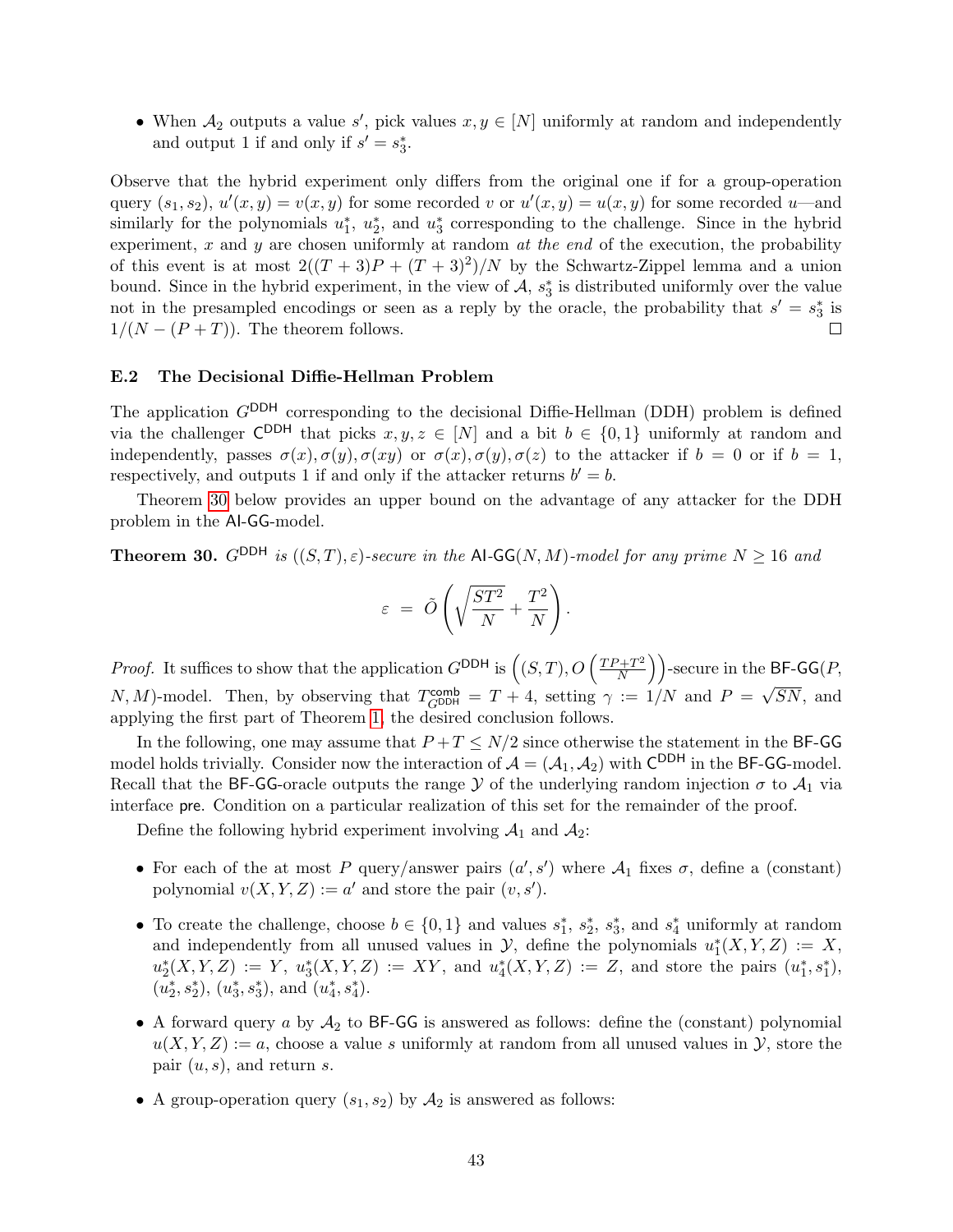- If  $s_1$  or  $s_2$  is not in  $\mathcal{Y}$ , return  $\perp$ .
- If  $s_1$  has not been recorded, choose a random unused  $a \in [N]$ , define the (constant) polynomial  $u(X, Y, Z) := a$ , and store the pair  $(u, a)$ . Proceed similarly if  $s_2$  has not been recorded. Go to the next item.
- Let  $u_1$  and  $u_2$  be the polynomials recorded with  $s_1$  and  $s_2$ , respectively. If, for  $u' :=$  $u_1+u_2$ , a pair  $(u', s')$  has been recorded, return s'. Otherwise, choose a value s' uniformly at random from all unused values in  $\mathcal{Y}$ , store the pair  $(u', s')$ , and return s'.
- When  $A_2$  outputs a bit b', pick values  $x, y, z \in [N]$  uniformly at random and independently and output 1 if and only if  $b' = b$ .<sup>[6](#page-44-0)</sup>

Observe that the hybrid experiment only differs from the original one if for a group-operation query  $(s_1, s_2), u'(x, y, z) = v(x, y, z)$  for some recorded v or  $u'(x, y, z) = u(x, y, z)$  for some recorded u—and similarly for the polynomials  $u_1^*, u_2^*, u_3^*$ , and  $u_4^*$  corresponding to the challenge. Since in the hybrid experiment,  $x$  and  $y$  are chosen uniformly at random  $at$  the end of the execution, the probability of this event is at most  $2((T+4)P+(T+4)^2)/N$  by the Schwartz-Zippel lemma and a union bound.

All polynomials created by A during the attack are *linear* in x, y, and xy respectively z, depending on the value of b. Since, therefore,  $xy$  can be substituted by a variable  $z'$  without affecting the view of  $A$ ,  $A$  obtains no information about  $b$ , and its advantage is zero.  $\Box$ 

# E.3 The Square Decisional Diffie-Hellman Problem

The application  $G<sup>sq-DDH</sup>$  corresponding to the square decisional Diffie-Hellman (sqDDH) problem is defined via the challenger  $C^{sq-DDH}$  that picks  $x, y, z \in [N]$  and a bit  $b \in \{0, 1\}$  uniformly at random and independently, passes  $\sigma(x)$ ,  $\sigma(y)$ ,  $\sigma(xy)$  or  $\sigma(x)$ ,  $\sigma(y)$ ,  $\sigma(z)$  to the attacker if  $b = 0$  or if  $b = 1$ , respectively, and outputs 1 if and only if the attacker returns  $b' = b$ .

Theorem [31](#page-44-1) below provides an upper bound on the advantage of any attacker for the sqDDH problem in the AI-GG-model.

<span id="page-44-1"></span>**Theorem 31.** G<sup>sq-DDH</sup> is  $((S, T), \varepsilon)$ -secure in the AI-GG(N, M)-model for any prime  $N \geq 16$  and

$$
\varepsilon = \tilde{O}\left(\sqrt{\frac{ST^2}{N}} + \frac{T^2}{N}\right).
$$

The proof is very similar to that of the DDH problem and is therefore omitted.

# E.4 The One-More-Discrete-Logarithm Problem

The application  $G^{\text{OM-DL}}$  corresponding to the one-more-discrete-logarithm (OM-DL) problem is defined via the following challenger  $C^{OM-DL}$ : The attacker  $\mathcal{A}_2$  is allowed to make queries to a challenge oracle;  $C^{OM-DL}$  answers the *i*<sup>th</sup> query to this oracle by choosing a value  $x_i \in [N]$  uniformly at random and outputting  $\sigma(x_i)$  to  $\mathcal{A}_2$ . Moreover,  $\mathcal{A}_2$  is given access to a discrete-logarithm oracle. At the end of the interaction,  $\mathsf{C}^{\mathsf{OM}\text{-}\mathsf{DL}}$  outputs 1 if and only if the attacker makes t queries to the challenge oracle, at most  $t-1$  queries to the discrete-logarithm oracle, and outputs  $(x'_1, \ldots, x'_t)$  $(x_1,\ldots,x_t).$ 

<span id="page-44-0"></span><sup>&</sup>lt;sup>6</sup>The values x, y, and z chosen at the end of the game are only used for the analysis.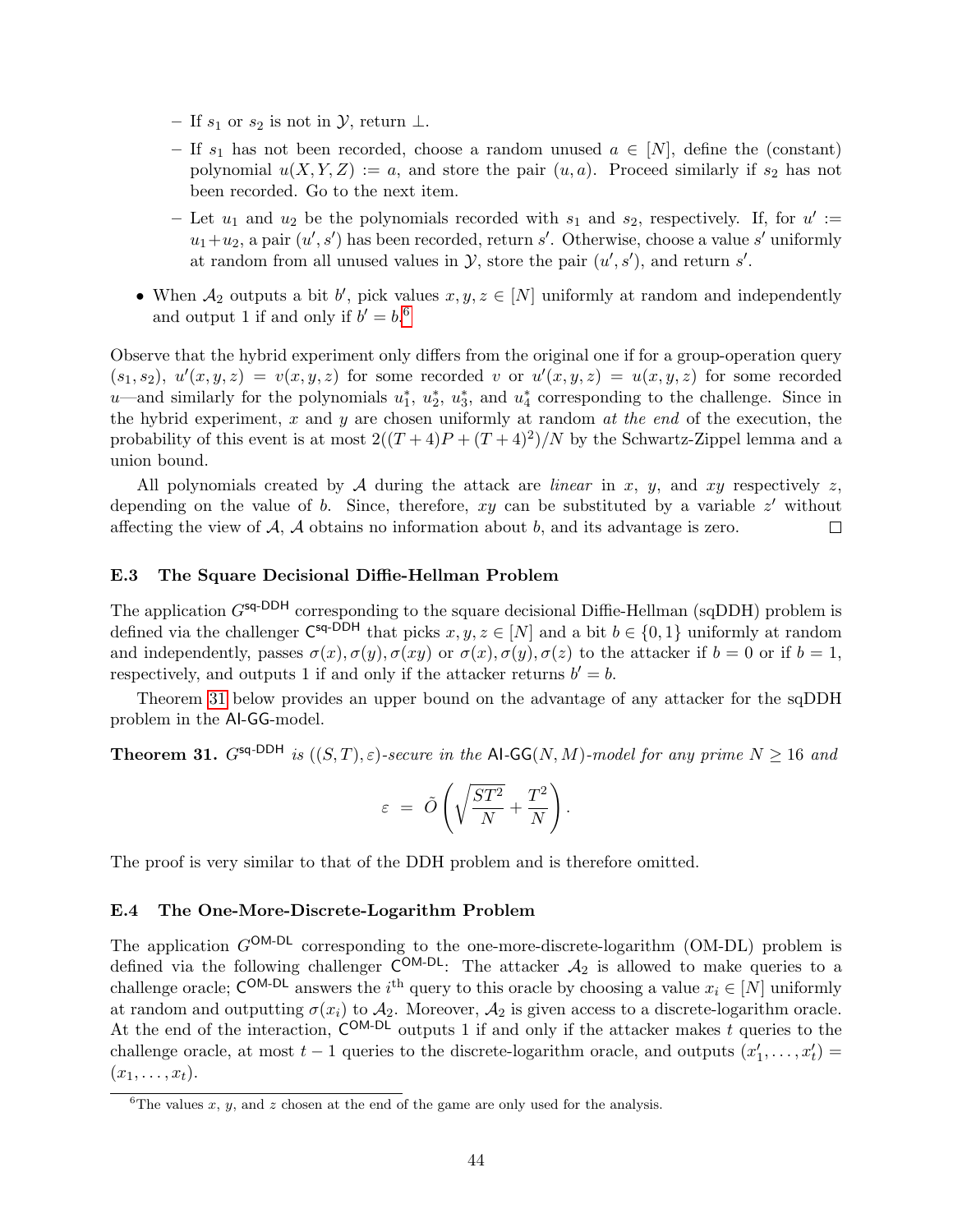Theorem [32](#page-45-0) below provides an upper bound on the success probability of any attacker for the OM-DL problem in the AI-GG-model. The number t queries to the discrete-logarithm oracle is captured as an additional parameter of  $A_1$ .

<span id="page-45-0"></span>**Theorem 32.**  $G^{OM-DL}$  is  $((S, T, t), \varepsilon)$ -secure in the AI-GG(N, M)-model for any prime  $N \ge 16$  and

$$
\varepsilon = \tilde{O}\left(\frac{S(T+t)^2}{N} + \frac{(T+t)^2}{N}\right).
$$

*Proof.* It suffices to show that  $G^{\text{OM-DL}}$  is  $\left( (S,T), O\left(\frac{(T+t)P+(T+t)^2}{N}\right)\right)$  $\left(\frac{N+(T+t)^2}{N}\right)\Big)$ -secure in the <code>BF-GG( $P, N, M$ )-</code> model. Then, by observing that  $T_{G^{OM-DL}}^{comb} = T + t$ , setting  $\gamma := 1/N$  and  $P = 6(S + \log N)(T + t) =$  $O(S(T + t))$ , and applying the second part of Theorem [1,](#page-9-0) the desired conclusion follows. One may assume that  $P + T \leq N/2$  since otherwise the statement in the BF-GG model holds trivially.

Consider now the interaction of  $A = (A_1, A_2)$  with  $C^{OM-DL}$  in the BF-GG-model. Recall that the BF-GG-oracle outputs the range Y of the underlying random injection  $\sigma$  to  $\mathcal{A}_1$  via interface pre. Condition on a particular realization of this set for the remainder of the proof.

Let  $\overline{X} = (X_1, \ldots, X_t)$  be variables and define the following hybrid experiment involving  $\mathcal{A}_1$  and  $\mathcal{A}_2$ :

- For each of the at most P query/answer pairs  $(a', s')$  where  $\mathcal{A}_1$  fixes  $\sigma$ , define a (constant) polynomial  $v(\overline{X}) := a'$  and store the pair  $(v, s')$ .
- The  $i<sup>th</sup>$  request for a challenge is answered as follows: choose  $s_i^*$  uniformly at random and independently from all unused values in  $\mathcal{Y}$ , define the polynomial  $u_i^*(\overline{X}) := X_i$ , and store the pair  $(u_i^*, s_i^*)$ .
- A forward query a by  $A_2$  to BF-GG is answered as follows: define the (constant) polynomial  $u(X) := a$ , choose a value s uniformly at random from all unused values in Y, store the pair  $(u, s)$ , and return s.
- A discrete-logarithm query s by  $A_2$  is answered as follows:
	- If s is not in  $\mathcal{Y}$ , return  $\perp$ .
	- If s has not been recorded, choose a random unused  $a \in [N]$ , define the (constant) polynomial  $u(\overline{X}) := a$ , store the pair  $(u, a)$ , and return a.
	- Otherwise, let u be the polynomial recorded with s. Choose a random unused  $a \in [N]$ , record  $(u, a)$ , and return a.
- A group-operation query  $(s_1, s_2)$  by  $\mathcal{A}_2$  is answered as follows:
	- If  $s_1$  or  $s_2$  is not in  $\mathcal{Y}$ , return  $\perp$ .
	- If  $s_1$  has not been recorded, choose a random unused  $a \in [N]$ , define the (constant) polynomial  $u(\overline{X}) := a$ , and store the pair  $(u, a)$ . Proceed similarly if  $s_2$  has not been recorded. Go to the next item.
	- Let  $u_1$  and  $u_2$  be the polynomials recorded with  $s_1$  and  $s_2$ , respectively. If, for  $u' :=$  $u_1 + u_2$ , a pair  $(u', s')$  has been recorded, return s'. Otherwise, choose a value s' uniformly at random from all unused values in  $\mathcal{Y}$ , store the pair  $(u', s')$ , and return s'.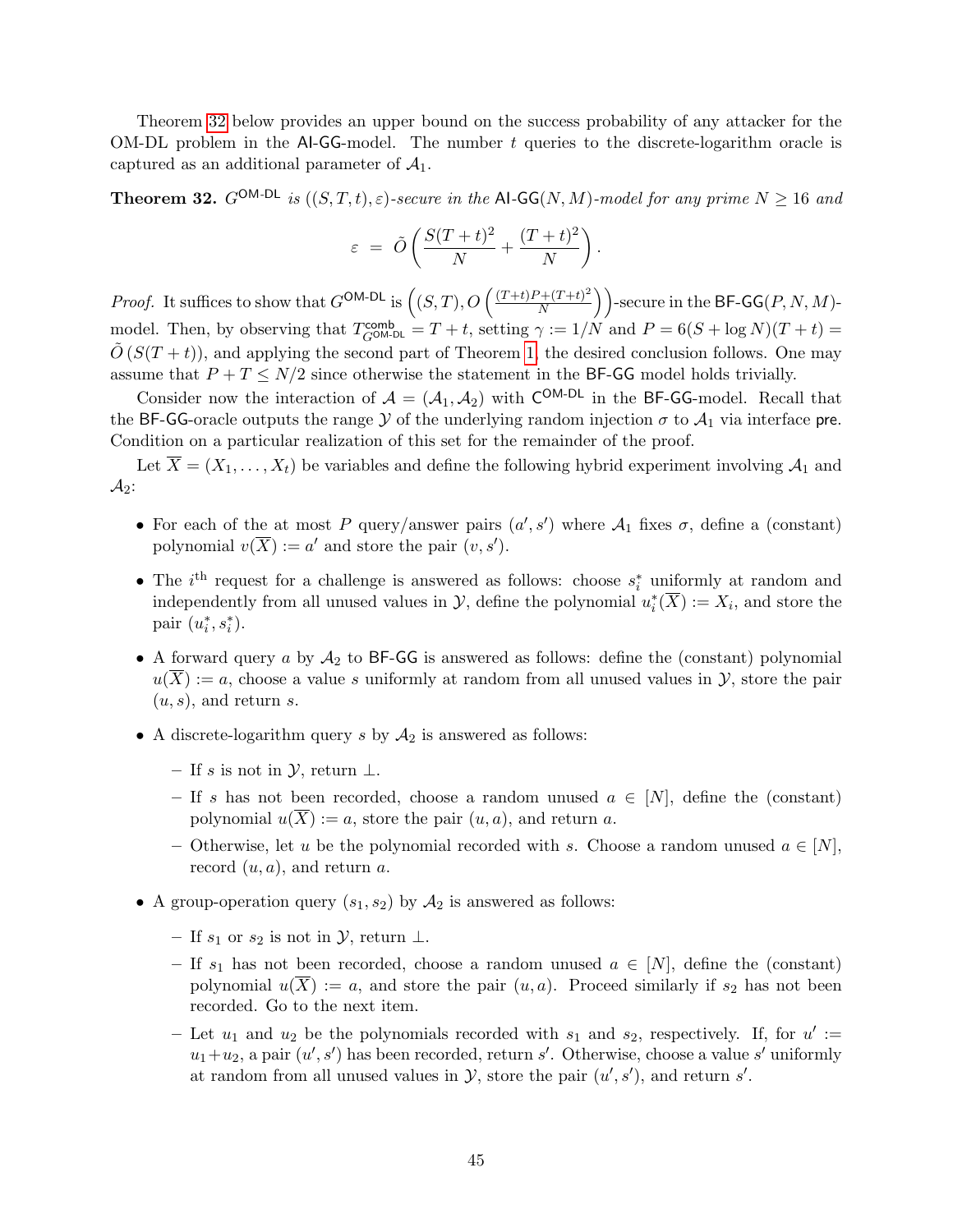• When  $A_2$  outputs a vector  $\overline{x}' = (x'_1, \ldots, x'_t)$ , pick a vector uniformly at random from the set of  $(x_1, \ldots, x_t) \in [N]^t$  satisfying the at most  $t-1$  linear equations defined by the pairs  $(u, a)$ recorded when answering discrete-logarithm queries, and output 1 if and only if  $(x'_1, \ldots, x'_t)$  $(x_1,\ldots,x_t).$ 

Observe that the hybrid experiment only differs from the original one if for a group-operation query  $(s_1, s_2), u'(\overline{x}) = v(\overline{x})$  for some recorded v or  $u'(\overline{x}) = u(\overline{x})$  for some recorded u—and similarly for the polynomials  $u_i^*$  corresponding to the challenges. Since in the hybrid experiment, the vector  $\bar{x}$  is chosen uniformly at random from a set of size at least  $N$  at the end of the execution, the probability of this event is at most  $2((T+t)P+(T+t)^2)/N$  by the Schwartz-Zippel lemma and a union bound. Moreover, in the hybrid experiment, the probability of  $\overline{x}' = \overline{x}$  is at most  $1/N$ .  $\Box$ 

# E.5 Multiple Discrete Logarithms

The multiple-discrete-logarithms application  $G_{N,t}^{\text{MDL}}$  is defined via the challenger  $C_{N,t}^{\text{MDL}}$  that randomly and uniformly picks a vector  $\bar{x} = (x_1, \ldots, x_t) \in [N]$ , passes  $\sigma(x_1), \ldots, \sigma(x_t)$  to the attacker, and outputs 1 if and only if the attacker returns  $x$ .

Theorem [33](#page-46-0) below provides an upper bound on the success probability of any attacker solving the multiple-discrete-logarithms problem in the AI-GG-model.

<span id="page-46-0"></span>**Theorem 33.**  $G_{N,t}^{\text{MDL}}$  is  $((S,T),\varepsilon)$ -secure in the AI-GG(N, M)-model for any prime  $N \geq 16$  and

$$
\varepsilon ~=~ \tilde{O}\left(\frac{S(T+t)^2}{tN}+\frac{(T+t)^2}{tN}\right)^t.
$$

The proof of Theorem [33](#page-46-0) follows the corresponding proof by Yun [\[53\]](#page-27-2) in the GGM without preprocessing. The generic hardness of computing many discrete logarithms is derived from the hardness of the so-called *search-by-hyperplane-queries (SHQ)* application  $G_{N,t}^{\text{SHQ}}$ , which is defined via the following challenger  $\mathsf{C}_{N,t}^{\mathsf{SHQ}}$  in the standard model:  $\mathsf{C}_{N,t}^{\mathsf{SHQ}}$  initially chooses  $\overline{\alpha} = (\alpha_1, \dots, \alpha_t) \in [N]^t$ uniformly at random. Thereafter, the attacker  $\beta$  is allowed to make up to q hyperplane queries by submitting the description of a hyperplane H and receiving the answer 1 if  $\bar{\alpha}$  is on H and 0 otherwise.  $C_{N,t}^{\text{SHQ}}$  outputs 1 in the end if and only if B submits  $\overline{\alpha}'$  with  $\overline{\alpha}' = \overline{\alpha}$ . Yun established the following theorem:[7](#page-46-1)

**Theorem 34** ([\[53\]](#page-27-2)). Application  $G_{N,t}^{\text{SHQ}}$  is  $(q, \varepsilon)$ -secure in the standard model for

$$
\varepsilon ~=~ \frac{1}{N^t}+\left(\frac{eq}{tN}\right)^t.
$$

At the heart of the proof of Theorem [33](#page-46-0) is a generalization of Yun's reduction from SHQ to MDL. It accommodates attackers in the BF-ROM and is captured by the following lemma:

<span id="page-46-2"></span>**Lemma 35.** For any  $(S, T)$ -attacker  $A = (A_1, A_2)$  in the BF-GG := BF-GG(P, N, M)-model, there exists a q-attacker B such that

$$
\mathrm{Adv}_{G_{N,t}^{\mathsf{SHQ}}}(\mathcal{B}) \ \geq \ \mathrm{Adv}_{G_{N,t}^{\mathsf{MDL}},\mathsf{BF-GG}}(\mathcal{A})
$$

and  $q \leq (T+t)P + (T+t)^2$ .

<span id="page-46-1"></span><sup>&</sup>lt;sup>7</sup>Since SHQ is a standard-model application, S and T are omitted, and the only parameter considered for SHQ attackers is q. For the same reason, SHQ attacker only have a single phase  $\mathcal{B}$ .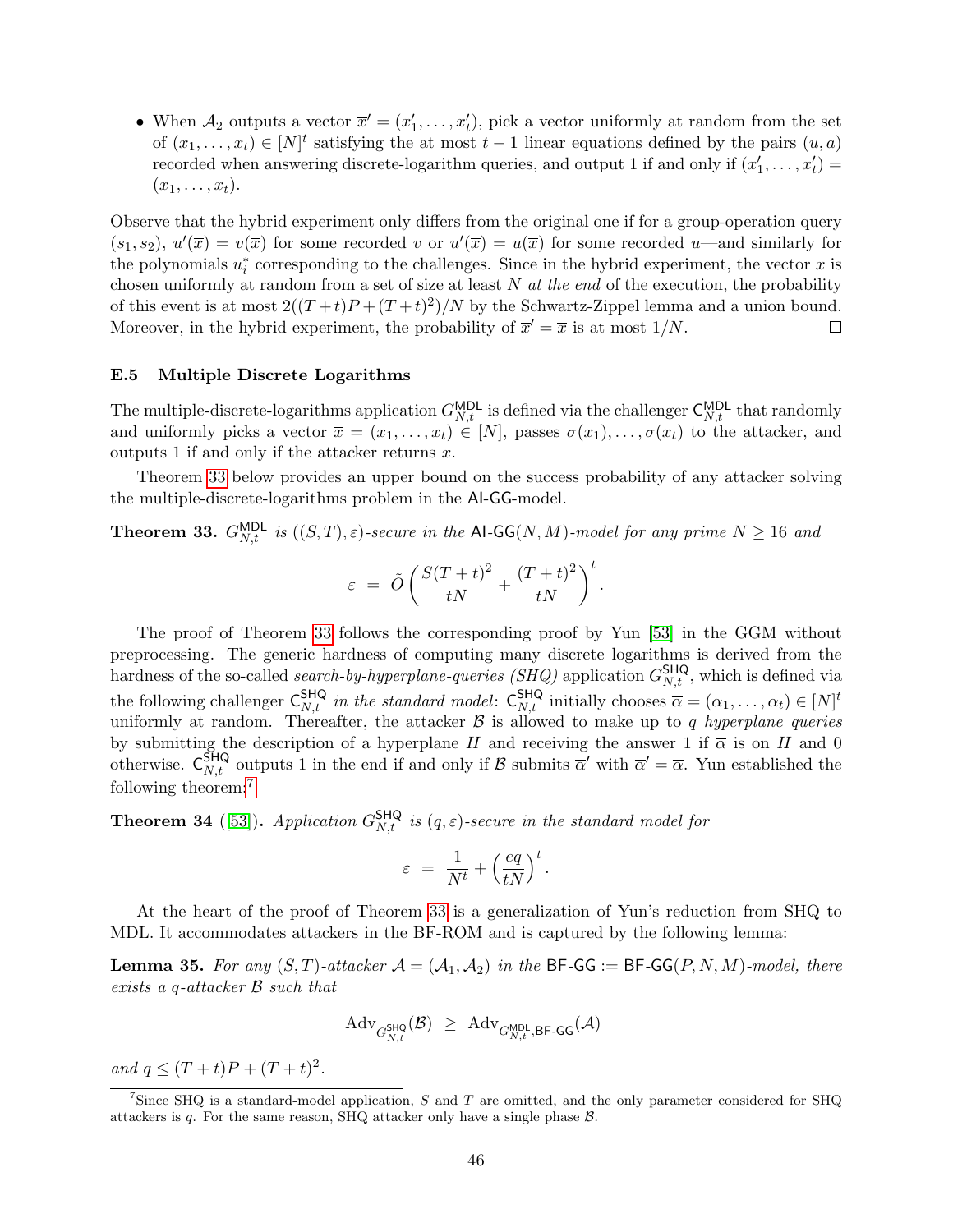*Proof.* The proof is similar in spirit to that of the DL application and uses polynomials  $u(\overline{X})$  in variables  $\overline{X} = (X_1, \ldots, X_t)$  to track the expressions computed by  $\mathcal{A}_2$  using the group-operation oracle. However, instead of relying on the collision probability of each pair of polynomials on the actual values  $x_1, \ldots, x_t$ , the idea here is to query the SHQ oracle to determine collisions, where the values  $\overline{\alpha} = (\alpha_1, \ldots, \alpha_t)$  play the role of  $\overline{x} = (x_1, \ldots, x_t)$ .

Based on  $A = (A_1, A_2)$ , consider the following attacker B:

- 1. Choose a size-N subset Y of [M] uniformly at random and pass it to  $A_1$ . Obtain a list L from  $\mathcal{A}_1$  of P prefixed input/output pairs compatible with  $\mathcal{Y}$ . For each pair  $(a', s') \in \mathcal{L}$ , define the polynomial  $v(\overline{X}) := a'$  and store the pair  $(v, s')$ .
- 2. For  $i = 1, \ldots, t$ , create each element  $s_i^*$  of the challenge  $(s_1^*, \ldots, s_t^*)$  for  $\mathcal{A}_2$  as follows: Define the polynomial  $u_i^*(\overline{X}) := X_i$  and query the SHQ oracle on the hyperplane  $u_i^* = u$  for every polynomial u previously recored as  $(u, s)$  for some s. If the answer is 1, set  $s_i^* := s$ ; otherwise, choose a random unused value  $s_i^*$  from  $\mathcal Y$ . Record the pair  $(u_i^*, s_i^*)$ .
- 3. When  $\mathcal{A}_2$  makes a forward query a, proceed as follows: Define the polynomial  $u(\overline{X}) := a$ . For each (non-constant) polynomial previously recorded as  $(u', s')$  for some s', query the SHQ oracle on the hyperplane  $u = u'$ . If the answer is 1, record the pair  $(u, s')$ , return s'; otherwise, choose a random unused value s from  $\mathcal{Y}$ , record the pair  $(u, s)$ , and return s.
- 4. When  $A_2$  makes a group operation query  $(s_1, s_2)$ , proceed as follows:
	- If  $s_1$  or  $s_2$  is not in  $\mathcal{Y}$ , return  $\perp$ .
	- If  $s_1$  has not been recorded, choose a random unused  $a \in [N]$  such that, for  $u(\overline{X}) := a$ ,  $u = u'$  returns 0 for all previously recorded (non-constant) polynomials. Record  $(u, a)$ . Proceed similarly if  $s_2$  has not been recorded. Go to the next item.
	- Let  $u_1$  and  $u_2$  be the polynomials recorded with  $s_1$  and  $s_2$ , respectively. If, for  $u := u_1 + u_2$ query the SHQ oracle on the hyperplane  $u = u'$  for all polynomials previously recorded as  $(u', s')$  for some s'. If the answer is 1, record  $(u, s')$ , and return s'; otherwise, choose a random unused value s from  $\mathcal{Y}$ , record the pair  $(u, s)$ , and return s.

 $\Box$ 

5. When  $\mathcal{A}_2$  outputs a value  $\overline{\alpha}'$ , return  $\overline{\alpha}'$  to  $\mathsf{C}_{N,t}^{\mathsf{SHQ}}$ .

It is readily verified that B perfectly simulates the experiment with  $C_{N,t}^{\text{MDL}}$  for  $\mathcal{A}_2$ .

*Proof of Theorem [10.](#page-20-0)* Lemma [35](#page-46-2) implies that application  $G_{N,t}^{\text{MDL}}$  is  $((S,T),\varepsilon')$ -secure in the BF-GG(P,  $N, M$ -model for

$$
\varepsilon' \ = \ \frac{1}{N^t} + \left(\frac{e(T+t)P + (T+t)^2}{tN}\right)^t.
$$

Then, by observing that  $T_{G_{N,t}^{\text{NUDL}}}^{\text{comb}} = T+t$ , setting  $\gamma := 1/N$  and  $P = 6(S + \log N)(T+t) = \tilde{O}(S(T+t)),$ and applying the second part of Theorem [1,](#page-9-0) the desired conclusion follows.  $\Box$ 

# E.6 Knowledge-of-Exponent Assumption

Informally, the knowledge-of-exponent assumption (KEA) states that if an attacker  $A$  is given  $(h, h^x)$ , for a generator h of a cyclic group of order N and  $x \in [N]$  chosen uniformly at random, and outputs group elements A and  $\hat{A}$  with  $\hat{A} = A^x$ , then it must know discrete logarithm a of A.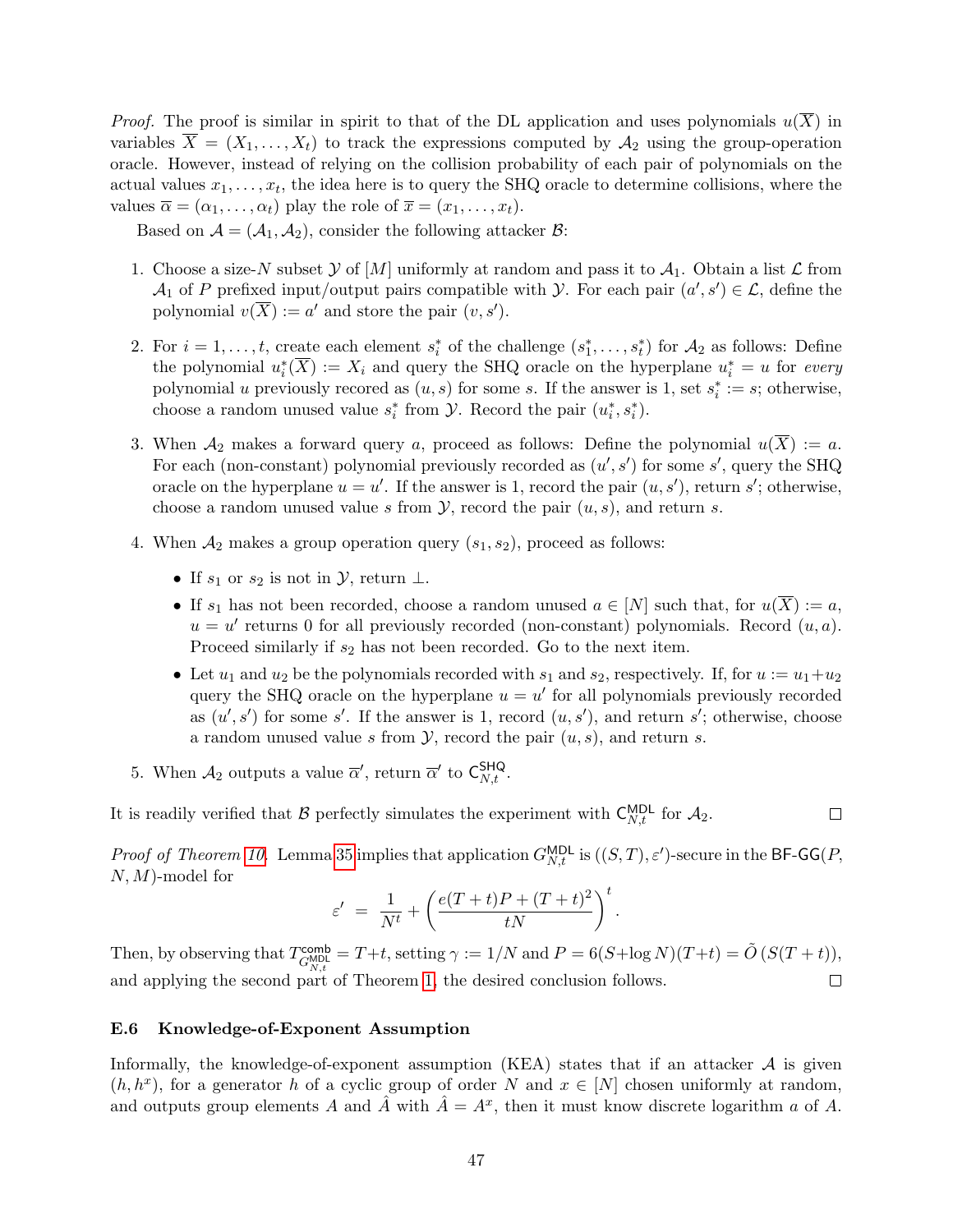This is formalized by requiring that for every A there exist an *extractor*  $\mathcal{X}_{\mathcal{A}}$  that is run on the same random coins as  $A$  and must output the value  $a$ .

The above is captured in the GGM by considering the following experiment  $\text{Exp}^{\mathcal{O}}_{\mathcal{A},\mathcal{X}_{\mathcal{A}}}$  parameterized by an attacker  $\mathcal{A} = (\mathcal{A}_1, \mathcal{A}_2)$ , an extractor  $\mathcal{X}_\mathcal{A}$ , and an oracle  $\mathcal{O} \in \{\mathsf{Al}\text{-}\mathsf{GG}(N,M),\mathsf{BF}\text{-}\mathsf{GG}(N,M)\}$ :

- 1. Run  $A_1$  to obtain  $z \leftarrow A_1^{\mathcal{O}}$ .
- 2. Choose  $x \in [N]$  uniformly at random, let  $y \leftarrow \sigma(x)$ , pick random coins  $\rho$ , and run
	- (a)  $\mathcal{A}_2$  to get  $(A, \hat{A}) \leftarrow \mathcal{A}_2(z, y; \rho)$ , and
	- (b)  $\mathcal{X}_{\mathcal{A}}$  to get  $a \leftarrow \mathcal{X}_{\mathcal{A}}(z, y; \rho)$ .
- 3. Output 1 if and only if  $A = \sigma(a')$  and  $\hat{A} = \sigma(a'x)$  for some a', but  $a \neq a'$ .

The KEA says that for every attacker  $\mathcal A$  there exists an extractor  $\mathcal X_{\mathcal A}$  such that the probability of the above experiment outputting 1 is negligible. The following theorem is equivalent to saying that the KEA holds in the AI-GGM.

**Theorem 36.** For every attacker  $A = (A_1, A_2)$ , there exists an extractor  $X_A$  such that

$$
\mathsf{P}[\mathrm{Exp}^{\mathcal{O}}_{\mathcal{A},\mathcal{X}_{\mathcal{A}}} = 1] \le \tilde{O}\left(\frac{ST^2}{N}\right).
$$

Sketch. The extractor  $\mathcal{X}_{\mathcal{A}}$  internally runs  $\mathcal{A}_2$  on the inputs received and keeps track of  $\mathcal{A}_2$ 's oracle queries using polynomials as in the proof of Theorem [10.](#page-20-0) If at the end the polynomials  $u_A$  and  $u_{\hat{A}}$ corresponding to  $\mathcal{A}_2$ 's outputs  $(A, \hat{A})$  have the form  $u_A(X) = a$  and  $u_{\hat{A}}(X) = aX$ , then  $\mathcal{X}_A$  outputs a and otherwise  $\perp$ .

Observe that if the experiment outputs 1, then

- $u_{\hat{A}} \neq X \cdot u_A$  since  $\mathcal{A}_2$  only creates polynomials of degree at most 1, but
- $u_{\hat{A}}(x) = x \cdot u_A(x)$  for the challenge x.

Hence, the extractor only fails if at least two of the polynomials involved (including  $u_{\hat{A}}$  and  $X \cdot u_A$ ) collide on  $x$ , which is already analyzed in the proof of Theorem [10.](#page-20-0)

The experiment  $Exp_{A,\mathcal{X}_{A}}^{\mathcal{O}}$  defining KEA does not exactly match the syntax of challenger and attacker to which Theorem [1](#page-9-0) caters, but it is easily checked that the corresponding proof can be adapted to fit  $\text{Exp}_{\mathcal{A},\mathcal{X}_{\mathcal{A}}}^{\mathcal{O}}$ . □

# <span id="page-48-0"></span>F Computational Applications: Security Proofs

**Trapdoor functions.** The inversion problem for a trapdoor function generator  $F$  can be phrased as an application  $G^{\text{TOP},F}$ , defined via the challenger  $C^{\text{TOP},F}$  that generates  $(f, f^{-1}) \leftarrow F$ , picks a random x, passes  $y := f(x)$  to the attacker, and outputs 1 if and only if the attacker finds x. Observe that  $G^{\text{TOP}, F}$  is a *standard-model* application.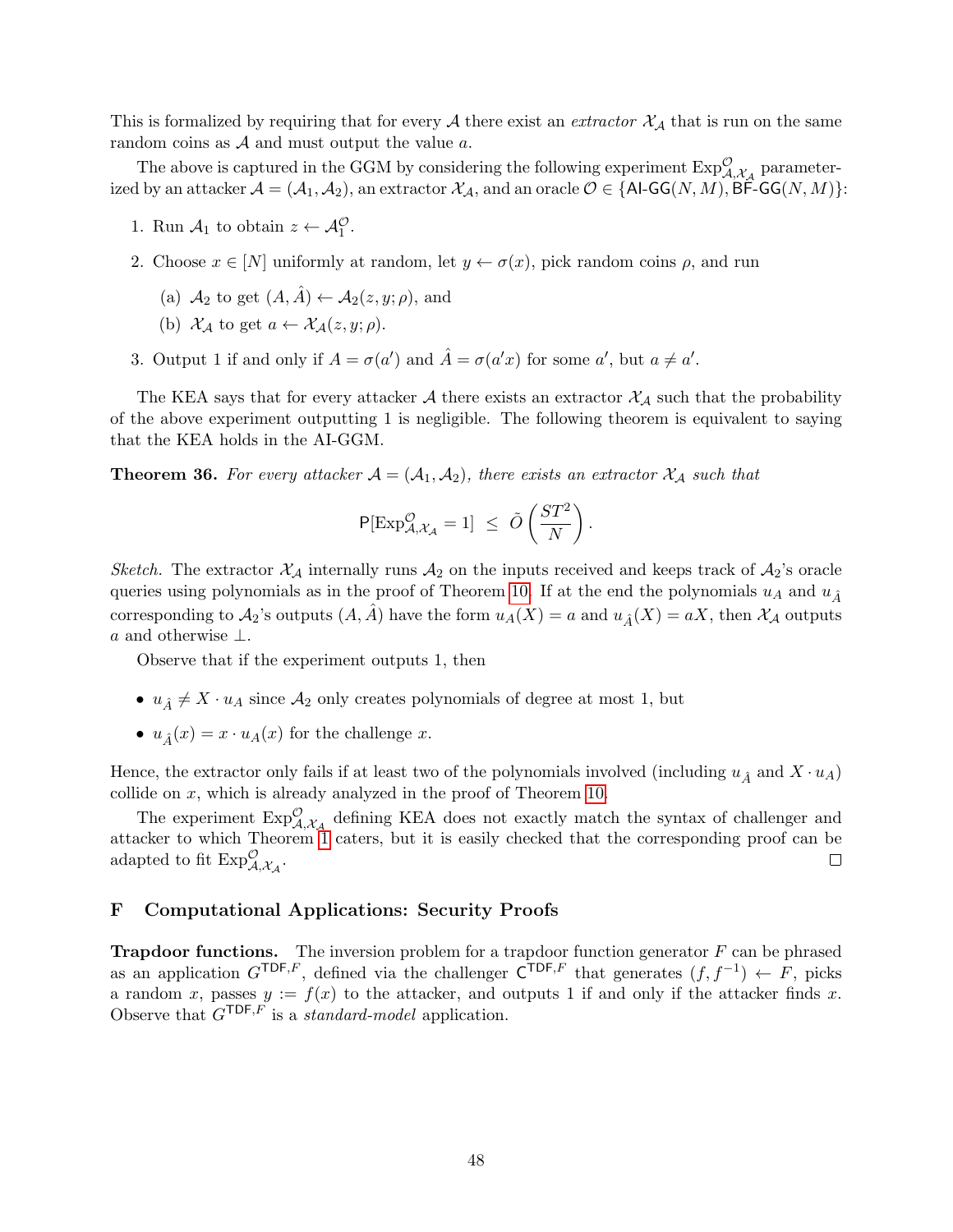Public-key encryption schemes. A *public-key encryption (PKE) scheme* is a triple of algorithms  $\Pi = (Gen, Enc, Dec)$ , where Gen generates a public key pk and a secret key sk, Enc takes a public key pk and a message m and outputs a ciphertext c, and Dec takes a secret key sk and a ciphertext c and outputs a message  $m$ . In the  $\mathcal{O}$ -oracle model, all three algorithms may make calls to O.main.

The application of public-key encryption  $G^{\mathsf{PKE},\Pi}$  is defined via the following challenger  $C^{\mathsf{PKE},\Pi}$ , which captures the (standard) CPA security of a public-key encryption scheme: Initially, C<sup>PKE,Π</sup> generates a key pair  $(\mathsf{pk}, \mathsf{sk}) \leftarrow$  Gen and passes pk to the attacker. Then, the attacker submits two messages  $m_0$  and  $m_1$  tho the challenger, who answers by choosing a random bit b and returning the challenge  $c^* \leftarrow \mathsf{Enc}_{\mathsf{pk}}(m_b)$ . In the end, the challenger outputs 1 if and only if the attacker submits a bit  $b'$  with  $b' = b$ .

FDP encryption. Let F be a trapdoor family (TDF) generator. Full-domain permutation (FDP) encryption in the random-permutation model with oracle  $\mathcal O$  is defined as follows:

- Key generation: Run the TDF generator to obtain  $(f, f^{-1}) \leftarrow F$ , where  $f, f^{-1} : [N] \rightarrow [N]$ . Set the public key  $pk := f$  and the secret key  $sk := f^{-1}$ .
- Encryption: To encrypt a message m with randomness r and public key  $pk = f$ , compute  $\tilde{y} \leftarrow f(y)$  for  $y \leftarrow \mathcal{O}(m||r)$  and output  $c = \tilde{y}$ .
- Decryption: To decrypt a ciphertext  $c = y$  with secret key sk =  $f^{-1}$ , compute  $m||r \leftarrow$  $\mathcal{O}^{-1}(f^{-1}(y))$  and output m.

**Theorem 12.** Let  $\Pi$  be FDP encryption with F. If  $G^{TDF,F}$  is  $((S',*,t',s'),\varepsilon')$ -secure, then, for any  $T \in \mathbb{N}$ ,  $G^{\text{PKE},\Pi}$  is  $((S, T, t, s), \varepsilon)$ -secure in the AI-RP(N, N)-model, where

$$
\varepsilon = \tilde{O}\left(\varepsilon' + \sqrt{\frac{ST}{2^{\rho}}}\right)
$$

and  $S = S' - \tilde{O}(ST)$ ,  $t = t' - \tilde{O}(t_{tdf} \cdot T)$ , and  $s = s' - \tilde{O}(ST)$ , where  $t_{tdf}$  is the time required to evaluate the TDF.

Sketch. Let  $\pi, \pi^{-1}$  be the permutation and its inverse AI-RP(N) offers access to. Moreover, let  $\rho$ be the length of r. Consider the interaction of A and  $C^{PKE,\Pi}$  in the Al-RP(N)-model and consider a hybrid experiment in which an inverse query y to  $\pi^{-1}$  is answered by  $\perp$  instead of  $m||r$ .

Clearly, the original experiment and the hybrid behave identically unless  $A_2$  queries y to  $\pi^{-1}$ . Using the unpredictability pre-sampling, an upper bound  $\nu$  on the probability of this event in the BF-RP(P', N)-model for  $P' \approx ST$  yields a bound of roughly  $2\nu$  in the Al-RP(N)-model.

To obtain  $\nu$ , there is a straight-forward reduction to the security of F that fails with probability  $O(P'(2^{-\rho}+N^{-1}))$ , namely if  $m||r$  or y as generated by the TDF challenger fall into the prefixed list  $\mathcal L$  or if  $m||r$  is queried by the attacker. The reduction must handle  $\mathcal L$ , and hence requires additional space in the order of  $O(ST)$ . Hence,  $\nu = O(P' \cdot 2^{-\rho} + \varepsilon')$ .

The advantage of A in the hybrid experiment can again be analyzed in the  $BF-RP(P, N)$ -model, where it is easily seen to be  $O(P \cdot 2^{-\rho})$ . Translating this back into the Al-RP(N)-model, incurs an where it is easily seen to be  $O(P \cdot 2^{-p})$ . Iranslating this back into the Al-RP(N)-model, if error of roughly  $ST/P$ . Choosing  $P = \Theta(\sqrt{ST \cdot 2^p})$  results in final security  $O(\sqrt{ST/2^p})$ .  $\Box$